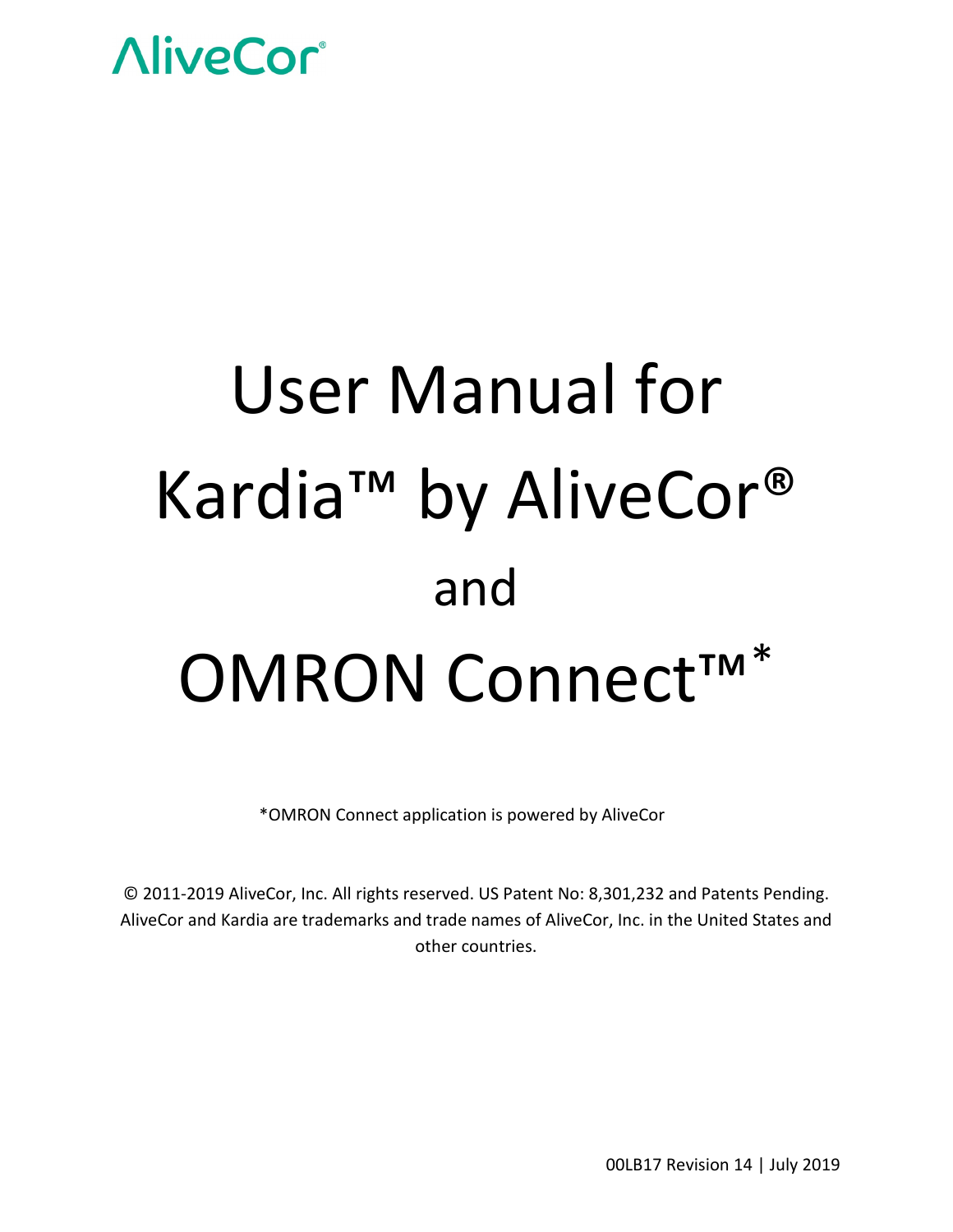### **Contents**

| 1.  | Introduction                                                                                              | 3  |
|-----|-----------------------------------------------------------------------------------------------------------|----|
| 2.  | Cautions                                                                                                  | 6  |
| 3.  | Set up your KardiaMobile or KardiaBand System and Record your first EKG                                   | 7  |
| 4.  | Recording an EKG                                                                                          | 9  |
| 5.  | Once the EKG recording is finished                                                                        | 11 |
| 6.  | Enter an event without an ekg (Kardia app only)                                                           | 12 |
| 7.  | Settings and Adjustments                                                                                  | 13 |
| 8.  | Email, print, or delete recordings                                                                        | 14 |
| 9.  | History (Kardia app only)                                                                                 | 14 |
| 10. | Clinician review (Kardia app only)                                                                        | 15 |
| 11. | Kardiastation (Clinical Model)                                                                            | 16 |
| 12. | Detectors (Atrial fibrillation, Normal, Unreadable, Bradycardia <sup>1</sup> , Tachycardia <sup>1</sup> ) | 17 |
| 13. | Medications (Kardia app)                                                                                  | 20 |
| 14. | Insights (Kardia app only)                                                                                | 21 |
| 15. | Health App and Google Fit Integration                                                                     | 21 |
| 16. | Referral code                                                                                             | 22 |
| 17. | <b>Blood Pressure</b>                                                                                     | 22 |
| 18. | Weight                                                                                                    | 23 |
| 19. | Personal Report                                                                                           | 23 |
| 20. | <b>Accessing Help</b>                                                                                     | 23 |
| 21. | Editing user profile (Kardia app only)                                                                    | 24 |
| 22. | Accessing Education (Kardia app only)                                                                     | 24 |
| 23. | Troubleshooting                                                                                           | 25 |
| 24. | Kardia Device Specifications                                                                              | 29 |
| 25. | European Authorized Representative                                                                        | 31 |
| 26. | AliveCor (Manufacturer) Contact Information                                                               | 31 |
| 27. | <b>Electrical Safety</b>                                                                                  | 32 |
| 28. | Symbols Used System or Package Labeling                                                                   | 40 |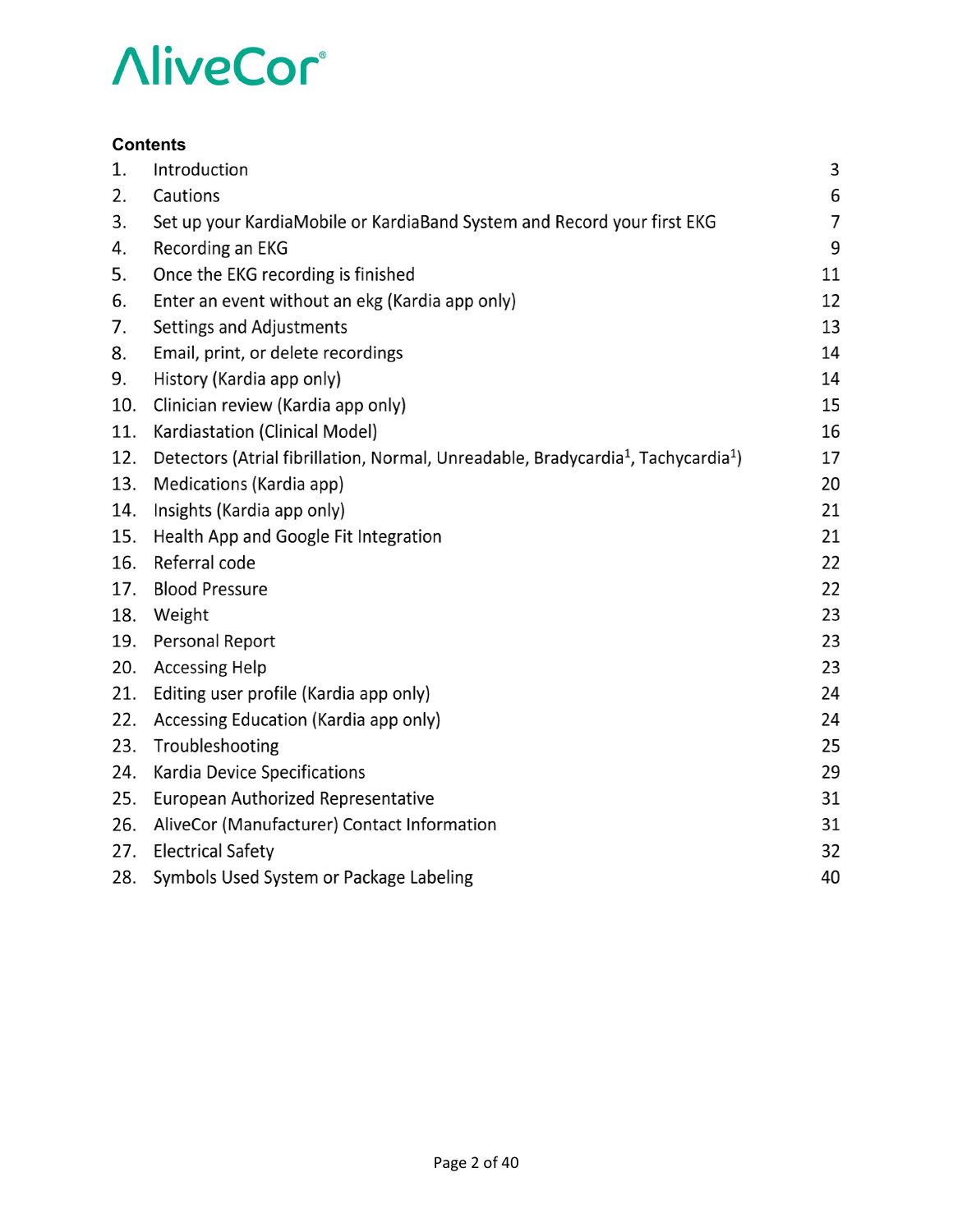### **1. INTRODUCTION**

Kardia is AliveCor's family of mobile, clinical-quality electrocardiogram (EKG or ECG) recorders, mobile applications, and EKG data processing analytics. This User Manual contains instructions for the following products:

- KardiaMobile System
- KardiaMobile (Patient Version)
- KardiaStation (Clinical Version)
- KardiaBand System

Unless specifically mentioned by name, this manual will refer to Kardia phone app and OMRON Connect smartphone applications as the "Kardia app" and the Apple Watch applications as the "Watch app"; any instructions in this document regarding the Kardia app or Watch app apply to OMRON Connect Phone and Watch applications as well. KardiaStation app is the clinical model of the Kardia app that is specifically for use in a healthcare setting under the supervision of a healthcare professional.

Users may use the Kardia app to record and display EKGs using KardiaMobile Hardware with their smartphone or tablet, or the Watch app in their Apple Watch with the KardiaBand Hardware. These applications also provide instant analysis of the recorded EKG to evaluate whether the heart rhythm is normal or if atrial fibrillation is detected.

The default duration of an EKG recording is 30 seconds. Users may extend KardiaMobile recording duration on the Kardia app to a maximum time of 5 minutes. Kardia family of products allows users to take an unlimited number of EKG recordings and send each to themselves or their physicians for review. In addition, Kardia products can store and allow access to your entire EKG history in the cloud (Premium feature).

Patients with known or suspected heart conditions as well as health conscious individuals can use KardiaMobile System or KardiaBand System to record an EKG daily or whenever they are feeling symptoms and to share their recordings with their physician. Medical professionals can quickly assess rate and rhythm, screen for arrhythmias, and remotely engage with patients who use Kardia.

The KardiaMobile System is used with a user-supplied compatible smartphone or tablet. The KardiaMobile product consists of:

- 1. KardiaMobile Hardware– a device that has electrodes to sense and transmit EKG rhythms to the smartphone or tablet and that can optionally attach to your compatible smartphone with the provided phone clip;
- 2. Phone Clip an optional accessory to attach to the back of your smartphone that your KardiaMobile device can slide in and out of;
- 3. Kardia app used to collect, view, and save (Premium feature) EKG recordings and to wirelessly transmit to the AliveCor server.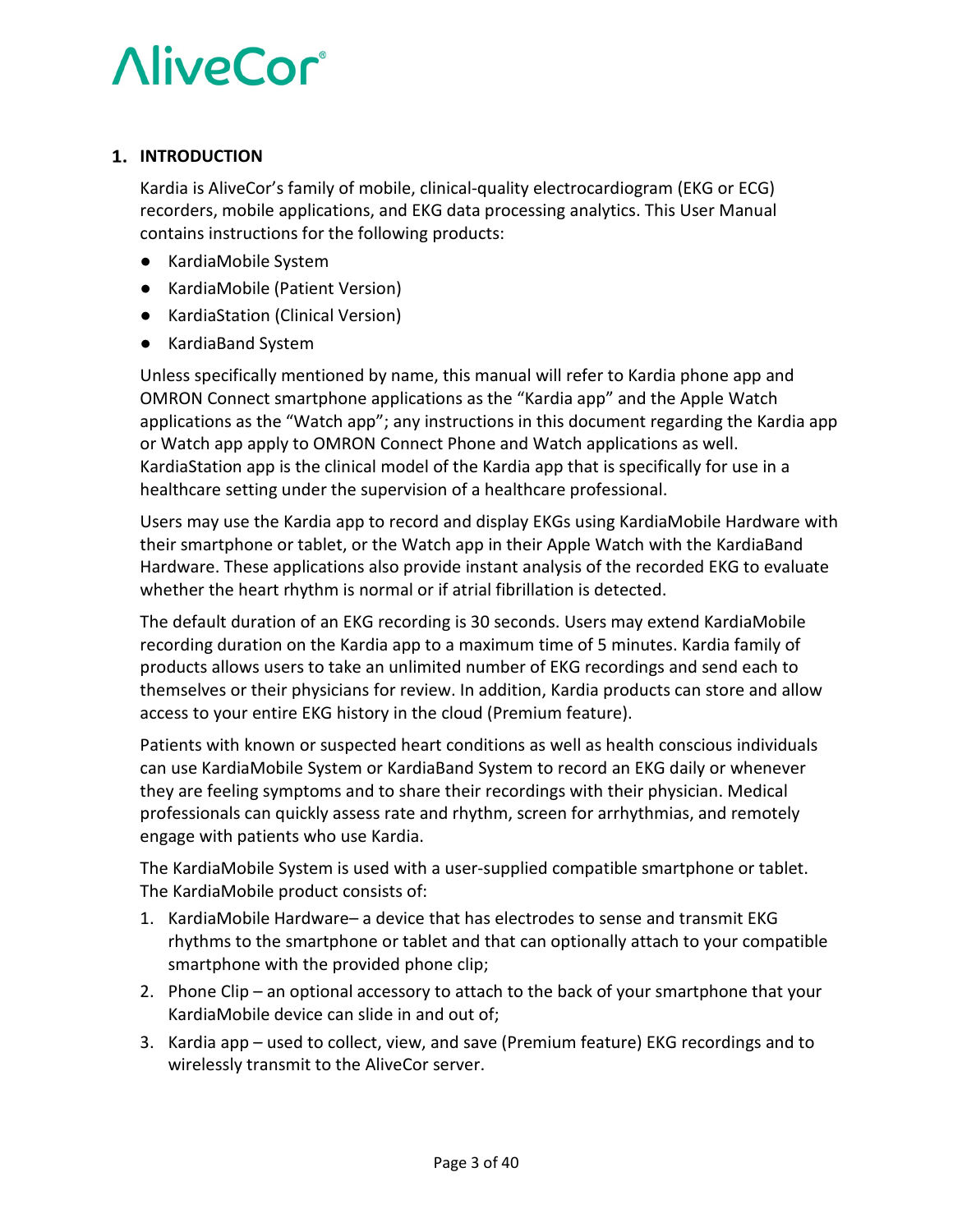The KardiaBand System is paired with a user-supplied compatible iOS iPhone and a usersupplied compatible Apple Watch to form the KardiaBand System, which consists of:

- 4. KardiaBand Apple Watch watchband with embedded electrodes that sense and transmit EKG rhythms to the Apple Watch;
- 5. Watch app (a companion to the Kardia app) used to collect, view, and save (Premium feature) recordings on the Apple Watch, and wirelessly transmit recordings to the Kardia app.
- 6. Kardia app used to collect, view, and save EKG recordings and to wirelessly transmit to the AliveCor server (Premium feature).

NOTE: The KardiaMobile System and KardiaBand System products have the ability for users to connect to their physicians (who view the data on Kardia Pro) with a referral code. When connected, the user's EKG recordings are available to be viewed by their physicians. Users without a referral code may send their EKG recordings to their physician by emailing the PDF from the Kardia app on the smartphone.

The KardiaMobile System and KardiaBand System products enable users to:

- Collect and store single-channel EKG recordings.
- Record voice memos that are automatically transcribed to notes.
- Edit user data associated with recordings.
- Wirelessly transmit EKG recordings to the AliveCor server.
- Access past EKG recordings stored on the AliveCor server. (Premium feature).
- Print or save EKG recordings in PDF format.
- Request professional clinical interpretation and analysis of EKG recordings.
- Track events that may impact your heart health, such as symptoms, activities, diet, etc. (Premium feature).

After a user has created an account on the Kardia app and received an EKG analysis, users can:

- View EKG recordings in real-time and after the recording.
- View the output of the Atrial Fibrillation, Normal, and Unreadable detectors.
- Email EKG recordings to their physician or other recipients of their choice.

### **1.1. Medical Device Products Indications for Use – U.S.**

### **KardiaMobile System:**

The KardiaMobile System is intended to record, store and transfer single-channel electrocardiogram (EKG) rhythms. The KardiaMobile System also displays EKG rhythms and output of EKG analysis from AliveCor's KardiaAI platform including detecting the presence of normal sinus rhythm, atrial fibrillation, bradycardia, tachycardia, and others (when prescribed or used under the care of a healthcare professional). The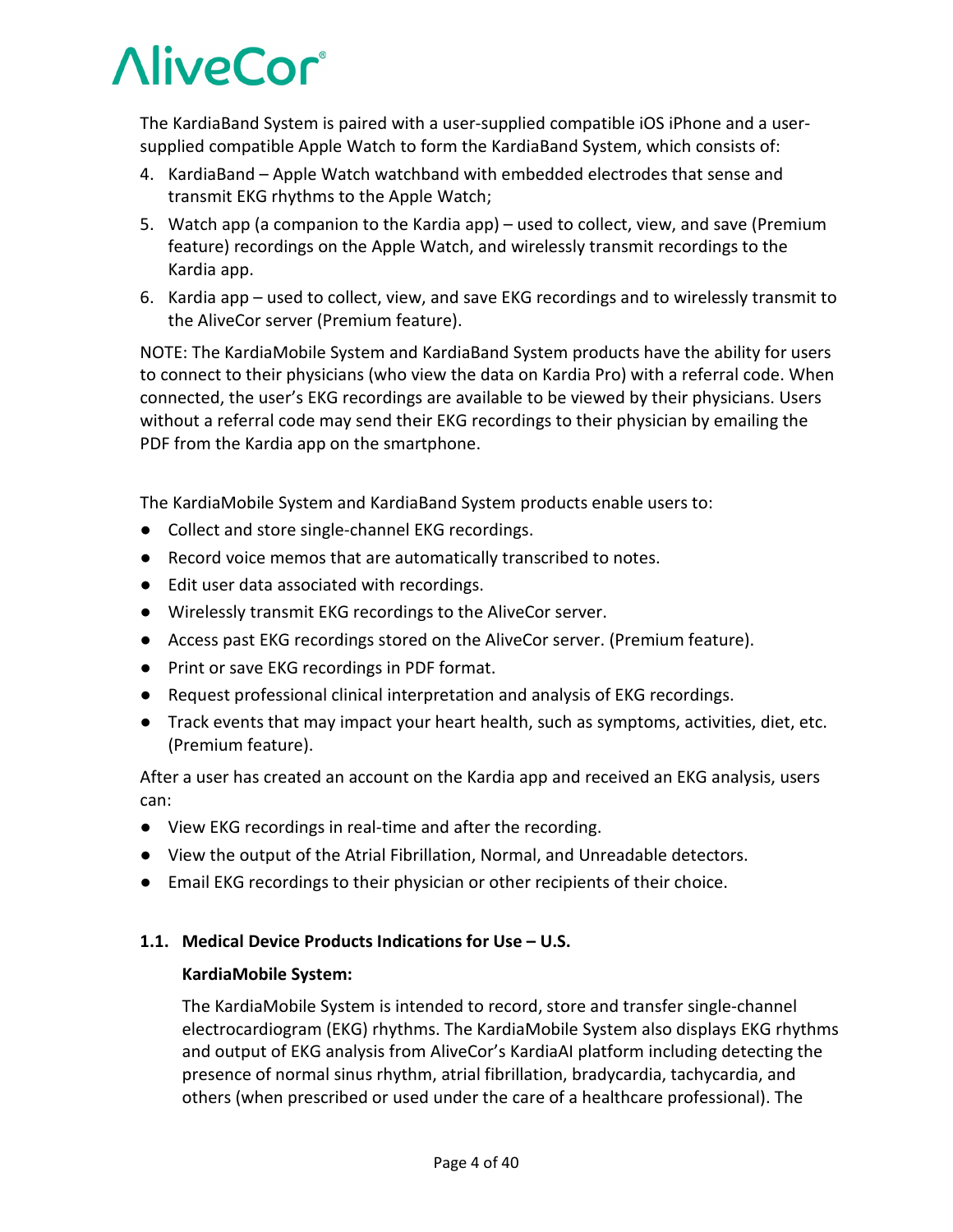KardiaMobile System is intended for use by healthcare professionals, patients with known or suspected heart conditions and health conscious individuals. The device has not been tested and is not intended for pediatric use.

### **KardiaBand System:**

The KardiaBand System is intended to record, store and transfer single-channel electrocardiogram (EKG) rhythms. The KardiaBand System also displays EKG rhythms and detects the presence of atrial fibrillation and normal sinus rhythm (when prescribed or used under the care of a physician). The KardiaBand System is intended for use by healthcare professionals, adult patients with known or suspected heart conditions and health conscious individuals.

### **Indications for Use – Canada**

### **Kardia Mobile:**

The Kardia Mobile product is intended to record, store and transfer single-channel

electrocardiogram (EKG) rhythms. The Kardia app (also known as the Omron Connect app) also displays EKG rhythms and detects the presence of atrial fibrillation, bradycardia, tachycardia, and normal sinus rhythm (when prescribed or used under the care of a physician). The Kardia Mobile product is intended for use by healthcare professionals, patients with known or suspected heart conditions and health conscious individuals. The product has not been tested and it is not intended for pediatric use.

### **1.2. Clinical Validation and Research**

The KardiaMobile System and KardiaBand System have been extensively validated in clinical studies at several leading institutions. All Kardia devices have been favorably compared to Lead I recordings of a standard FDA-cleared 12-lead device. Clinical equivalence of recordings from the Kardia devices and the 12-lead EKG device were also validated by board-certified Cardiac Electrophysiologists. See <https://www.alivecor.com/research/> for details.

### **1.3. Contraindications**

There are no known contraindications for the KardiaMobile or KardiaBand System products, although care should be taken when considering using the device according to the warnings and precautions in this manual.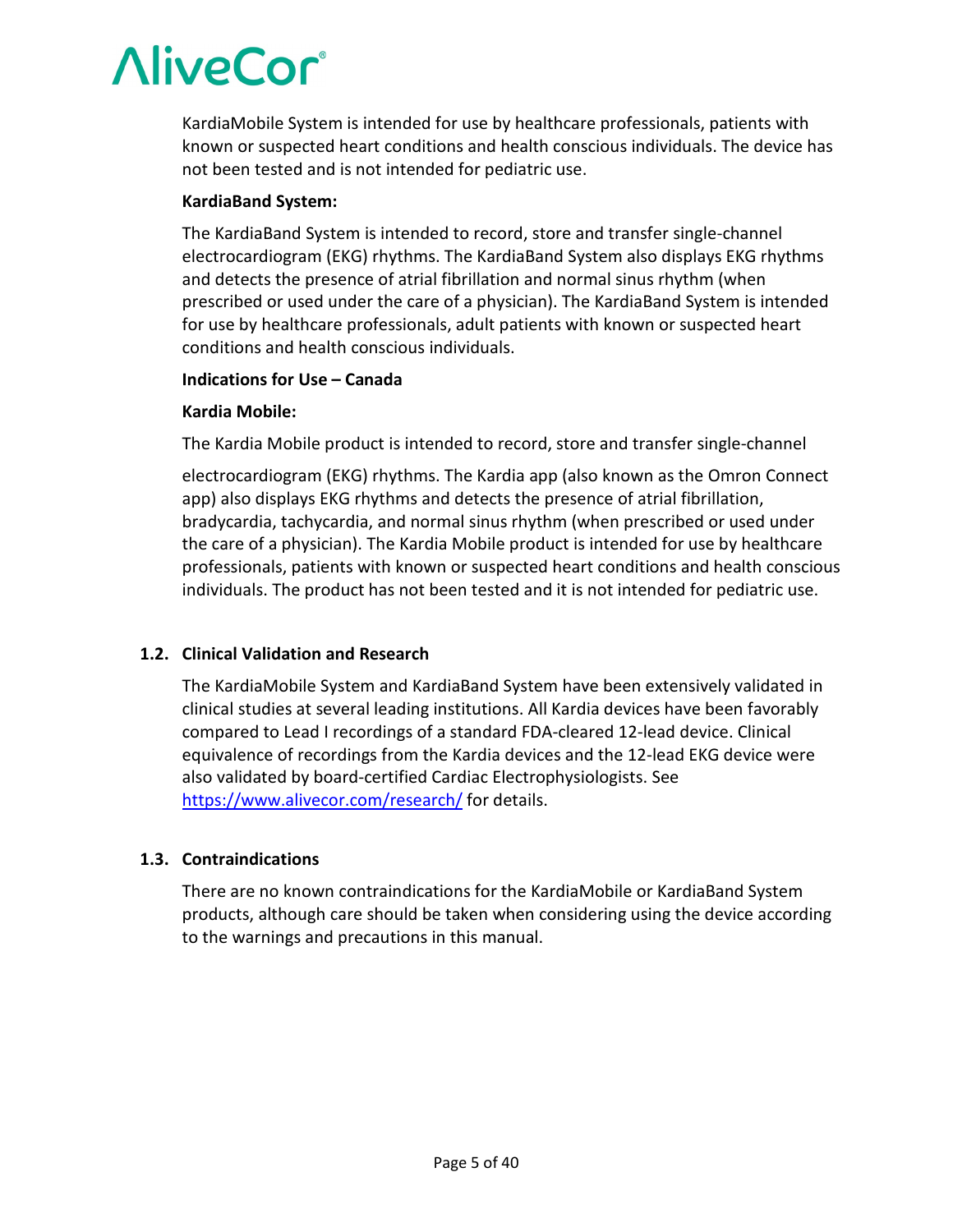### 2. CAUTIONS

### **General:**

- DO NOT use with a cardiac pacemaker, ICDs, or other implanted electronic devices.
- DO NOT use to self-diagnose heart related conditions. Consult with your physician before making any medical decision, including altering your use of any drug or treatment.
- DO NOT store in extremely hot, cold, humid, wet, or bright conditions.
- DO NOT expose to strong electromagnetic fields.
- DO NOT expose the device to a magnetic resonance (MR) environment.
- DO NOT wear during cautery and external defibrillation procedures.
- DO NOT take recordings in close vicinity to other equipment emitting ultrasonic acoustics.
- DO NOT take a recording while driving or during physical activity.
- DO NOT use KardiaMobile while charging your phone. DO NOT use KardiaBand while charging your watch.
- DO NOT take a recording if the electrodes are dirty. Clean them first.
- DO keep components out of reach of children.
- DO use this device to record heart rate and heart rhythm only.
- DO NOT use the sensor on a portion of the body with too much body fat, body hair or very dry skin, as a successful recording may not be possible.
- DO NOT continue use until further instructed by a physician if your skin is irritated or inflamed around the sensor or band.
- AliveCor makes no warranty for any data or information that is collected erroneously by the device, or misuse or malfunction as a result of abuse, accidents, alteration, misuse, neglect, or failure to maintain the products as instructed. Interpretations made by this device are potential findings, not a complete diagnosis of cardiac conditions. All interpretations should be reviewed by a medical professional for clinical decisionmaking.DO NOT drop or bump device.DO NOT use in the presence of flammable anesthetics, drugs or pressurized oxygen.
- After EKG analysis, the app may incorrectly identify ventricular flutter, ventricular bigeminy, and ventricular trigeminy heart conditions as unreadable. Please consult with your physician.
- AliveCor does not guarantee that you are not experiencing an arrhythmia or other health conditions when labeling an EKG as normal. You should notify your physician for possible changes in your health.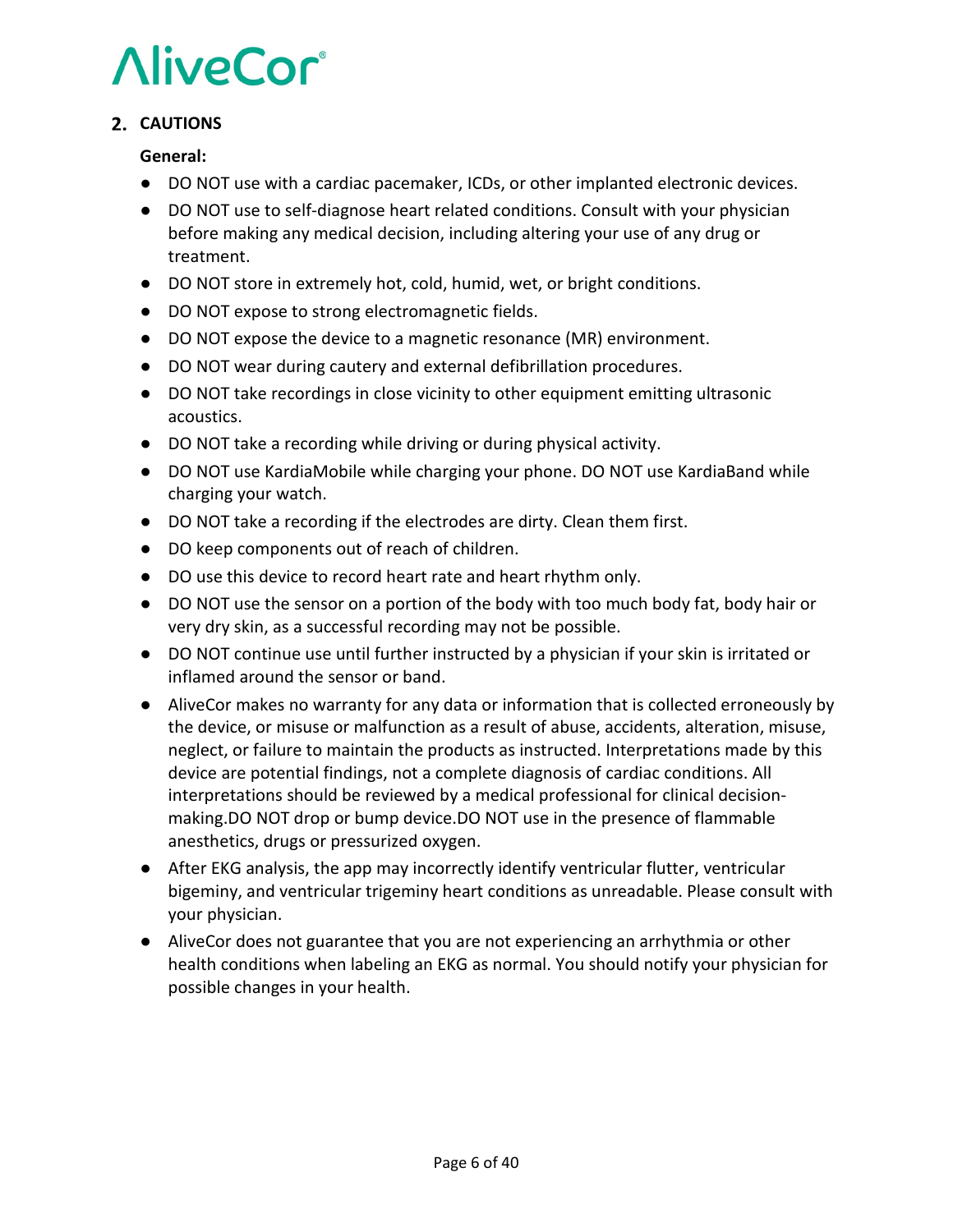### **SET UP YOUR KARDIAMOBILE OR KARDIABAND SYSTEM AND RECORD YOUR FIRST EKG**

### **3.1. Compatibility**

For help deciding which smartphone, smartwatch, or tablet to use, refer to:

### **KardiaMobile Compatibility:**

KardiaMobile requires a compatible Apple iPhone, iPad, or Android device.

Please consult the list of compatible devices on AliveCor's website at the address: [https://www.alivecor.com/compatibility.](https://www.alivecor.com/compatibility)

### **KardiaBand Compatibility:**

KardiaBand requires a paired set of compatible iPhone and Apple Watch.

Please consult the list of compatible devices on AliveCor's website at the address: <https://www.alivecor.com/compatibility>

### **3.2. Unpack KardiaMobile (KardiaMobile Users)**

- 1. Remove KardiaMobile from the box.
	- 1. Choose KardiaMobile placement.
		- a. For KardiaMobile phone cases (sold separately), insert the KardiaMobile device into the phone case and snap it on your phone as you would any standard phone case.
		- b. The KardiaMobile can be attached to the smartphone or to its case of your choosing with the included phone clip (the surface should be smooth and flat).
			- AC-001 AC-007: With the AliveCor logo right side up, the top of the smartphone or tablet should be on the right.
			- AC-009 devices with an Alivecor logo should be positioned with the top of the Alivecor logo pointing towards the top of the smartphone.
			- AC-009 devices with the Kardia logo should have the 'K' of the Kardia logo closest to the top of the smartphone or tablet.
		- c. You may choose to carry the KardiaMobile loose, in a pocket or bag. When ready to take a recording, rest the KardiaMobile in both hands or place on a flat surface with the device within 1 foot of your smartphone or tablet.

NOTE: Do not use the phone clip with your tablet. Instead, rest KardiaMobile in both hands or place it on a flat surface less than one foot away from the iPad to record EKGs.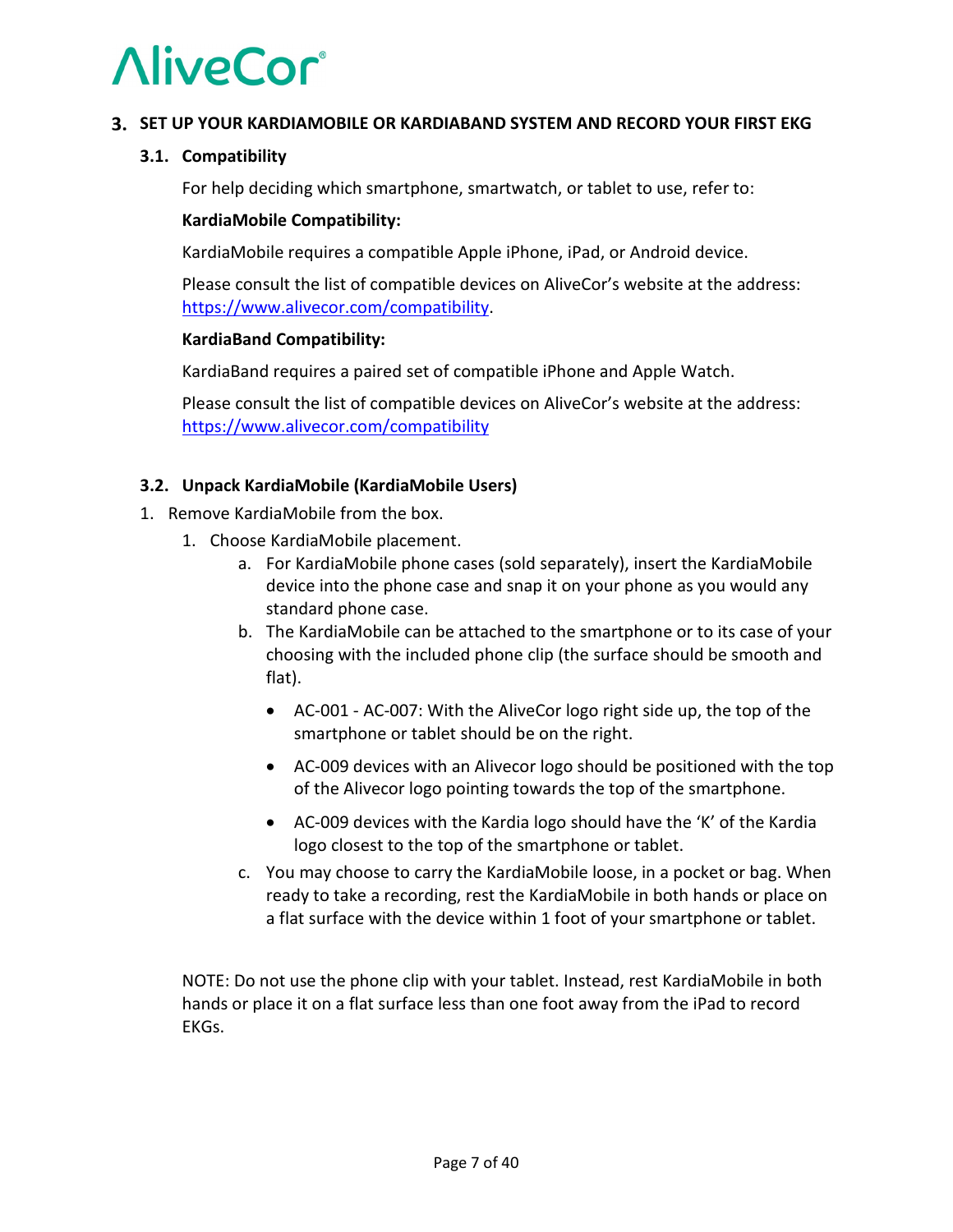### **3.3. Unpack KardiaBand (KardiaBand System Users)**

- 1. Remove KardiaBand from the box. The KardiaBand consists of 2 straps one strap with a buckle and another strap that houses the electrode module.
- 2. Remove existing watchband from the Apple Watch consult the Watch user manual if necessary.
- 3. Attach both sides of the KardiaBand to the Apple Watch consult the watch user manual if necessary. Ensure that you attach the strap that houses the electrode module to the 6 o'clock side of the watch body and the strap with the buckle to the 12 o'clock side of the watch body.

For more information on how to attach the bands to the watch, refer to a video at https://www.youtube.com/watch?v=p7ZnT\_ubEFY.

NOTE: Wrist hair may affect the performance of the device. We recommend removing excess hair from your wrist below KardiaBand's sensor.

### **3.4. Download the Kardia app**

Note: if you already use OMRON Connect, you can update to the latest version of the OMRON Connect App instead of downloading the Kardia app. The OMRON Connect app offers the same functionality as the Kardia app.

- 1. Using your smartphone or tablet, search for Kardia in the App Store or Google Play store.
- 2. Download and install the Kardia app.

NOTE: The Apple Watch only works with compatible Apple iPhones – consult the KardiaBand compatibility, if necessary.

### **3.5. Add Watch app to Apple Watch (KardiaBand System Users)**

- 1. After installing the Kardia app (see above), open the Watch app on your iPhone.
- 2. Scroll down to Kardia (or OMRON Connect) and tap on "Install". Installation may take a short amount of time.
- 3. To adjust your watch's Wake Screen to ensure that it stays on while recording an EKG, follow Steps 3-5.
- 4. In the Watch app on your iPhone, scroll to and tap on "General".
- 5. Scroll down and tap on "Wake Screen".
- 6. In the "On Tap" section, select the "Wake for 70 seconds" option.

### **3.6. Set up your Account**

You will use your account to access, print, and save your EKG recordings stored on the Kardia app and the AliveCor server. Follow the instructions presented when you open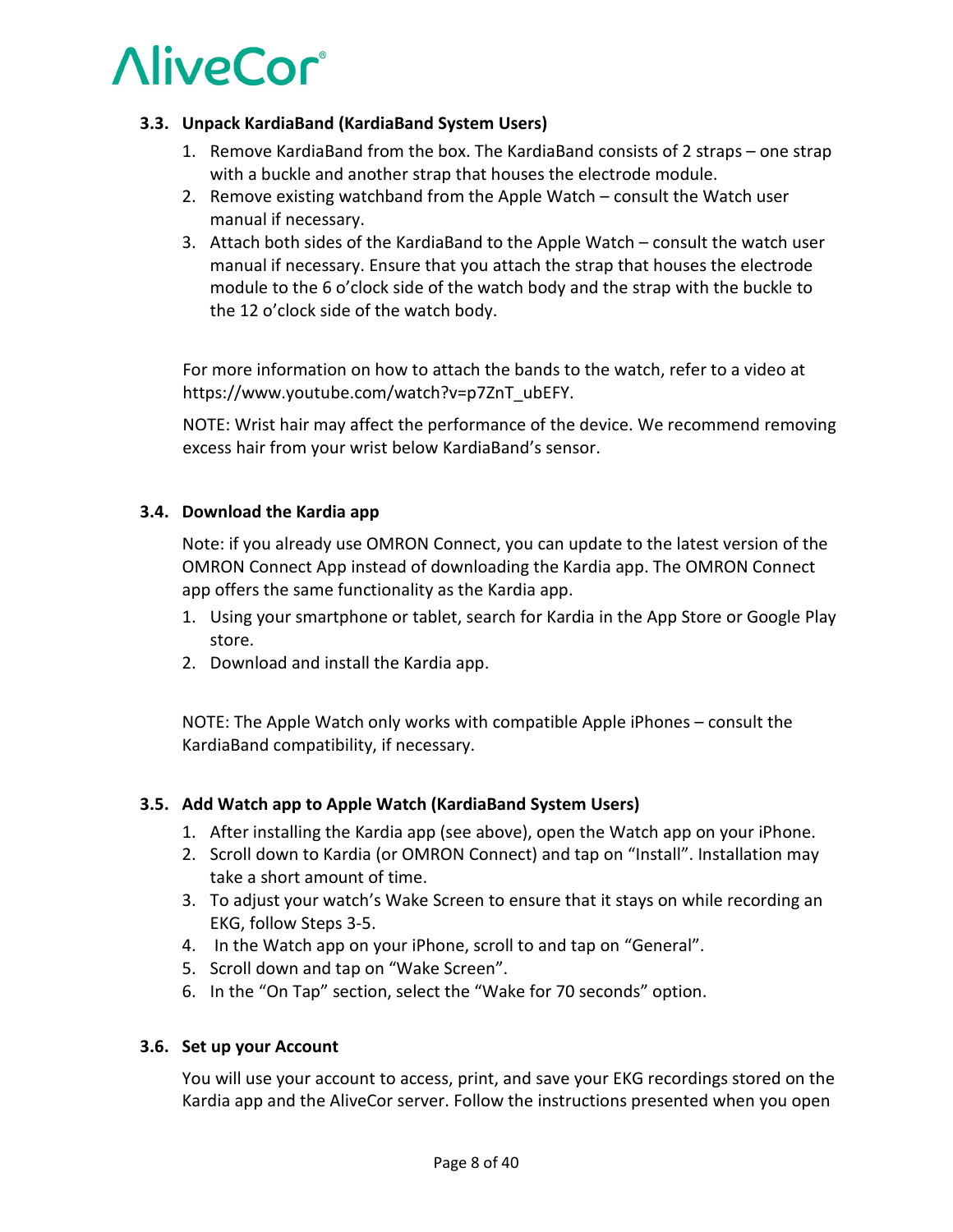

the Kardia app and tap "Create Account". You can go back later and edit your information if necessary.

NOTE: KardiaBand users and KardiaMobile users alike should use the Kardia app to setup their account and go through onboarding.

### **3.7. Free Trial of Premium Features**

Once an account has been created, you have access to Premium features for 30 days. At the end of the free trial, your access to those features ends. If you wish to continue to access the Premium features, follow the onscreen instructions for purchasing a subscription.

### **3.8. Security**

Add a passcode (personal identification number [PIN]), or Touch ID (fingerprint) to your smart device to add a layer of security. It is important to secure the smart device since you will be storing personal health information. Review the manual of the smart device for information on how to add a layer of security.

### **RECORDING AN EKG**

NOTE: You will not be able to view your recordings or utilize any of Kardia's detectors until you set up your free account. To gain access to the app's features, you must create an account on the Kardia app. Follow instructions on the Kardia app to take a first recording as part of setting up the device.

*USA CUSTOMERS ONLY*: AliveCor will send your first EKG to a board-certified cardiologist for analysis as part of the purchase price. Due to federal regulations, this analysis must be completed before you are able to view your EKG. The analysis can take up to 24 hours, but typically less, and will include a report detailing the findings. Once the analysis is complete, you will have access to your EKG data and will be able to take and view future recordings.

### **4.1. To take an EKG recording with KardiaMobile with your smartphone or tablet, follow the instructions below.**

Before taking each recording:

- Disconnect headphones, charger cables, or any other connected devices.
- If you wear hearing aids, please turn off.
- Clean the two electrodes with alcohol-based sanitizer.
- Using your smartphone or tablet, launch the Kardia app.
- 1. From the Kardia app home screen, select "Record your EKG", or alternatively "Add Resting HR". The standard recording is recommended for taking an EKG at any time, e.g.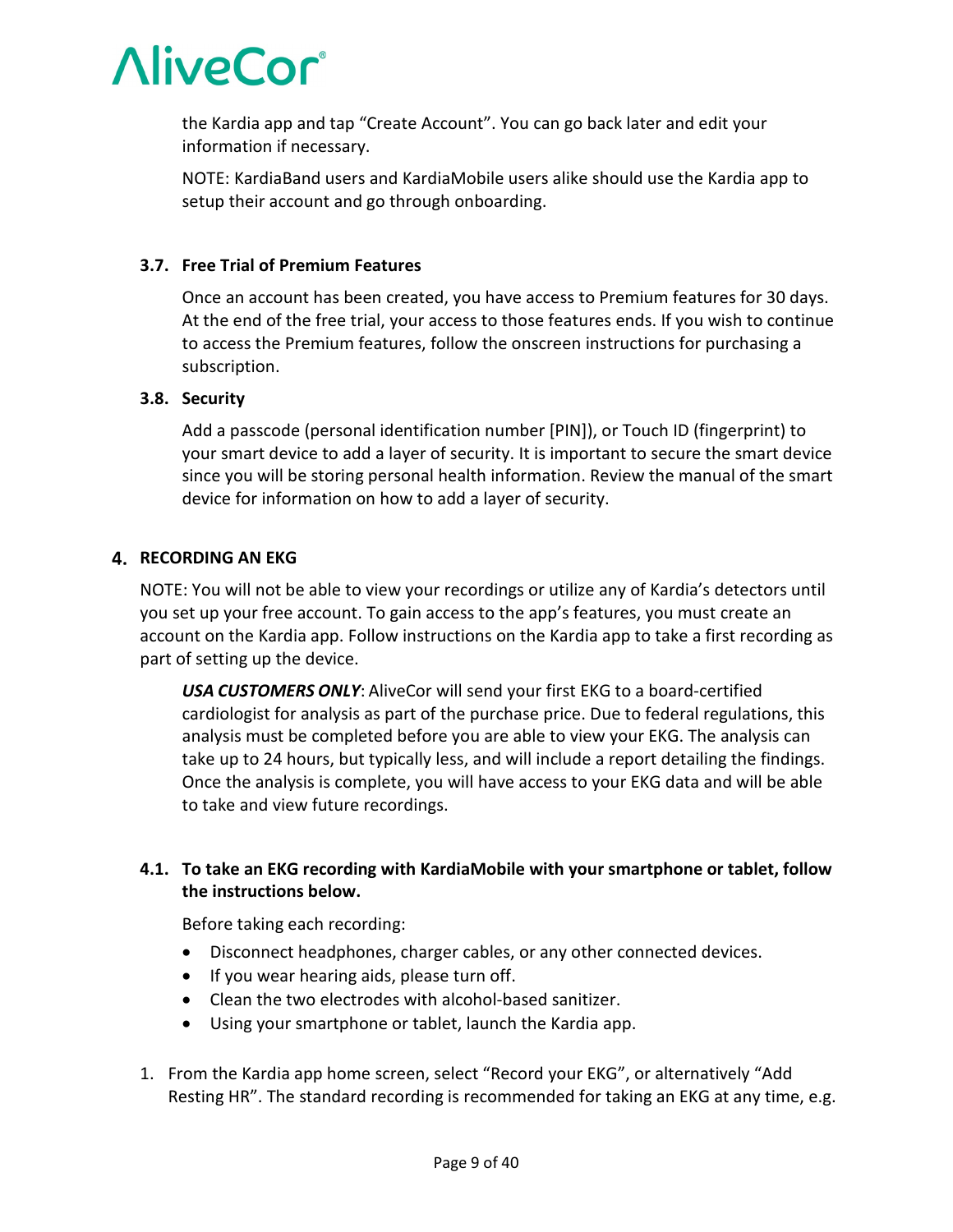when you are feeling symptomatic. The resting heart rate option is recommended to establish your resting heart rate baseline. We recommend taking resting heart rate EKGs when you first rise in the morning; the time of day when the body is most rested.

NOTE: The Kardia app is setup for your personal use. If you wish to have another person use the KardiaMobile device, have them set up the Kardia app on their smartphone/tablet or log out of your account on the Kardia app so that they can log in to their account on the Kardia app. The KardiaMobile device can be used with more than one Kardia account and/or smart device.

NOTE: The Kardia app builds a personalized model of your EKGs and will detect if someone accidently uses your smart device to record an EKG. To build this model, the app will sometimes ask if you or someone else took the EKG after completion of a recording.

- 2. Rest two or more fingers (it doesn't matter which fingers) on KardiaMobile, with your right hand on one electrode and your left hand on the other. Recording of a Lead I EKG on the Kardia app will begin automatically when you make good contact with the KardiaMobile electrodes.
- 3. While recording your EKG, you may speak your symptoms (e.g. "I'm feeling palpitations. Maybe due to anxiety") into the smartphone. Any voice memo recorded will be transcribed to text and added to the Notes section for that EKG recording.

You may also choose from two other placements:

- For a Lead II EKG, the left knee should contact one electrode and the right hand should contact the other electrode.
- For an Anterior Precordial Lead, the device can be placed on the lower left side of the chest, just below the pectoral muscle.

### **4.2. To take an EKG recording with the KardiaBand System, follow the instructions below.**

NOTE: For the sake of clarity, the instructions below are specific for those who wear their Apple Watch on their left wrist. If you wear your watch on your right wrist, follow the instructions by swapping left and right.

- 1. Tap the Kardia or OMRON Connect watch app on the Apple Watch to open the application.
- 2. Follow any stated directions to complete login or setup activities displayed on the Watch.
- 3. Tap the "Record EKG" button. A "waiting for signal" indicator will be displayed.
- 4. With your right hand, grasp your left hand. Rest your right thumb on the outer electrode on the KardiaBand EKG. Press your right thumb with enough force to ensure that the inner electrode is in contact with the skin of your left wrist for the entire duration of the recording. This is a Lead I EKG.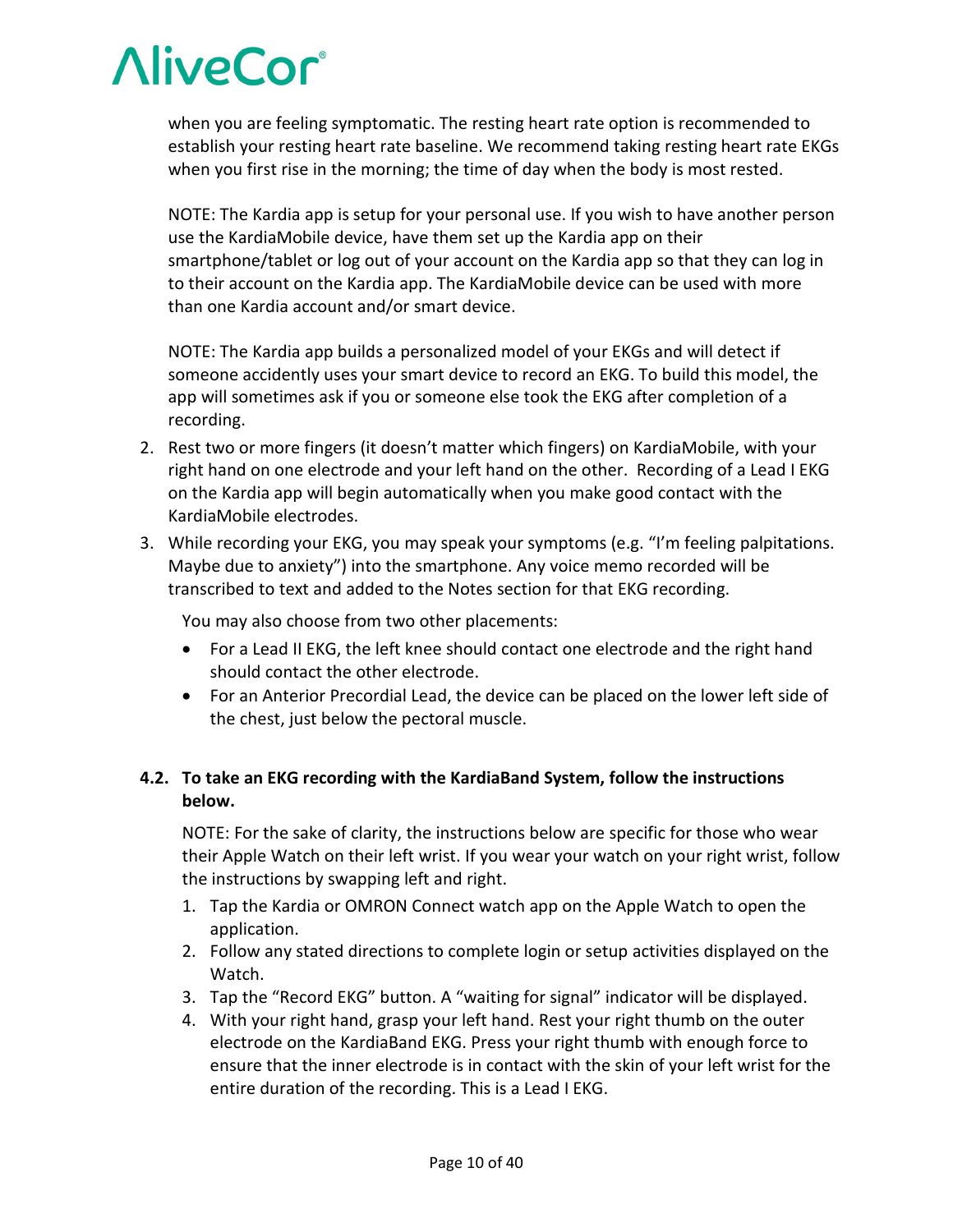- 5. While recording your EKG, you may speak your symptoms (e.g. "I'm feeling palpitations") to the smartwatch. Any voice recording taken will be transcribed to text, which will be found in the Notes section for that EKG recording in the Kardia app.
- 6. The recording takes 30 seconds.

### **NOTES:**

- The KardiaMobile and KardiaBand System do not require a Wi-Fi or mobile data connection to record an EKG and save it to the device's local memory; however, they do require a connection to sync automatically with the AliveCor server, email, or print directly from the Kardia app. If you do not have a Wi-Fi or mobile data connection at the time of the EKG recording, you may email or print the data later when you have such a connection and the sync will happen automatically at that time.
- KardiaMobile may be used up to a distance of 30 cm (1 ft.) from the smartphone or tablet. Using KardiaMobile at a distance greater than 30 cm (1 ft.) may lead to communication issues between the devices and your recording may not be successful.
- KardiaBand must be attached to the Apple Watch. Using KardiaBand at a greater distance may lead to communication issues between the devices and your recording may not be successful.
- On the paired iPhone, Bluetooth must be turned on to transfer data from the Apple Watch.
- •
- To reduce muscle noise, rest your arms on a flat surface to increase stability while you are recording.
- The recording must be at least 30 seconds to complete, and to be analyzed by the detectors.
- If you are in a noisy area (e.g. train station, coffee shop, etc.), the voice recording with the KardiaBand may pick up other conversations and will be found in the Notes for that EKG. You may edit the Notes to remove any unwanted text in the Kardia app.

### **ONCE THE EKG RECORDING IS FINISHED**

### **5.1. For KardiaMobile users:**

- On the Kardia app, immediately after recording, you will be shown an analysis of your EKG if there was a successful 30-second recording.
- After a recording, you are also prompted to add tags such as symptoms, activities, diet, etc. to the Data Entry screen. You may also enter personalized tags or notes and edit the transcribed voice memo. After making your choices, tap "Save" to continue.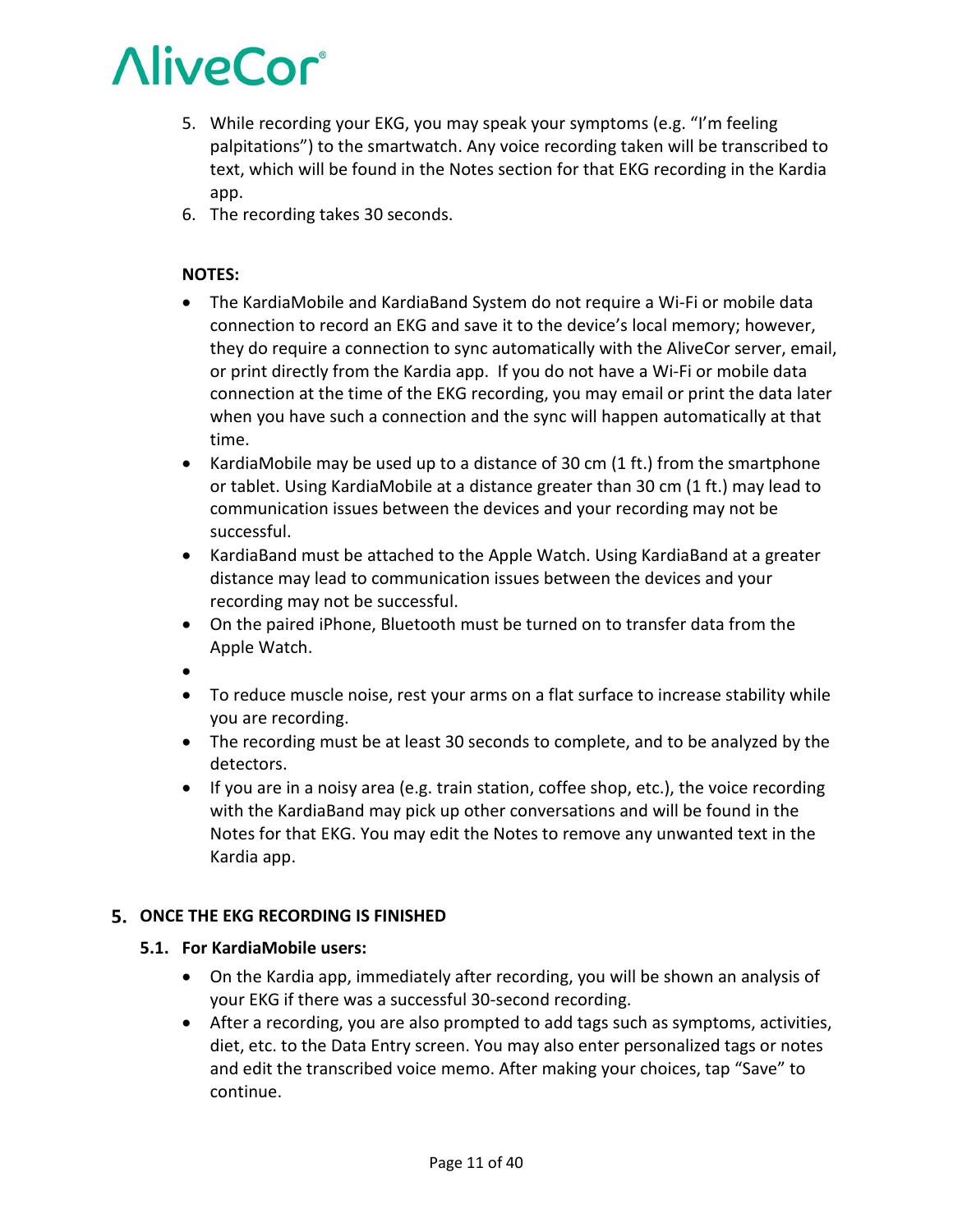- You may review the EKG in the History screen, or go to Insights and view the trending of your EKGs, heart rate, symptoms, activities, etc. You may also tap the EKG on the History screen for a larger view of the EKG on the EKG Review screen. EKGs can be starred, emailed, shared, or sent for analysis from the History screen, or on the EKG Review screen.
- Additionally, you may add notes or tags to the recording. Tags include symptoms, activities, diet, etc. that are relevant to heart health. You may go to the History screen and tap the dropdown arrow to the right of the EKG recording, then tap Edit. This will also take you to the Data Entry screen where you may add or edit notes and tags.

### **5.2. For KardiaBand users:**

- If an EKG was successfully recorded on your Watch app, an analysis result if available - for your EKG appears.
- To view the full EKG, use the digital crown or swipe right to left on the result screen. These actions both will scroll through the EKG.
- Return to the home screen from an EKG by tapping "Close" in the upper left corner.
- On the home screen in the Watch app, tap the "Record EKG" button to take another EKG recording. Past EKG recordings are marked by a circular dot that is color-coded based on the analysis result. To view a past EKG, tap on the dot (Premium Feature).
- Additionally, you may add notes or tags to the recording in the Kardia app (Premium Feature). Tags include symptoms, activities, diet, etc. that are relevant to heart health. You may go to the History screen and tap the dropdown arrow to the right of the EKG recording, then tap Edit. This will also take you to the Data Entry screen where you may add or edit notes and tags.

NOTE: The Watch app will store all unsynced recordings until the Apple Watch has connected and synced to the Kardia app.

NOTE: Due to the limited size of the Apple Watch screen, you may view the EKG on your phone, tablet, or computer for interpretation or analysis.

### **ENTER AN EVENT WITHOUT AN EKG (KARDIA APP ONLY)**

You may enter a tag or note without an EKG at any time. This may help you track your symptoms, activities, diet, etc. either before or after an EKG:

- Tap the EKG History button, then tap the green "Plus" icon at the top left.
- In the Data Entry screen, you may enter notes, or select tags such as symptoms, activities, diet, etc., or create personalized tags.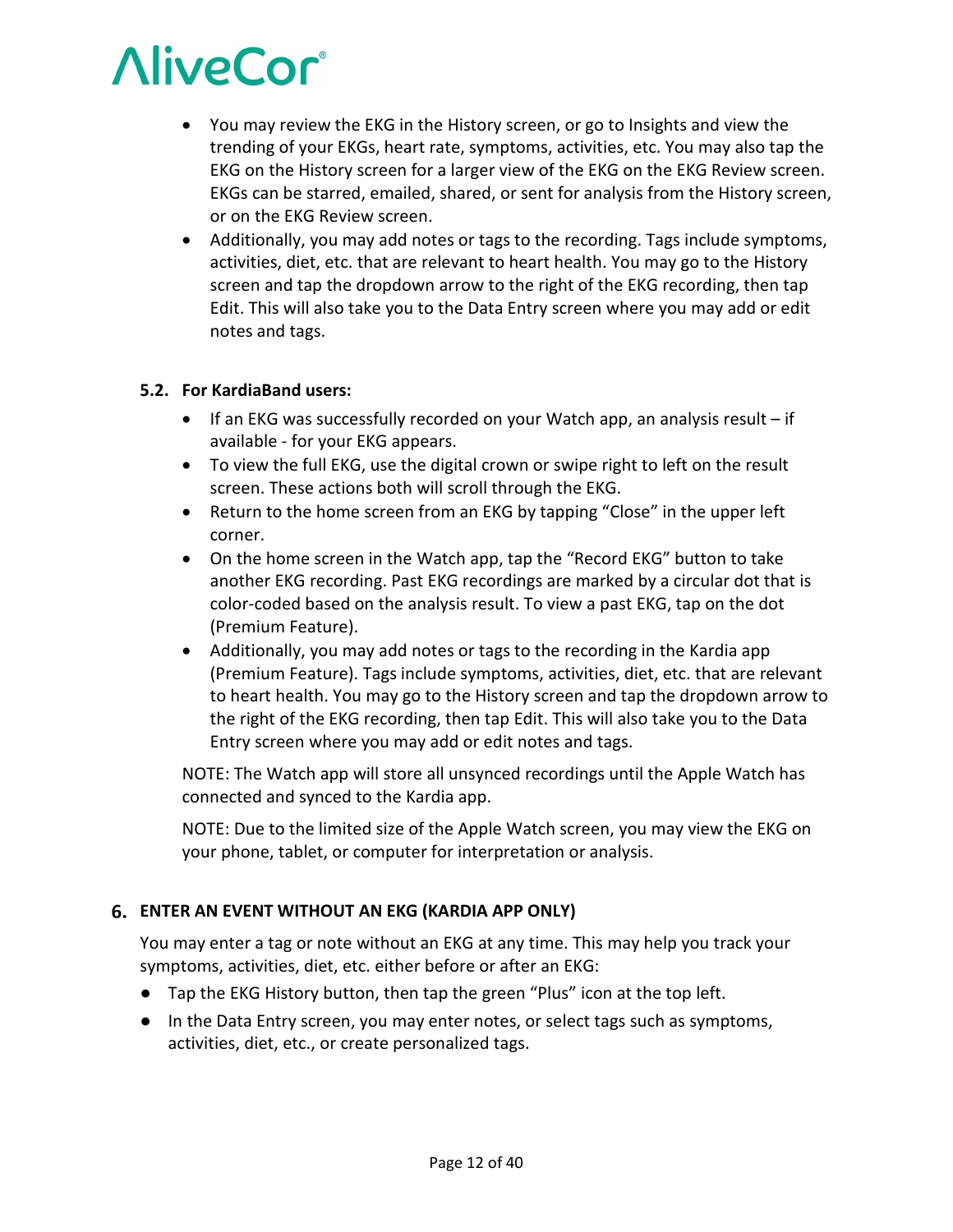- In the Data Entry screen, you may also select a different date/time for the event you are logging, for example alcohol from the previous evening, or a meal from a couple days ago.
- All of your events will appear in the History screen in chronological order and may be edited anytime by selecting the dropdown arrow to the right of the event on the History screen.

### **SETTINGS AND ADJUSTMENTS**

### **7.1. Kardia app Settings and Adjustments**

### **7.1.1. Recording Review Adjustments**

- **Enhanced Filter.** The Enhanced Filter suppresses noise in the EKG. The filter may be toggled on a particular EKG from the EKG Review screen. To enable or disable the Enhanced Filter, tap "MORE" at the bottom of the EKG Review screen, and then tap the "ENHANCED" switch to toggle the filter ON or OFF.
- **Invert the EKG Recording.** In the event that KardiaMobile was oriented improperly when the EKG was recorded, it may appear inverted. The orientation may be toggled on a particular EKG from the EKG Review screen. Tap "MORE" at the bottom of the EKG Review screen, and then tap the "INVERT" switch to toggle it ON or OFF.

### **7.1.2. Adjustable Settings**

To access the Settings, tap the Menu icon at the upper left and then tap "Settings".

- **Duration**. Recording Duration is the maximum length of time the Kardia app will record a single EKG recording. For example, if the recording duration is set to 30 seconds, the Kardia app will automatically stop recording after 30 seconds of data has been collected.
- **Audio Recording**. While recording your EKG, with audio recording turned on, you are able to say out loud the symptoms you are experiencing and have the audio recording saved with your EKG. The audio recording will also be transcribed as a text memo that is saved with the EKG.
- **Mains Filter**. The Mains Filter removes any mains interference from the EKG; it should be set to match the frequency of the alternating current (AC) used in your location. For the United States, Canada and Mexico, this is 60 Hz; in most other countries, it is 50 Hz.
- **Paper Size**. Paper Size of the PDF report can be changed to accommodate Letter and A4 paper sizes.
- **Reminders**. Reminders allow the EKG analysis reminder to be turned on or off. It also allows you to turn on or off the EKG reminder, and to set the frequency and time for the reminder. You can also modify your medication reminders.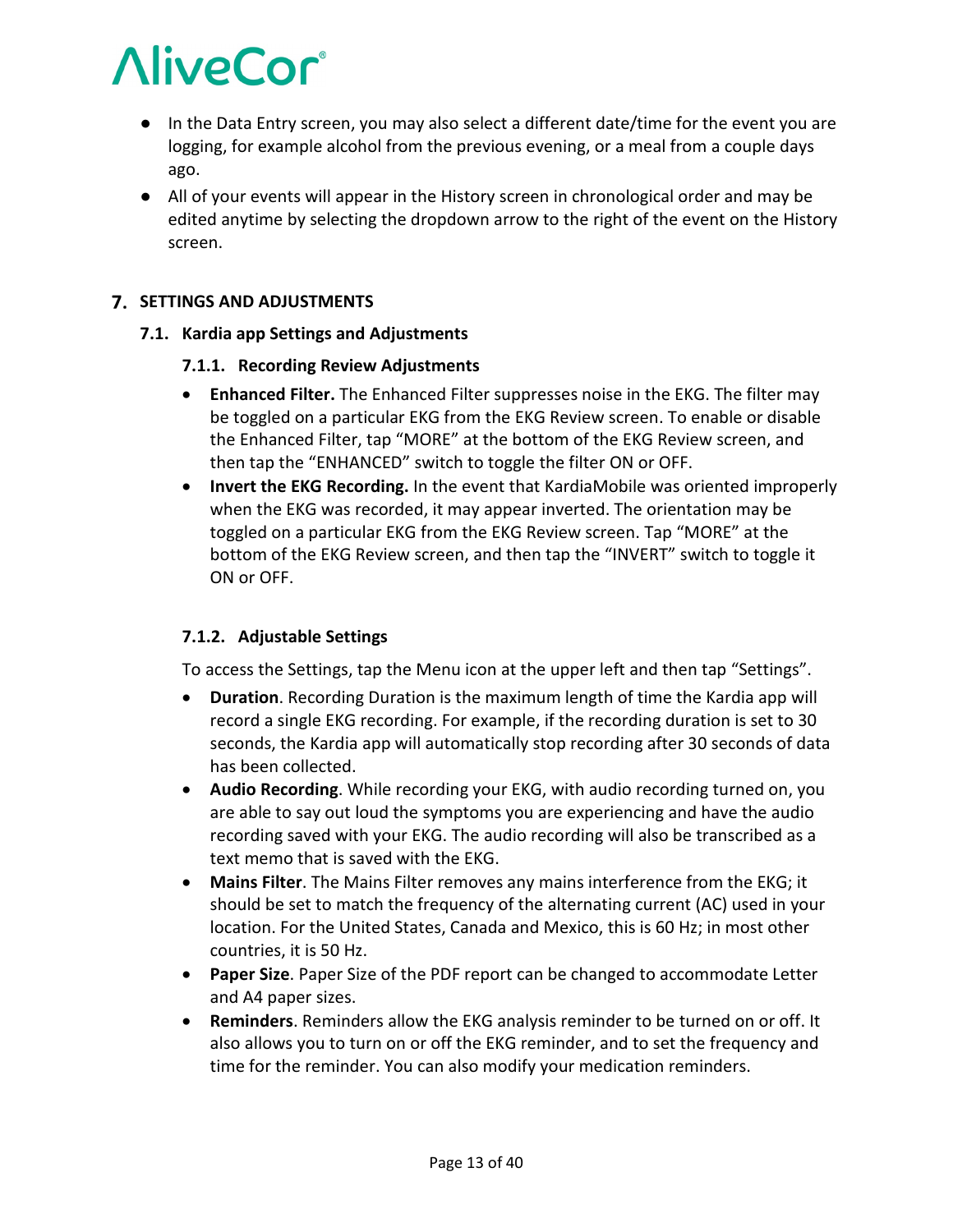### **7.2. Watch App Settings**

To access the Watch app settings, force touch on the Watch app home screen and tap "Settings."

• **Voice Recording.** While recording your EKG, with voice recording turned on, you are able to say out loud the symptoms you are experiencing and have the voice recording saved with your EKG. The voice recording will also be transcribed as a text memo that is saved with the EKG.

### **EMAIL, PRINT, OR DELETE RECORDINGS**

To email a recording from the Kardia app:

- 1. Tap the envelope icon next to the EKG you would like to email/print on the History screen. Alternatively, you may tap the EKG, then tap the envelope icon on the EKG Review screen.
- 2. Tap Email. The PDF version of the EKG recording will then be attached to a new email in whatever email account you have set up on your smartphone or tablet.

Note: To email a recording from the Kardia app, you must have an email account set up on your smartphone or tablet. If you need assistance setting up an email account or troubleshooting your email account, contact your smartphone or tablet provider for assistance.

To print a recording from the Kardia app:

- 1. Tap the envelope icon next to the EKG that you would like to email/print on the History screen. Alternatively, you may tap the EKG, then tap the envelope icon on the EKG Review screen
- 2. Tap Print.
- 3. Select the appropriate printer to send the EKG to print.

Note: To print a recording from the Kardia app on Apple iPhones, you must have an AirPrint compatible printer set up on your smartphone or tablet. If you need assistance setting up an AirPrint compatible printer or troubleshooting your AirPrint compatible printer, contact your smartphone or tablet provider for assistance.

To delete a recording:

- 1. Go to the History screen.
- 2. Tap the dropdown icon to the right of the EKG that you want to delete.
- 3. Tap "Delete".

### **HISTORY (KARDIA APP ONLY)**

History is where your previously recorded EKG recordings are displayed. To access it, tap the "History" icon.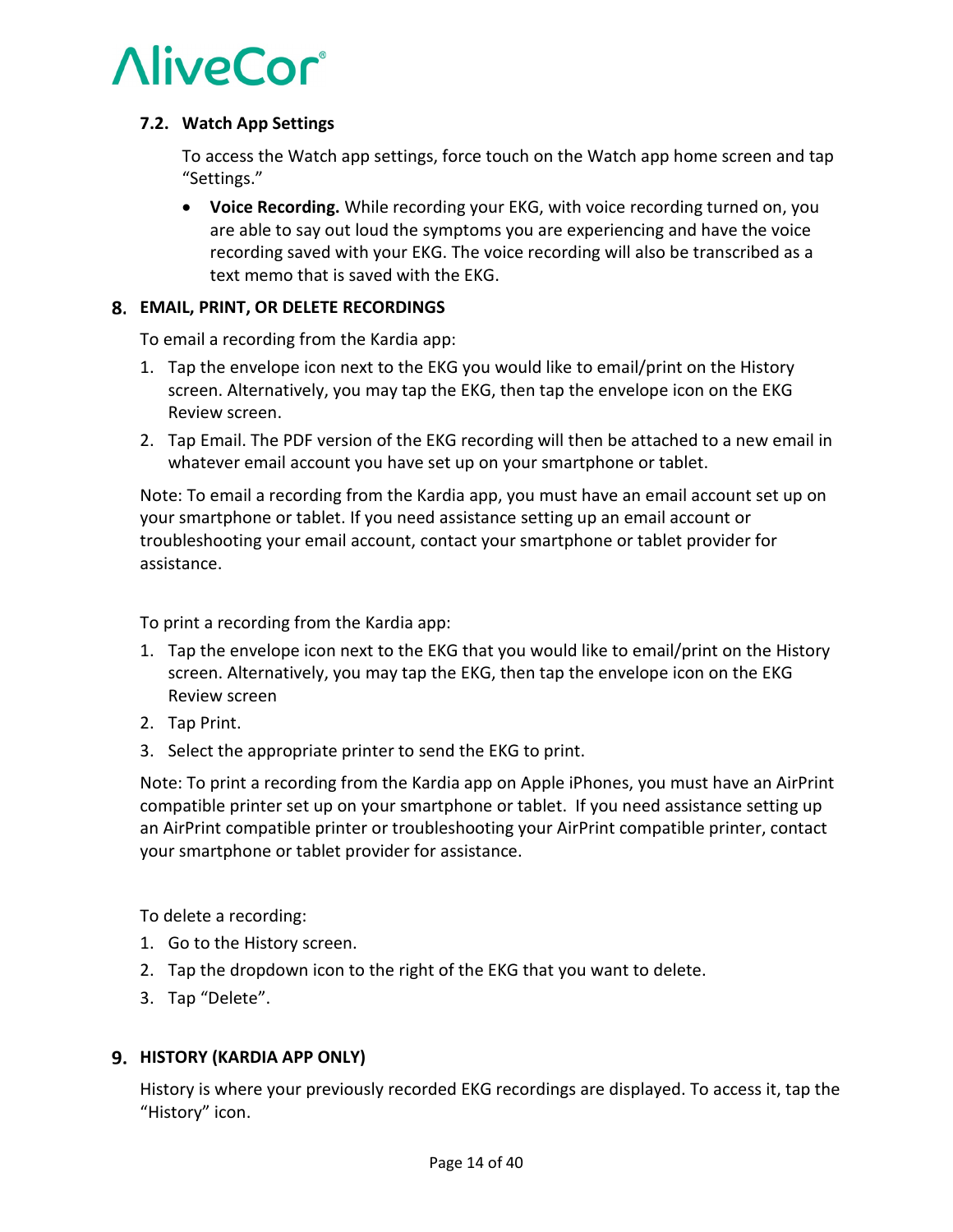- Launch the Kardia app.
- Tap History at the top of the screen to see a list of all EKG recordings on your smartphone or tablet (excluding any previously deleted).
- Tap the EKG recording you wish to view.

NOTE: You may listen to the voice memo associated with the EKG by tapping the Play button.

### **9.1. Search or filter recordings (KARDIA APP ONLY)**

You may search or filter the events in the History screen by using the search icon on the top right of the screen.

To filter:

- 1. Tap the search icon on the top right.
- 2. Select one of the existing filters. The filters allow you to choose one of the following: Custom Search…, Starred, Atrial Fibrillation, Analysis Reports, My EKGs, and Guest EKGs.
- 3. Your History screen will show you EKGs that meet the filter criteria until you disable the filter.
- 4. You may disable the filter by tapping the "x" icon next to the filter name at the upper right of the History screen.

### To search:

- 1. Tap the search icon at the top right.
- 2. Tap "Custom Search" at the top of the search menu.
- 3. Type in the term you are searching for in your events using the keyboard. For example, you may be looking for "Caffeine" or "Walked the dog" in your tags and notes.
- 4. Tap outside of the keyboard area if you would like to remove the keyboard for better scrolling through your records.
- 5. You may disable the search view by tapping "Cancel" on the top right of the screen or edit your search term by tapping in the search bar and entering another term.

### **CLINICIAN REVIEW (KARDIA APP ONLY)**

The Kardia app includes the ability to request professional clinical interpretation and analysis of your EKG recordings. Due to telemedicine restrictions, your location may restrict your ability to use this service. AliveCor does not know your location; it is your responsibility to ensure this service is legal according to your local telemedicine laws. This service is not intended to replace medical advice, please seek professional medical assistance if you are suffering from any medical problem.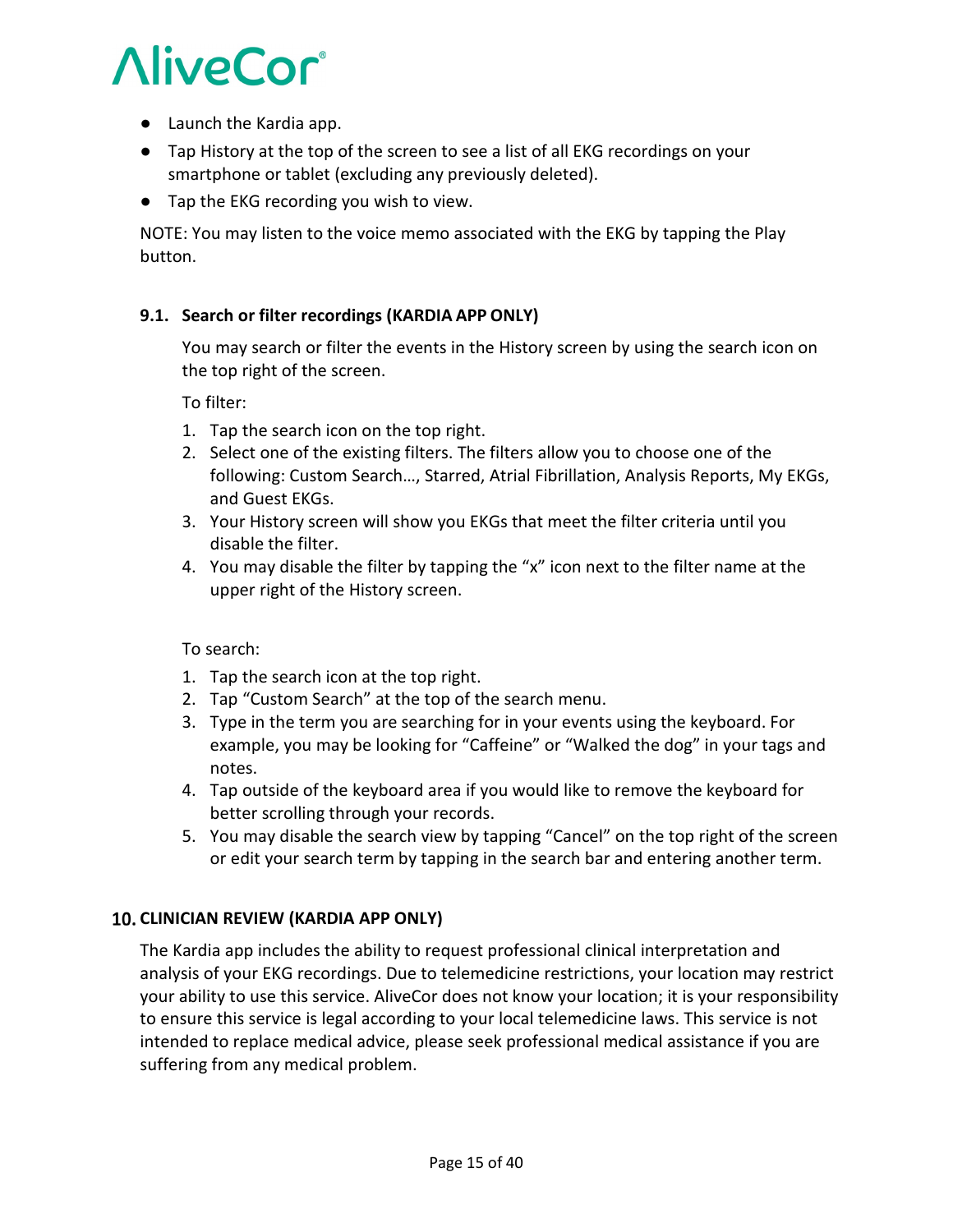NOTE: Some users with a referral code to a cardiac monitoring service do not have access to this feature. EKGs from such users are automatically sent to that monitoring service. Users may additionally use the email an EKG or print an EKG feature to share information with their physician.

To request a Clinician Review:

- 1. Tap History and find the EKG you would like to send for analysis. Tap the envelope icon to the right of the recording, then "Clinician Review". Alternatively, you may tap the EKG, and then tap the envelope icon at the top right of the EKG Review screen.
- 2. Select one of the listed options.
- 3. If you haven't already entered your name, date of birth and gender, you will be prompted to enter these details. Enter the required details and tap "Next".
- 4. Select or enter your credit card information. Enter your card details and tap "Next".
- 5. Confirm that the purchase order is correct and tap "Purchase" to place the order.

Your order is then processed, and you will be sent an email confirmation. Another email will be sent when the report is available.

NOTE: The "Clinician Review" option is only visible if the analysis service is available in your country.

To view an EKG Analysis Report:

- 1. Tap "History".
- 2. Tap the desired report below the EKG.

Alternatively, you may access EKG Analysis Reports from the EKG Review screen by tapping "Analysis".

NOTE: To view PDF reports on your smartphone or tablet you must have a PDF reader, such as Adobe Reader, built-in or installed on your Android smartphone or tablet. Support for printing depends on the built-in printing options on your Android smartphone or tablet, or you may need to install a printer app from the Google Play Store. PDF functionality is built in to iOS devices.

### **11. KARDIASTATION (CLINICAL MODEL)**

KardiaStation is a version of the KardiaMobile that is specifically for use in a healthcare environment (i.e. under the care of a healthcare professional). KardiaStation uses the KardiaMobile hardware and has its own KardiaStation app. The KardiaStation app uses the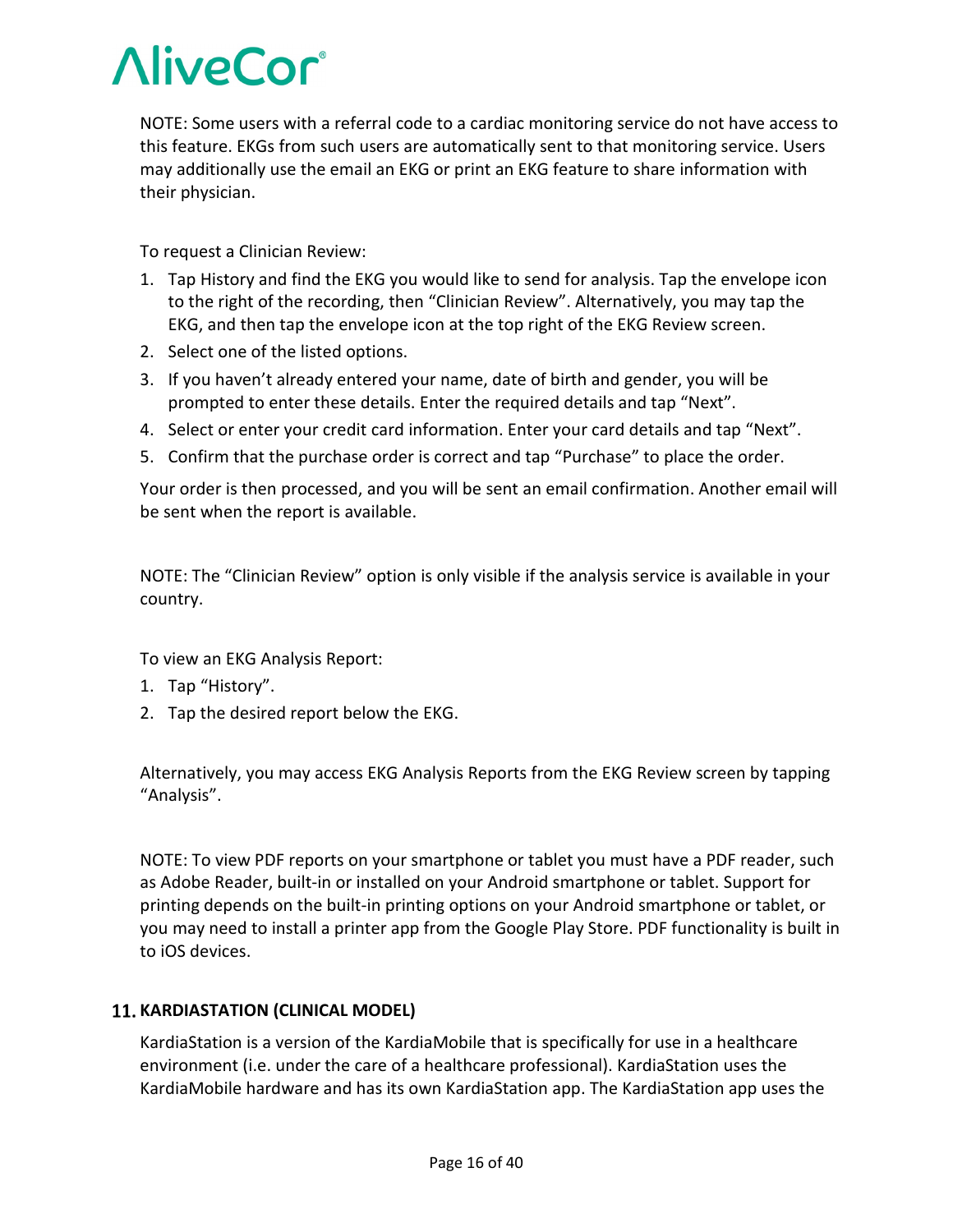KardiaMobile hardware and is used to record EKGs from patients in a healthcare clinic including clinician office, hospital, pharmacy or other healthcare setting.

### **11.1. Download the KardiaStation app:**

Contact AliveCor sales to create your healthcare professional account. AliveCor verifies the healthcare professional credentials before creating the account. AliveCor will also set up the kind of patient ID the healthcare clinic will require for their identification. You may decide whether EKG analysis should be shown to each patient upon completion of recording.

- 1. Using your smartphone or tablet, search for KardiaStation in the App Store
- 2. Download and install the KardiaStation app.

Note: A pre-configured Mobile Computing Platform (phone, tablet, etc.) with the KardiaStation app may also be requested from AliveCor sales.

### **11.2. Recording EKG (for patients):**

As a patient, please use the following sequence to record an EKG:

- Provide a patient identification number, typically a medical record number (MRN);
- Rest two or more fingers (it doesn't matter which fingers) on KardiaMobile's electrodes, with your right hand on one electrode and your left hand on the other. As soon as you place your fingers from each hand on the electrodes and make good contact, the EKG recording will begin automatically. You will observe your EKG trace on the screen;
- Keep your fingers on the electrodes and follow the on-screen timer till it goes to zero;
- Once the recording is complete, notify your healthcare professional that the recording is complete and you can remove your fingers from the electrode.

Note: Depending on the healthcare clinic you are at, you may see automatic EKG analysis after completion of recording. Ask your healthcare professional to explain the results if the KardiaStation app provides you with an instant analysis. These analysis options are described further in Section 13.

### **DETECTORS (ATRIAL FIBRILLATION, NORMAL, UNREADABLE, BRADYCARDIA1, TACHYCARDIA1)**

NOTE: Your EKG must be at least 30 seconds long to use the detectors. If an EKG is recorded that is less than 30 seconds, the detectors will not display a result. The detectors only analyze the first 30 seconds of your EKG recording, regardless of recording duration.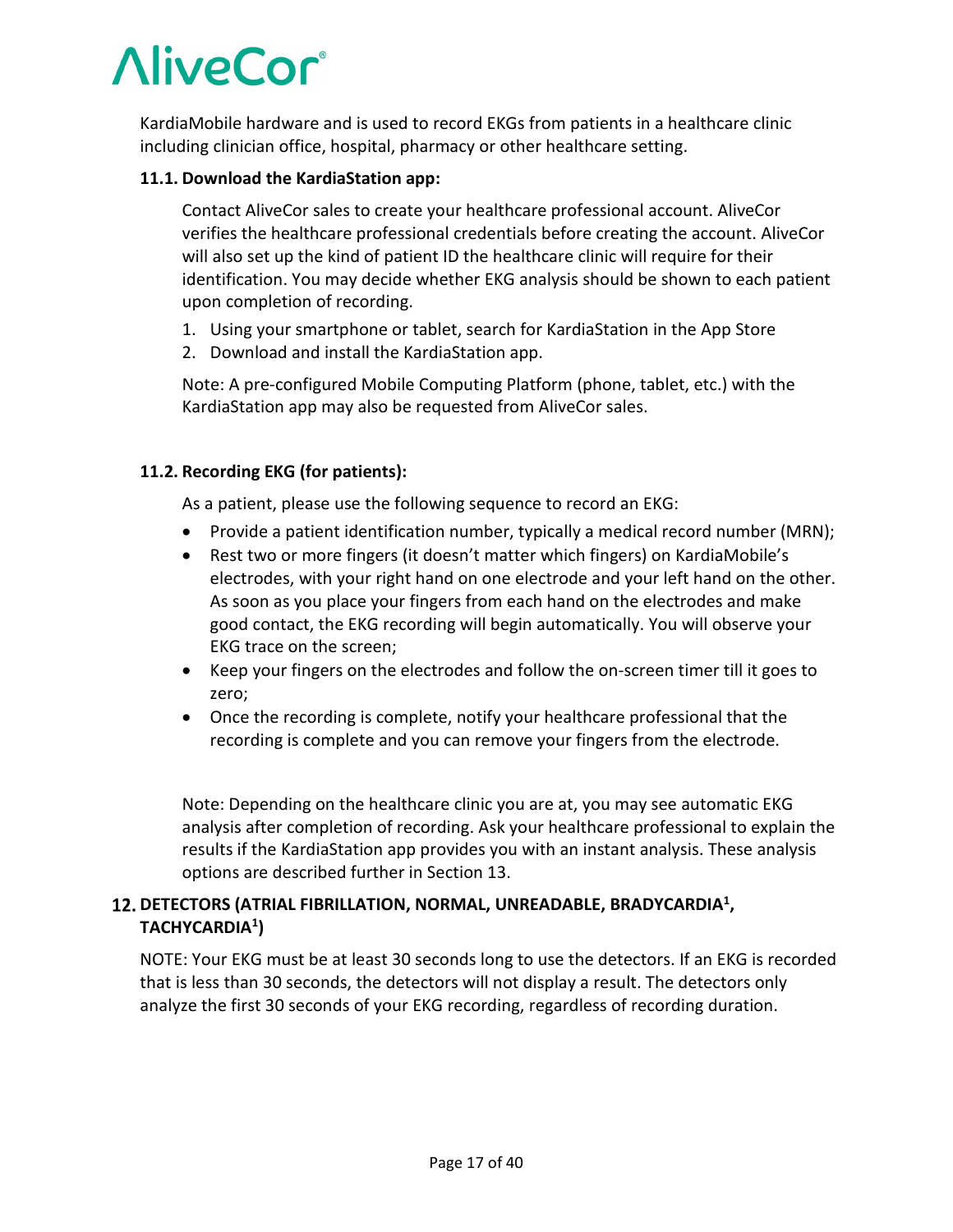

### **Atrial Fibrillation Detector**

The Atrial Fibrillation (AF) detector detects atrial fibrillation in an EKG tracing. After you take an EKG, if atrial fibrillation is detected you will be notified within the app. This finding is not a diagnosis, it is only a potential finding for the recorded EKG. You should contact your physician to review any EKG recording in which atrial fibrillation was detected or send it for clinician review (see section 10). If you are experiencing any symptoms or concerns contact a medical professional.

Caution: If the Kardia app detects AF in an EKG, please consult with your physician before making any medical decision, including altering your use of any drug or treatment.

Caution: The AF detector evaluates for atrial fibrillation (AF) only. It will not detect other potentially life-threatening arrhythmias, and it is possible that other cardiac arrhythmias may be present.

Caution: The AF detector only evaluates for AF after you have taken an EKG recording. It does NOT continuously monitor your heart and therefore cannot alert you if AF happens at any other time.

Bradycardia and Tachycardia are available for the KardiaMobile System only

### **Normal Detector**

The Normal detector notifies you when a recording is "normal". This means that the heart rate is between 50 and 100 beats per minute, there are no or very few abnormal beats, and the shape, timing and duration of each beat is considered normal sinus rhythm. It is important to remember that there is a wide range of normal variability among different individuals. Changes in the shape or timing of an EKG might be normal for a single individual, but since the apps are used by a large and diverse population, the Normal detector has been designed to be conservative with what it detects as normal.

If you have been diagnosed with a condition that affects the shape of your EKG (e.g., intraventricular conduction delay, left or right bundle branch block, Wolff-Parkinson-White Syndrome, etc.), experience a large number of premature ventricular or atrial contractions (PVC and PAC), are experiencing an arrhythmia, or took a poor-quality recording it is unlikely that you will be notified that your EKG is normal.

It is also important to note that the Normal detector looks at the entire signal before determining if it can be declared to be normal. If you experience a small number of PACs or PVCs in a recording of otherwise normal beats in normal rhythm, the Normal detector will likely declare that EKG recording to be normal.

The Normal detector will not declare an EKG outside the heart beat rate of 50-100 beats per minute as normal, even if the EKG has normal sinus rhythm. As a result, if you typically get "Normal" results but take an EKG immediately after any physical activity that raises your heart rate above 100 beats per minute, you may not get a "Normal" result.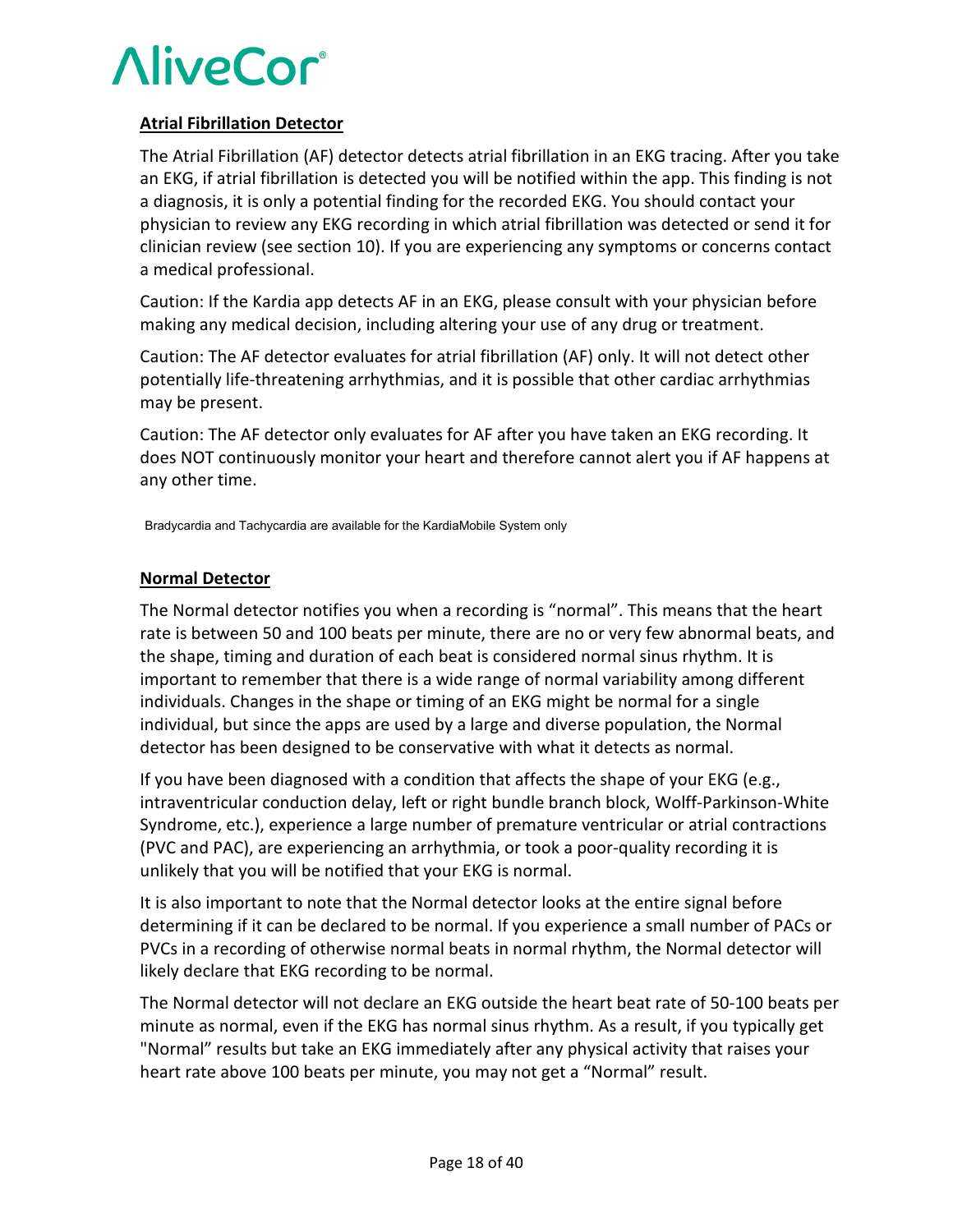### **Bradycardia and Tachycardia (For KardiaMobile System Only):**

If your Normal detector detects normal rhythm and the heart rate is outside 50-100 beats per minute, you may get one of these results below:

- a. Heart rate between 40-50 bpm: The Normal Algorithm declares the EKG as "**Bradycardia**" for EKGs with this heart rate range.
- b. Heart rate between 100-140 bpm: The Normal Algorithm declares the EKG as "**Tachycardia**" for EKGs with this heart rate range.
- c. Unclassified: The Normal Algorithm declares the EKG as "Unclassified" for EKGs that have a heart rate below 40 or above 140 bpm.

CAUTION: AliveCor does not guarantee that you are not experiencing an arrhythmia or other health conditions when labeling an EKG as normal. You should notify your physician for possible changes in your health.

### **Unreadable Detector**

The Unreadable detector determines whether a recording can be accurately interpreted or not. After you take an EKG, if interference is detected you will be notified within the app that your recording has "No analysis" and given some suggestions for acquiring good quality EKG recording. You subsequently have the option to Save the recording or Try Again. If the recording can be analyzed, the AF and Normal detectors will run on the EKG and inform you as described above.

CAUTION: After EKG analysis, the app may incorrectly identify ventricular flutter, ventricular bigeminy, and ventricular trigeminy heart conditions as unreadable. Please consult with your physician.

### **12.1. What is Atrial Fibrillation?**

The most common type of non-sinus tachyarrhythmia is atrial fibrillation. In atrial fibrillation, disorganized electrical impulses that originate in the atria and pulmonary veins initiate the electrical activity in the conduction system of the heart. This causes what are commonly termed as "irregularly irregular" heart beats.

When a heart is in atrial fibrillation, its two upper chambers, the right and left atria, essentially quiver instead of beating efficiently. This does not allow for complete emptying of the atria and thus blood may become stagnant and create blood clots. This can lead to major health problems, including strokes, transient ischemic attacks (TIAs), and pulmonary emboli (PEs); depending which chamber of the heart has the blood clot in it.

Approximately 15 percent of strokes occur in people with atrial fibrillation. As age increases in a population, so too does the incidence of atrial fibrillation, which peaks at about 3-5% in people over the age of 65.

The most common presenting symptoms of atrial fibrillation are palpitations, dizziness, fast pulse rate, irregularly irregular rhythm, an abnormal heart sound (S1),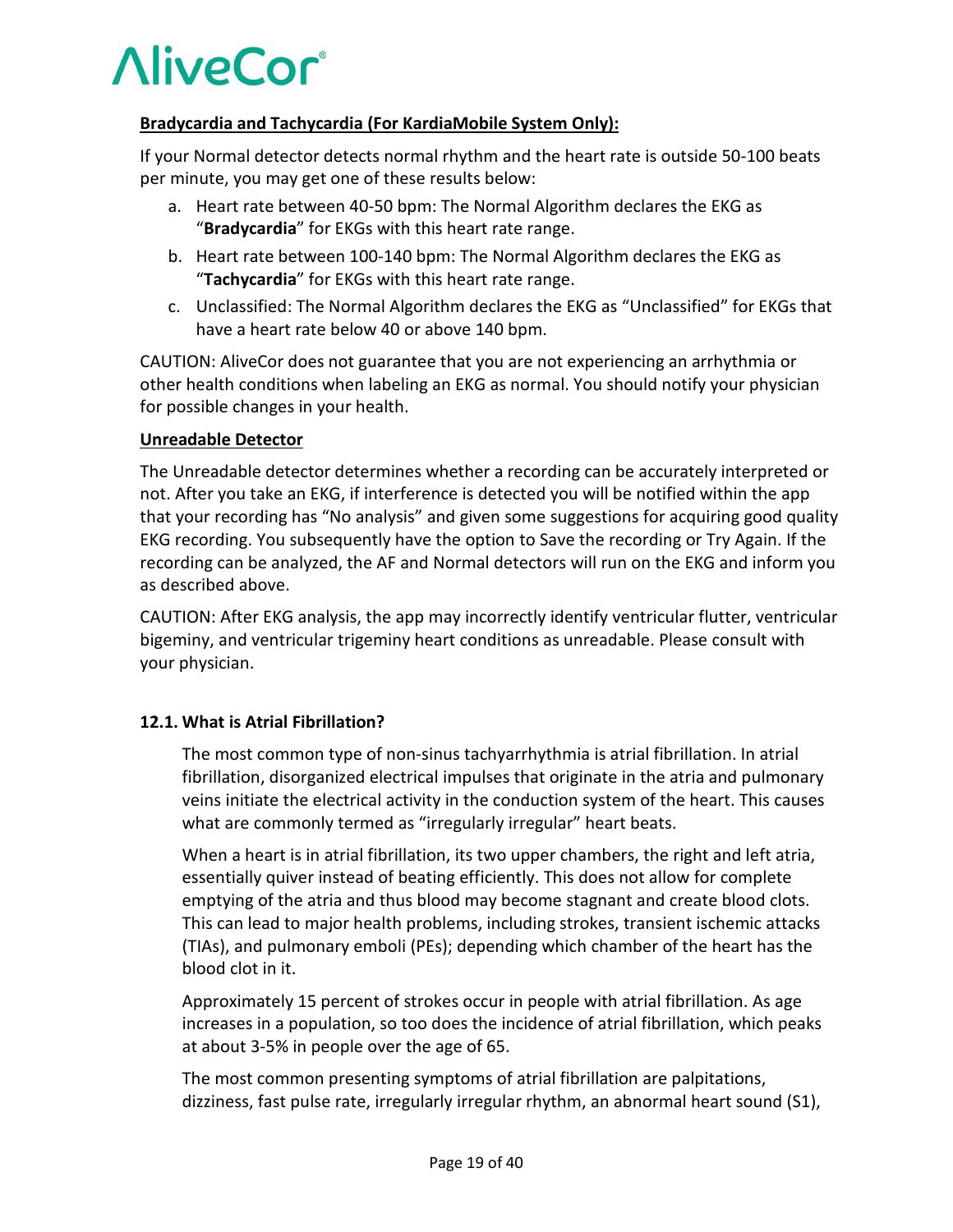chest pain, chronic shortness of breath, abnormal jugular venous pressure, fatigue, and impaired exercise tolerance. Other symptoms related to TIAs and strokes may be the initial symptoms of atrial fibrillation.

Some of the most common causes of atrial fibrillation are long-standing hypertension, congestive heart disease, cardiac valvular lesions, myocardial infarctions, history of coronary artery bypass grafts, hyperthyroidism, alcohol abuse, smoking, diabetes mellitus, and electrolyte imbalances.

### 12.2. AFib, Normal, Bradycardia<sup>1</sup>, Tachycardia<sup>1</sup>, Unreadable, and Unclassified Recordings **in EKG review screen and History**

All EKG recordings analyzed as positive for atrial fibrillation, normal, bradycardia1, tachycardia1 or unreadable will have a tag for future review. The Kardia app and Watch app may display the "Unclassified" message for an EKG recording that was not detected as Normal, Bradycardia1, Tachycardia1, nor as AFib, and not as Unreadable. If you consistently get "Unclassified" recordings, you may want to review these EKGs with your physician or alternatively send these EKGs for Clinician Review from the Kardia app. These tags will be visible in the History screen, Data Entry screen, and the EKG review screen.

### **12.3. Detector Usage**

KardiaMobile allows users to record EKGs as Lead II or Anterior Precordial Lead. The detectors have been trained and tested on Lead I recordings only. Due to the difference in the waveform from Lead II or Anterior Precordial Lead recordings, detector analysis messages (e.g. "Normal", "Unreadable", etc.) of these recordings may be incorrect and you should not use the results of the detector. Please consult your physician or perform a Clinical Review if you wish to get an analysis of the recorded non-Lead-I EKG.

### **MEDICATIONS (KARDIA APP)**

You may track your medications with the Kardia app. To access and edit the medications:

- Open the Kardia app and scroll down to Medication; tap "Get started". You may edit your medications or select those taken that day.
- Tap on "Edit your medications" to go to your Medications List. Here you may add new medications or delete existing medications.
- On the Medication Logging page, you may mark a medication as taken by tapping on the medication and then hitting "Save" in the upper right corner.
- Alternatively, tap the medication push notification that is sent to you by default at 9:00am every day. You may then edit your medications or select those taken that day.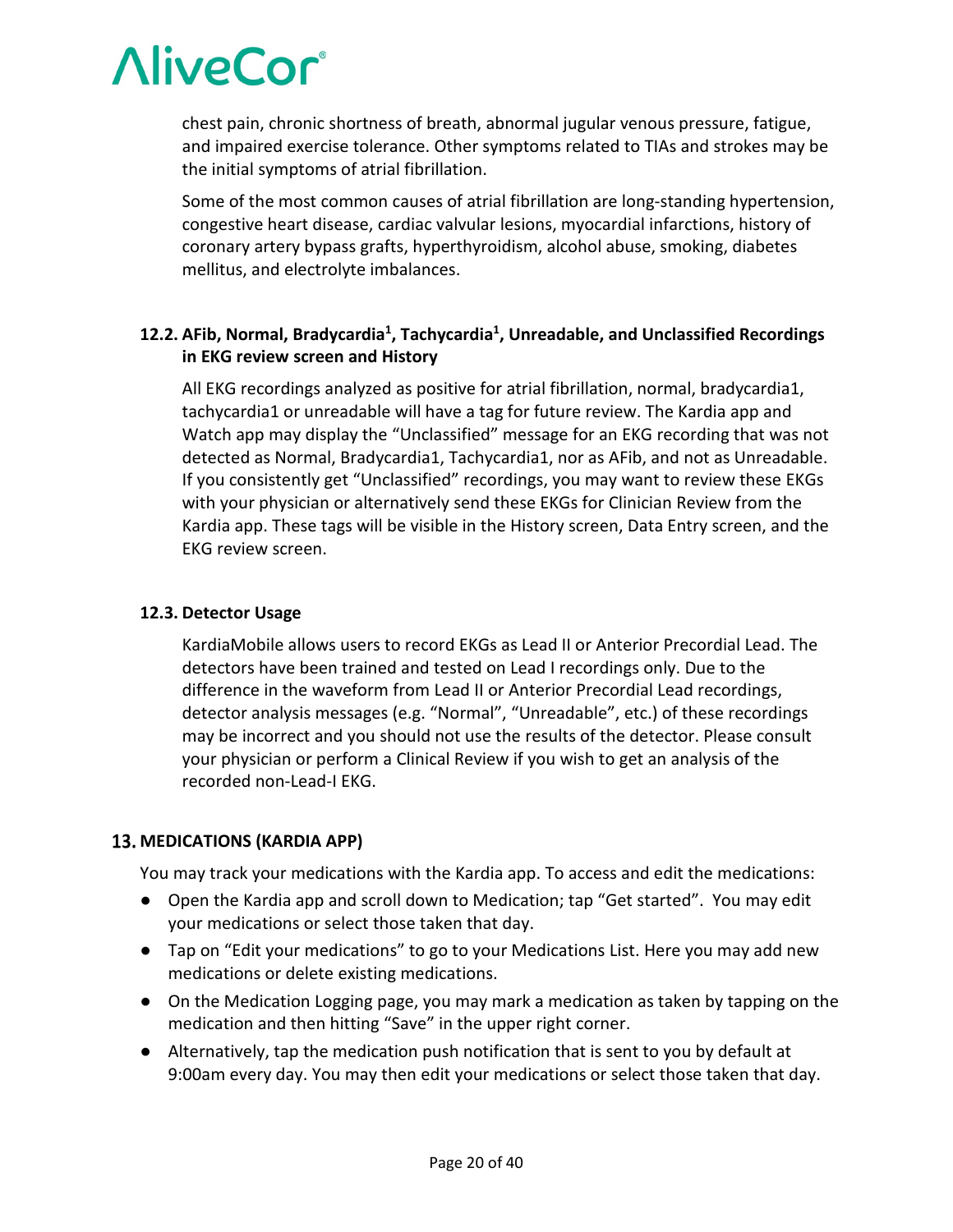- You may select a medication more than once per day by tapping "Log medication" on the home screen and tapping the specific medication again. The number to the right of the medication will update.
- To add or edit medication reminders go to Menu > Settings from the home screen and scroll down to "Medication Reminders".

### **INSIGHTS (KARDIA APP ONLY)**

(Premium Feature) This app screen displays and graphs your data over time. The graphed data includes your EKGs, EKG results, heart rate, symptoms and medications. To access it, tap the labeled button at the bottom of the home screen.

### **15. HEALTH APP AND GOOGLE FIT INTEGRATION**

The Kardia app is integrated with the Apple Health and Google Fit apps. Additionally, information about your activities and vitals helps us provide you with a monthly Personal Report (Premium). You have the option of turning off the integration within the Apple Health and Google Fit apps; however, doing so will limit the information available in your Personal Report. The Kardia app shares the following information with the Apple Health and Google Fit app:

- Heart Rate
- Height
- Weight
- Blood Pressure

The Kardia app collects the following pieces of information from the Apple Health and Google Fit apps:

- Active Energy
- Blood Glucose
- Diastolic Blood Pressure
- Flights Climbed
- Heart Rate
- Height
- Oxygen Saturation
- Resting Energy
- Sleep Analysis
- Steps
- Systolic Blood Pressure
- Walking + Running Distance
- Weight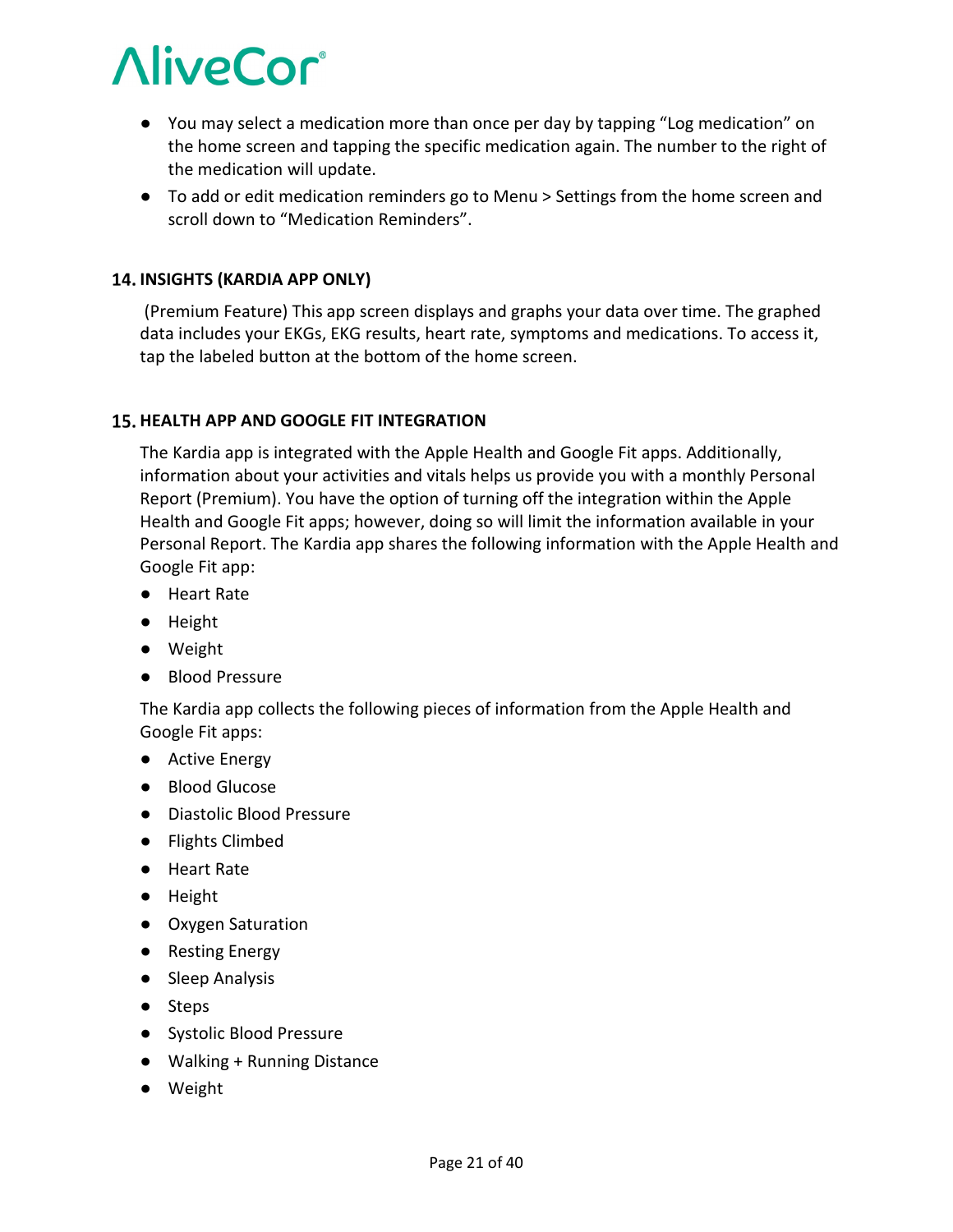

● Workouts

#### **16. REFERRAL CODE**

If you were prescribed Kardia by your doctor or through a cardiac monitoring service, you should have received a 12-character referral code. The code may be entered during account creation or may be entered by tapping the shield icon located at the top right of the Home screen on the Kardia app. Once a valid code has been entered, EKGs taken by you will be shared with the cardiac monitoring service. To see if you are sharing EKGs with a cardiac monitoring service, tap the shield icon located at the top right of the Home screen.

NOTE: Some users with a referral code to a cardiac monitoring service do not have access to the Clinician Review feature described in section 11 on page.

#### **BLOOD PRESSURE**

AliveCor has a partnership with Omron that allows you to upload blood pressure readings directly into the Kardia app.

Pair your Omron blood pressure monitor\* to the Kardia app:

- 1. From the Home screen, scroll to Blood Pressure and tap "Get started".
- 2. Turn on the blood pressure monitor.
- 3. On the blood pressure monitor, press and hold the Transfer or Clock button until you see a flashing "P" or "o".
- 4. Tap the Pair now button in the Kardia app to begin pairing.

NOTE: If you experience an error, repeat the above steps

Upload your blood pressure readings into the Kardia app:

- 1. From the Home screen, tap Blood Pressure.
- 2. After taking a recording, with the results displayed on the monitor's screen, tap the Transfer recording button in the Kardia app.

Connect to Google Fit (Android Only)

- 1. From the Home screen, tap Blood Pressure.
- 2. Tap the Learn more button and tap Next on the next screen.
- 3. Tap the Connect to Google Fit button.

Manual entry

1. From the Home screen, tap Blood Pressure.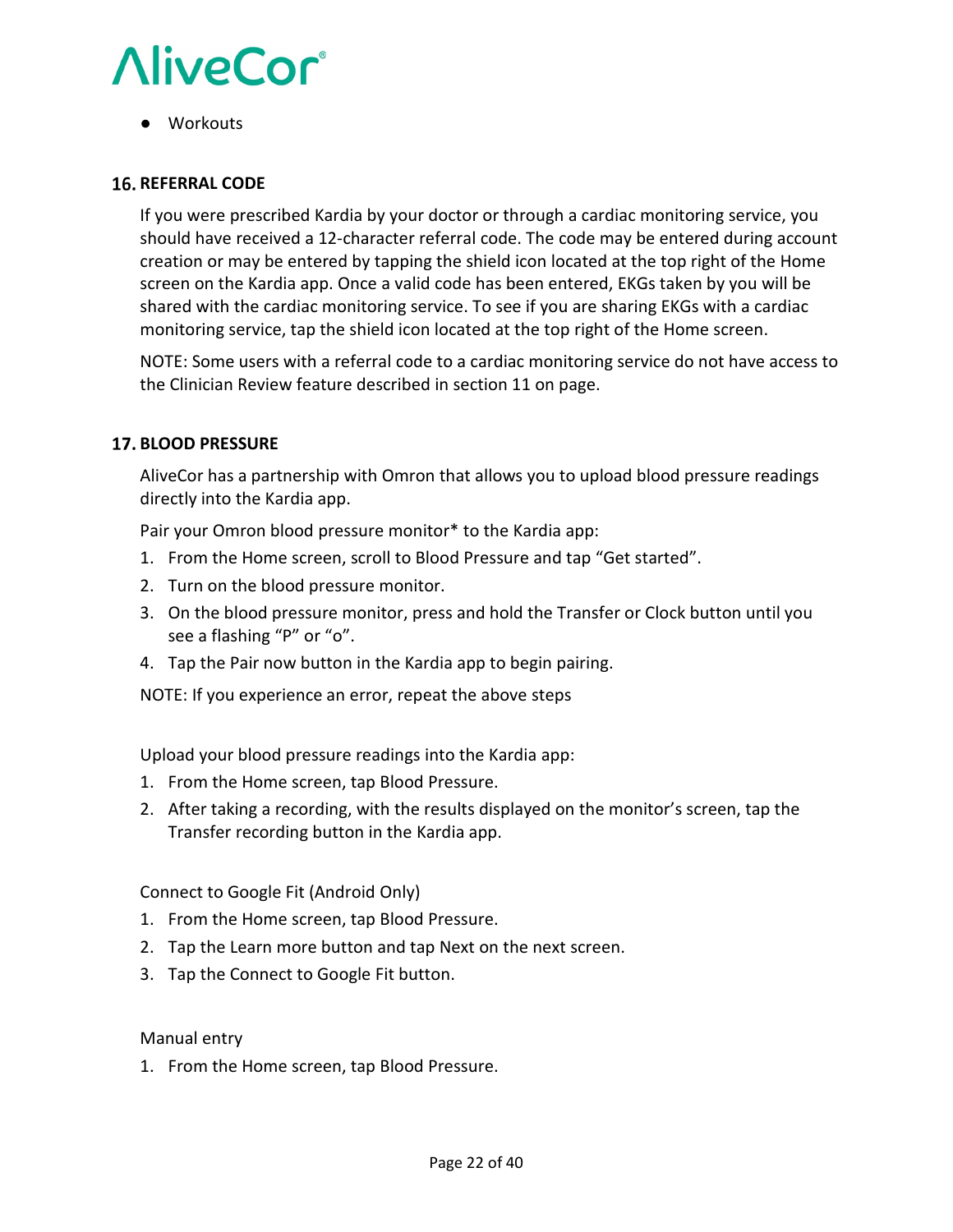- 2. By default, the systolic value is set at 120 and the diastolic value is set at 80. Tap the + and – buttons to change the values.
- 3. Tap the Submit button to record the blood pressure measurements.

### **18. WEIGHT**

You may track your weight over time in the Kardia app. You have the option to enter your weight manually or the Kardia app or to enable the Kardia app to pull your weight data from the Apple Health or Google Fit apps.

To connect to Apple Health or Google Fit:

- 1. From the Home screen, tap Weight.
- 2. Tap the Learn more button and tap Next on the next screen.
- 3. Tap the Connect to Google Fit or Connect to Health button.

To enter manually:

- 1. From the Home screen, tap Weight.
- 2. Scroll the scale gradations to the left or right to set the correct weight. Use the  $+$  or  $$ buttons to add or subtract 0.1 lbs.
- 3. Tap the Submit button to record the weight.

The Body Mass Index (BMI) value is calculated using a person's weight and height. Although BMI does not measure body fat directly, research has shown that BMI is moderately correlated with other body fat measurement techniques. The BMI categories are derived from the BMI value (see the CDC website at

[https://www.cdc.gov/healthyweight/assessing/bmi/index.html\)](https://www.cdc.gov/healthyweight/assessing/bmi/index.html). To view the weight and BMI results, go to the History screen and tap Weight.

### **19. PERSONAL REPORT**

The Personal Report (Premium feature) is a monthly report that displays associations between your Kardia data and your activity data. The Personal Report provides you with analysis and insights to help you care for your heart. The report becomes more illustrative as you share more of your activity data through the Apple Health app.

### **20. ACCESSING HELP**

Learn more about using your KardiaMobile by tapping the Menu icon at the top left of the Home screen. Tap "Support" to see all the options available.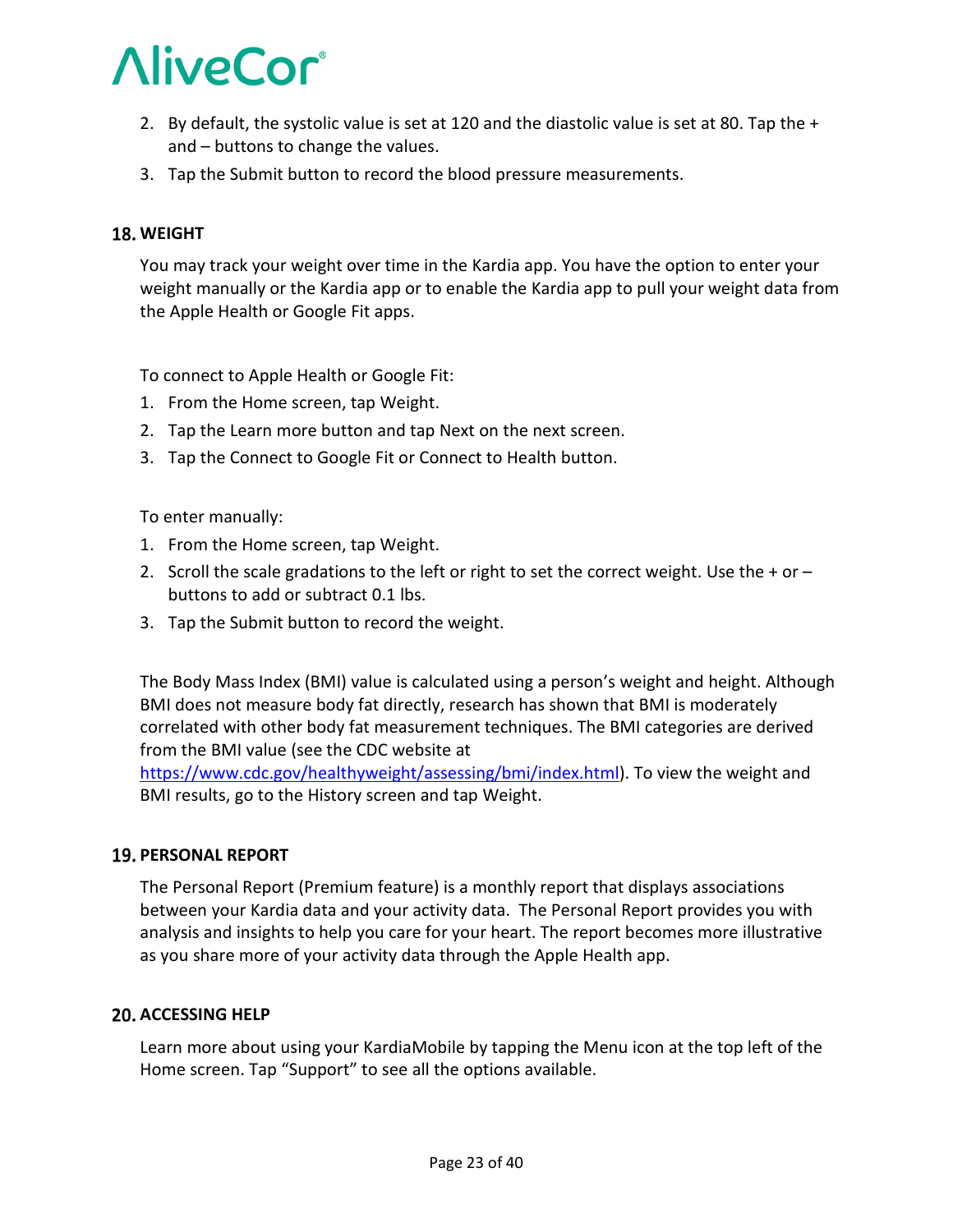- **Tutorials.** Review these tutorials to learn about to navigate all the features of the app.
	- o Recording an EKG
	- o Alternate Recording Positions
- **Reference.** Access the user manual and provide feedback.
	- o User Manual
	- o Feedback

Learn more about using your KardiaBand by tapping the information icon accessed through the menu in the Watch app (force touch on the Watch app home screen). Instructions for accessing the user manual will appear.

### **EDITING USER PROFILE (KARDIA APP ONLY)**

- Launch the Kardia app.
- Tap the Menu icon at the top left of the Home screen.
- Tap "Your Profile".
- User details can be edited.

### **ACCESSING EDUCATION (KARDIA APP ONLY)**

- Launch the Kardia app.
- Tap Menu icon at the top left of the Home screen.
- Tap "Heart Education". Users have the ability to learn about:
	- o Cardiac Anatomy
	- o What is an EKG
	- o Arrhythmia Library
	- o External Resources

NOTE: The information contained within this section is for educational purposes only. This information has been written and verified by medical professionals.

Do not attempt to use this information to interpret your own EKG. This information is not intended to replace medical advice, please seek professional medical assistance if you are suffering from any medical problem.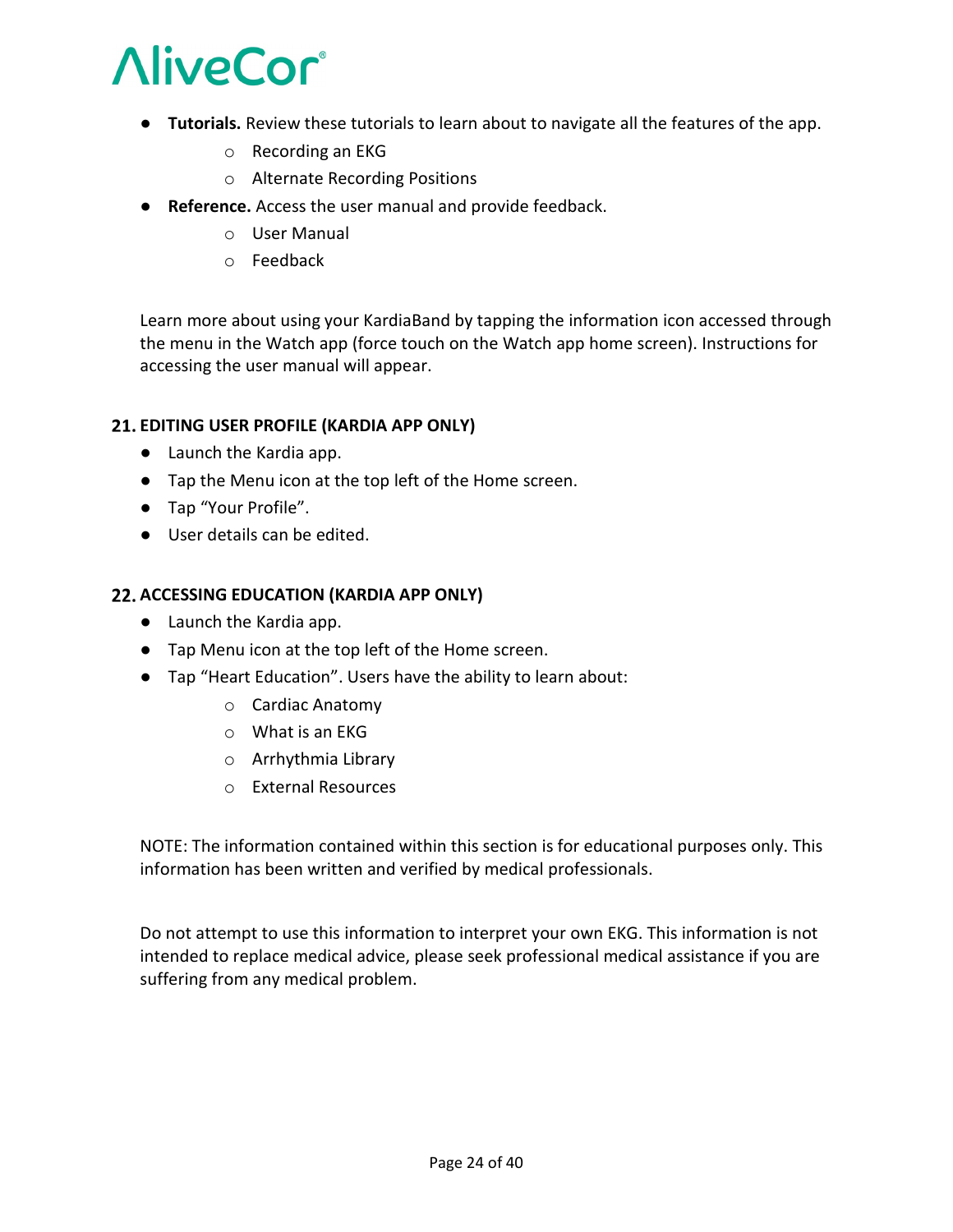### 23. TROUBLESHOOTING

| Problem              | <b>Solution</b>                                                                                                                           |  |  |
|----------------------|-------------------------------------------------------------------------------------------------------------------------------------------|--|--|
| My KardiaMobile is   | Ensure that the Kardia app has access to the smartphone's microphone. On                                                                  |  |  |
| not working.         | an Android phone, go into "App Settings". On an iPhone:                                                                                   |  |  |
|                      | 1. Tap on iPhone "Settings"                                                                                                               |  |  |
|                      | Tap on "Privacy"<br>2.                                                                                                                    |  |  |
|                      | Tap on "Microphone"<br>3.                                                                                                                 |  |  |
|                      | 4. Ensure that "Kardia" is turned on (the background of the slider is green)                                                              |  |  |
|                      | Change the battery                                                                                                                        |  |  |
|                      | 1. Expose the battery door at the back of KardiaMobile:                                                                                   |  |  |
|                      | a. Remove the case from the smartphone or tablet by pushing the                                                                           |  |  |
|                      | iPhone through the camera cutout, while peeling back<br>KardiaMobile from this corner.                                                    |  |  |
|                      | <b>OR</b>                                                                                                                                 |  |  |
|                      | b. Remove KardiaMobile from the phone clip:                                                                                               |  |  |
|                      | AC-001 - AC-007: Place your thumbs on the electrodes and<br>٠                                                                             |  |  |
|                      | press down firmly. Turn counterclockwise about 45 degrees                                                                                 |  |  |
|                      | to "unlock" KardiaMobile. Once it's "unlocked",                                                                                           |  |  |
|                      | KardiaMobile can then be lifted out of the plate.                                                                                         |  |  |
|                      | AC-009: Use your thumbs to slide KardiaMobile toward the<br>$\bullet$                                                                     |  |  |
|                      | open end of the plate.                                                                                                                    |  |  |
|                      | 2. Remove the battery door:                                                                                                               |  |  |
|                      | a. AC-001 - AC-007: Use a 1.6mm Phillips screwdriver, press down<br>firmly and turn counterclockwise to remove the screw in the           |  |  |
|                      | battery door.                                                                                                                             |  |  |
|                      | b. AC-009: Insert a pen, pencil or other similarly shaped object into<br>the cutout next to the battery door to pop the battery door off. |  |  |
|                      | Remove the used battery and replace it with a new 3V coin cell battery<br>3.                                                              |  |  |
|                      | matched to your model.                                                                                                                    |  |  |
|                      | Orient the battery with the positive terminal up, so that you can see the<br>4.                                                           |  |  |
|                      | writing. Remove the protective sticker from the battery, as applicable.                                                                   |  |  |
|                      | AC-009: Ensure that the battery slides under the two battery tabs.                                                                        |  |  |
| My KardiaBand is not | Ensure that the Watch app has access to the watch's microphone:                                                                           |  |  |
| working.             |                                                                                                                                           |  |  |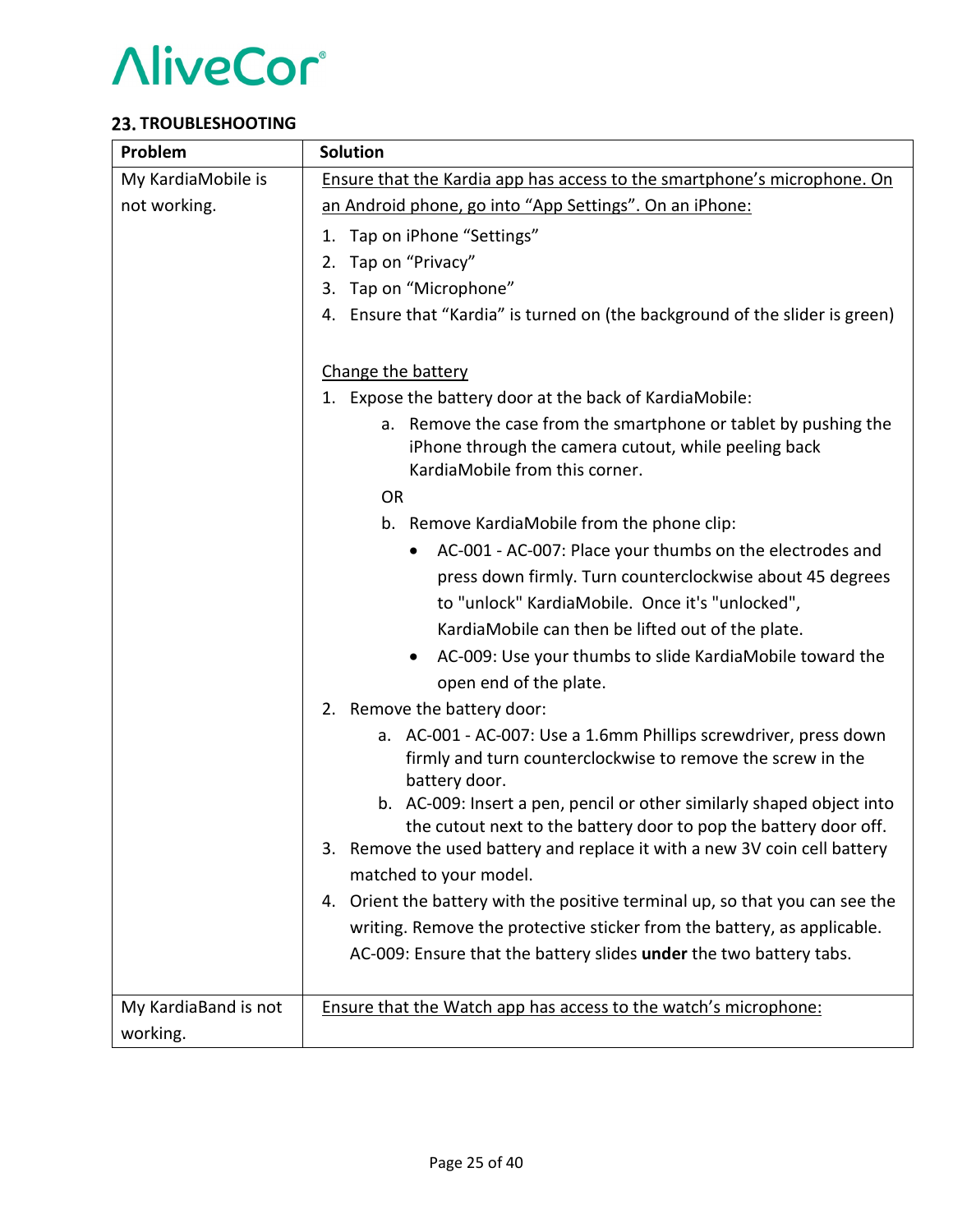|                                                                                             | 1. On the iOS smartphone, tap the "Settings" app.<br>2. Scroll down the screen until you see Kardia and tap it.<br>Tap the "Microphone" toggle.<br>3.<br>4. Ensure that "Kardia" is turned on (the background of the slider is green).                         |  |  |  |
|---------------------------------------------------------------------------------------------|----------------------------------------------------------------------------------------------------------------------------------------------------------------------------------------------------------------------------------------------------------------|--|--|--|
|                                                                                             | <b>Check for obstructions</b><br>Ensure that the watch microphone is unobstructed. In the event an<br>obstruction exists, consult your watch user manual.                                                                                                      |  |  |  |
|                                                                                             | Change the battery                                                                                                                                                                                                                                             |  |  |  |
|                                                                                             | 1. Gently pull the watchband and gently push the KardiaBand sensor from<br>the groove of the watchband.                                                                                                                                                        |  |  |  |
|                                                                                             | 2. Remove the battery door. Use a Torx T3 screwdriver, press down firmly<br>and turn counterclockwise to remove the screw in the battery door.<br>Repeat for the remaining screws.                                                                             |  |  |  |
|                                                                                             | 3. Remove the used battery and replace it with a new 3V CR1620 coin cell<br>battery.                                                                                                                                                                           |  |  |  |
|                                                                                             | 4. Orient the battery with the positive terminal up, so that you can see<br>the writing. Remove the protective sticker from the battery, as<br>applicable.                                                                                                     |  |  |  |
|                                                                                             | 5. Replace the battery door; note that the battery door only fits in one<br>orientation and you may need to rotate the door to achieve the correct<br>fit.                                                                                                     |  |  |  |
|                                                                                             | 6. Replace the four screws and hand-tighten with the Torx T3 screwdriver.                                                                                                                                                                                      |  |  |  |
| My Apple Watch face<br>goes black when<br>recording an EKG with<br>my KardiaBand<br>System. | Ensure that the Apple Watch wake screen is set to 70 seconds.<br>In the Watch app on your iPhone, scroll to and tap on "General".<br>1.<br>Scroll down and tap on "Wake Screen".<br>2.<br>3. In the "On Tap" section, select the "Wake for 70 seconds" option. |  |  |  |
| I have a lot of artifact,                                                                   | Try the following tips for acquiring the best quality EKG recording:                                                                                                                                                                                           |  |  |  |
| noise, interference, or<br>see "No EKG" in my                                               | Ensure that the "Enhanced Filter" is on.                                                                                                                                                                                                                       |  |  |  |
| recording                                                                                   | Clean the electrodes on KardiaMobile with an alcohol-based sanitizer.                                                                                                                                                                                          |  |  |  |
|                                                                                             | If hands are very dry, use a water-based lotion before recording.                                                                                                                                                                                              |  |  |  |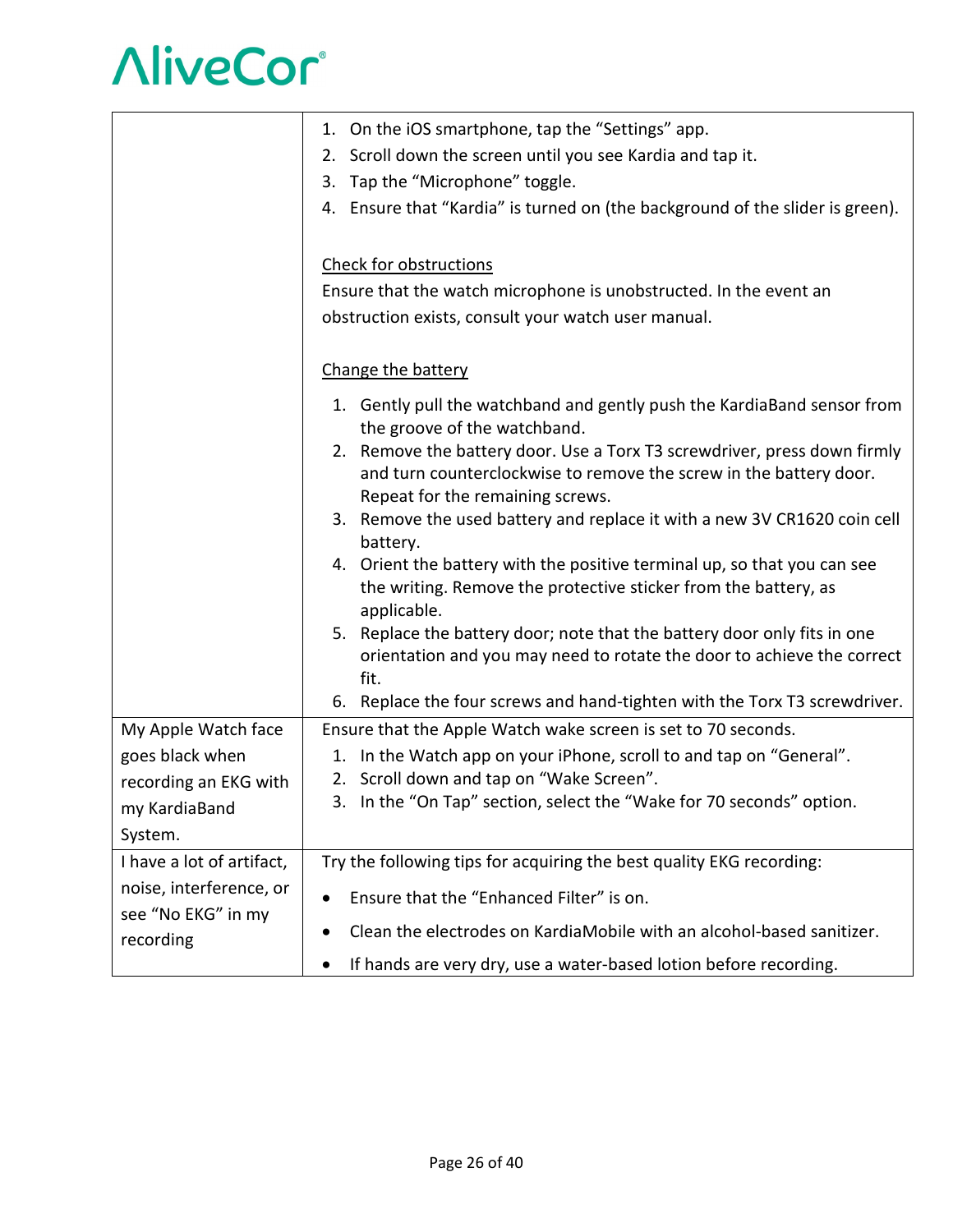|                                                       | When recording from the hands, relax the arms and hands to reduce<br>muscle noise. Rest the forearms and hands on a flat surface and let<br>KardiaMobile rest on the hands. Do not squeeze KardiaMobile.<br>Ensure that your smartphone or tablet is not charging/syncing and you<br>are not using headphones with your smartphone or tablet during the<br>recording.<br>Make sure that both the smartphone or tablet and the user remain still<br>during EKG recordings. Movement during recordings will cause noise in<br>the tracing.<br>Make sure Mains Filter is set appropriately for your geographical<br>location. This can be adjusted under the Kardia app Settings. |
|-------------------------------------------------------|--------------------------------------------------------------------------------------------------------------------------------------------------------------------------------------------------------------------------------------------------------------------------------------------------------------------------------------------------------------------------------------------------------------------------------------------------------------------------------------------------------------------------------------------------------------------------------------------------------------------------------------------------------------------------------|
| The EKG rhythms<br>appear upside down                 | To invert a recording on your smartphone or tablet, see "Invert the EKG<br>recording" under "Recording Adjustments" in Section 8.1.1.                                                                                                                                                                                                                                                                                                                                                                                                                                                                                                                                          |
| I forgot my password<br>and I'm unable to<br>reset it | If you forget your password, tap on the "Forgot Password" link in the Kardia<br>app login screen. We'll send a link and further instructions to the email<br>address that you used to set up and access Kardia.                                                                                                                                                                                                                                                                                                                                                                                                                                                                |
|                                                       | Follow the reset instructions in the email. Note, the reset link contained in<br>the email is only active for a short while.                                                                                                                                                                                                                                                                                                                                                                                                                                                                                                                                                   |
| My personal                                           | If you navigate backwards when creating your account, the personal                                                                                                                                                                                                                                                                                                                                                                                                                                                                                                                                                                                                             |
|                                                       |                                                                                                                                                                                                                                                                                                                                                                                                                                                                                                                                                                                                                                                                                |
| information (name,                                    | information you entered on the previous page is deleted and will have to be                                                                                                                                                                                                                                                                                                                                                                                                                                                                                                                                                                                                    |
| DOB, etc.) disappears                                 | re-entered.                                                                                                                                                                                                                                                                                                                                                                                                                                                                                                                                                                                                                                                                    |
| when I'm trying to                                    |                                                                                                                                                                                                                                                                                                                                                                                                                                                                                                                                                                                                                                                                                |
| create an account                                     |                                                                                                                                                                                                                                                                                                                                                                                                                                                                                                                                                                                                                                                                                |
| I see large spikes at                                 | Large amounts of noise/artifact can be seen for the first few milliseconds of                                                                                                                                                                                                                                                                                                                                                                                                                                                                                                                                                                                                  |
| the start of my                                       | a recording when the Enhanced Filter is looking for your heartbeat. This is                                                                                                                                                                                                                                                                                                                                                                                                                                                                                                                                                                                                    |
| recording                                             | very rare and only lasts until your first heartbeat is seen in the app; this                                                                                                                                                                                                                                                                                                                                                                                                                                                                                                                                                                                                   |
|                                                       | doesn't affect the rest of your recording.                                                                                                                                                                                                                                                                                                                                                                                                                                                                                                                                                                                                                                     |
| I can't see my age in                                 | If your first and last names are longer than 35 characters combined, your                                                                                                                                                                                                                                                                                                                                                                                                                                                                                                                                                                                                      |
| the PDF report                                        | age may be covered due to size restrictions in the PDF report. Please                                                                                                                                                                                                                                                                                                                                                                                                                                                                                                                                                                                                          |
|                                                       | consider using initials for your first or last name in order to ensure your age                                                                                                                                                                                                                                                                                                                                                                                                                                                                                                                                                                                                |
|                                                       | is visible.                                                                                                                                                                                                                                                                                                                                                                                                                                                                                                                                                                                                                                                                    |
| My credit card isn't                                  | In rare occasions, the error message indicating that your credit card is                                                                                                                                                                                                                                                                                                                                                                                                                                                                                                                                                                                                       |
| being accepted                                        | incorrect or invalid is automatically cleared by rotating the phone from                                                                                                                                                                                                                                                                                                                                                                                                                                                                                                                                                                                                       |
|                                                       | portrait to landscape or vice versa. Please ensure that your credit card                                                                                                                                                                                                                                                                                                                                                                                                                                                                                                                                                                                                       |
|                                                       | information is valid before processing payments.                                                                                                                                                                                                                                                                                                                                                                                                                                                                                                                                                                                                                               |
| I need a printed<br>version of the manual             | Contact support@alivecor.com for a printed copy of this manual.                                                                                                                                                                                                                                                                                                                                                                                                                                                                                                                                                                                                                |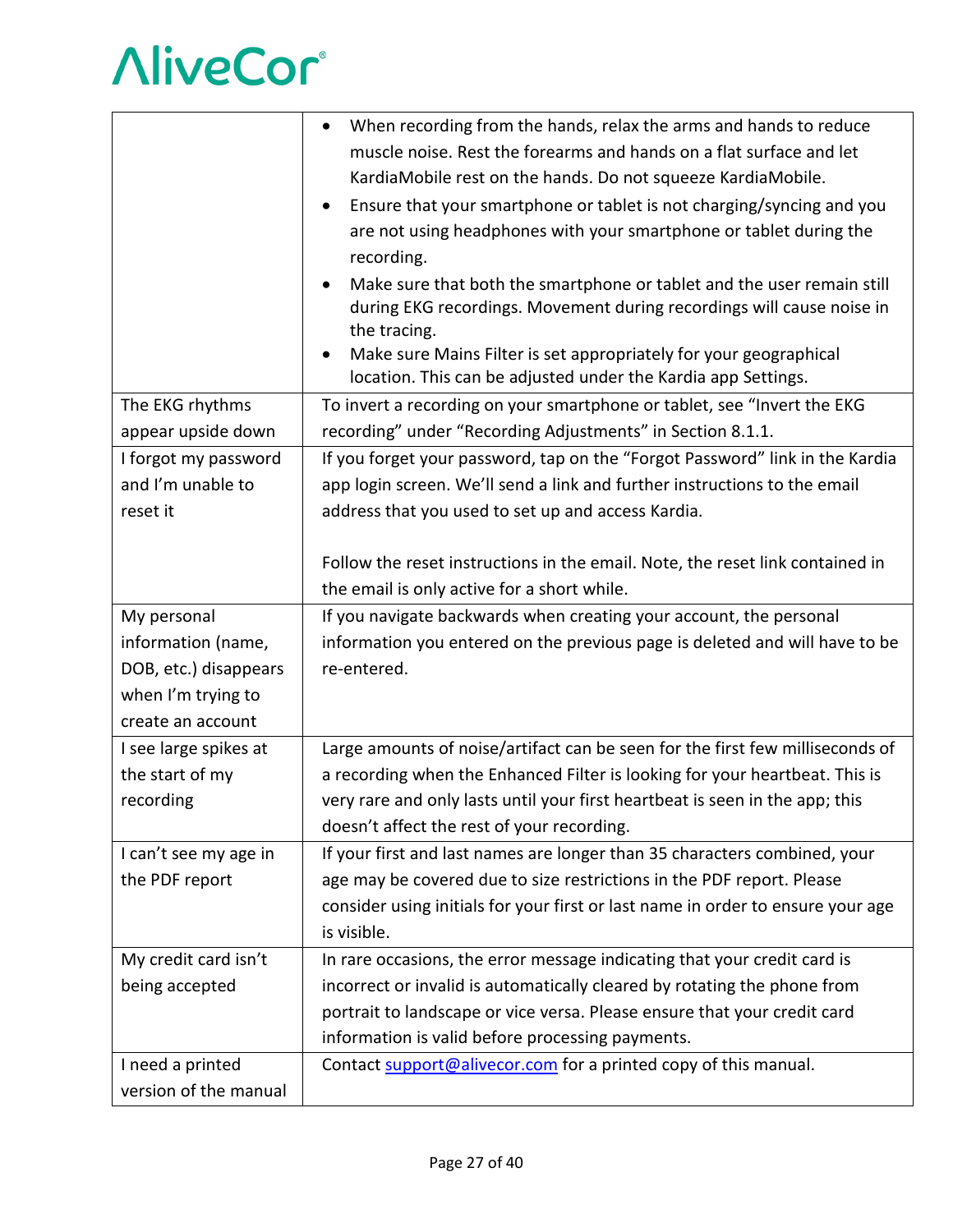

| Is the manual        | This manual is available in English, Dutch, French, German, Italian, Spanish |
|----------------------|------------------------------------------------------------------------------|
| available in another | and Norwegian.                                                               |
| language?            |                                                                              |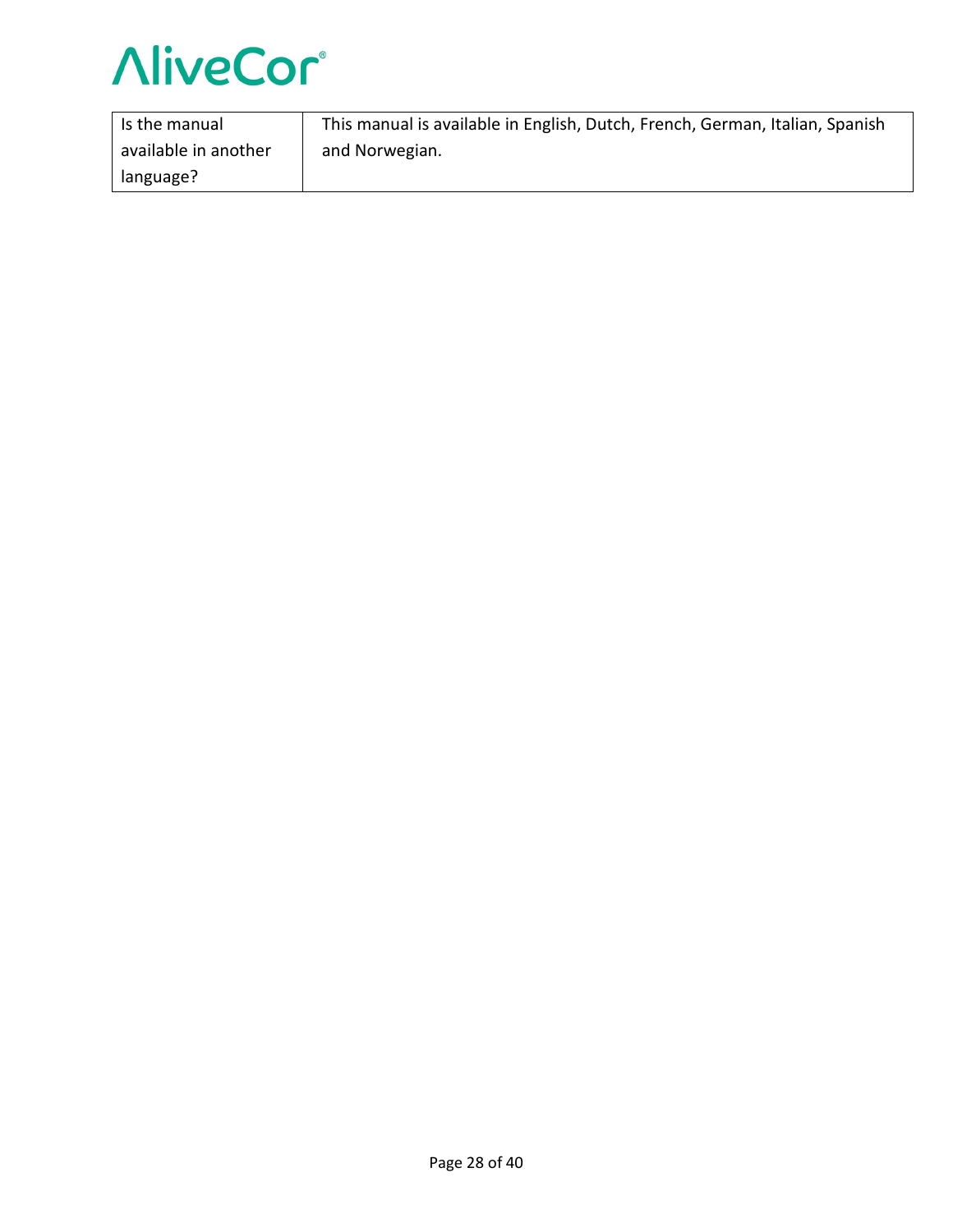### **24. KARDIA DEVICE SPECIFICATIONS**

| <b>Performance Characteristics</b>     |                                                                        |
|----------------------------------------|------------------------------------------------------------------------|
| <b>EKG Channel</b>                     | Single Channel                                                         |
| Input Dynamic Range                    | 10mV Peak-to-Peak                                                      |
| Memory length                          | <b>Practically Unlimited</b>                                           |
| <b>Recording Format</b>                | Continuous                                                             |
| Shelf Life                             | <b>Estimated 2 years</b>                                               |
| <b>Circuitry</b>                       |                                                                        |
| <b>Frequency Response</b>              | 0.5 Hz to 40 Hz                                                        |
| <b>CMRR</b>                            | 76 dB                                                                  |
| Input Impedance                        | > 100 MOhm                                                             |
| Differential Range                     | +/- 5 mV                                                               |
| A/D Sampling Rate                      | 300 samples/second                                                     |
| Resolution                             | 16 bit                                                                 |
| <b>DC Offset Correction</b>            | $+/- 300$ mV                                                           |
| Output                                 |                                                                        |
| Modulation                             | Frequency Modulated Ultrasonic Audio Tone                              |
| <b>Center Frequency</b>                | 19 kHz                                                                 |
| <b>Frequency Deviation</b>             | 200 Hz/mV                                                              |
| <b>Power Requirements</b>              |                                                                        |
| Battery Type (AC-001)                  | CR2016                                                                 |
| Battery Type (AC-003)                  | CR2025                                                                 |
| Battery Type (AC-004 & AC-007)         | CR2032                                                                 |
| Battery Type (AC-009)                  | CR2016                                                                 |
| Battery Type (AC-011)                  | CR1620                                                                 |
| Battery life (KardiaMobile)            | min. 200 Hours Operational Time, 12 months typical use                 |
| Battery life (KardiaBand)              | min. 90 Hours Operational Time, 2 years typical use                    |
| <b>Physical Characteristics</b>        |                                                                        |
| AC-001 (for iPhone 4/4s)               | 40 grams, $118 \times 62 \times 15$ mm 9 cm <sup>2</sup> Electrode     |
| AC-003 (for iPhone 5/5s)               | 41 grams, $128 \times 62 \times 15$ mm 9 cm <sup>2</sup> Electrode     |
| AC-004 & AC-007-15-A (for iPhone 5/5s) | 33 grams, $126 \times 62 \times 11$ mm $10 \text{cm}^2$ Electrode      |
| AC-004 & AC-007-UA-A (w/Phone Clip)    | 28 grams, 89 x 48 x 9 mm 10cm <sup>2</sup> Electrode                   |
| AC-009                                 | 15 grams, 82 x 32 x 4 mm 9 cm <sup>2</sup> Electrode                   |
| <b>AC-009-UA-DI</b>                    | 15 grams, 82 x 32 x 4 mm 9 cm <sup>2</sup> Electrode                   |
| AC-011 (sensor only)                   | 30.6 grams, $2.1 \times 2.0 \times 0.8$ cm 3 cm <sup>2</sup> Electrode |
| <b>Environmental Specifications</b>    |                                                                        |
| <b>Operational Temperature</b>         | $+10$ to $+45$ degrees C                                               |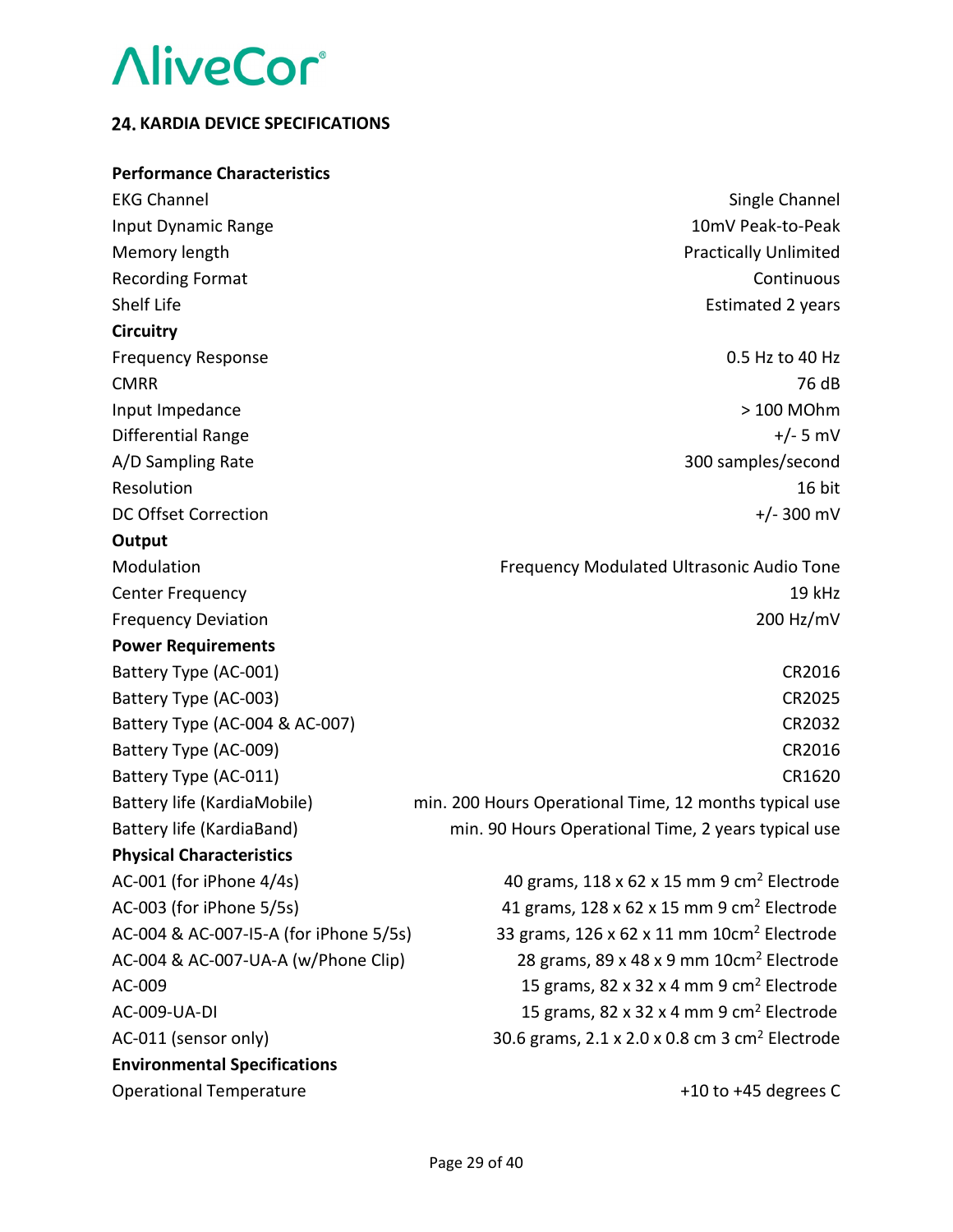

Operational Humidity 10% to 95% (non-condensing) Operational Altitude based on your smartphone, smartwatch, or tablet specification Storage Temperature **Contract Contract Contract Contract Contract Contract Contract Contract Contract Contract Contract Contract Contract Contract Contract Contract Contract Contract Contract Contract Contract Contract Con** Storage Humidity 10% to 95% (non-condensing)

#### **Ingress Protection Marking**

KardiaBand is IP64 rated, meaning that it is splash resistant but that submerging it in water is not recommended. KardiaBand is compliant with standard IEC60601-1-11:2015.

#### **Expected Service Life**

The expected service life is 2 years for KardiaBand.

#### **Warm up time**

Warm up time is not required for KardiaMobile or for KardiaBand for their intended uses.

#### **User Interface**

Two stainless-steel electrodes are exposed on the back of KardiaMobile. These electrodes make contact with the user's skin. For the KardiaBand, two stainless-steel electrodes are exposed on the front and back of the KardiaBand. These electrodes make contact with the user's skin.

The KardiaBand sensor may be removed and inserted from the band strap a maximum of 50 times without performance degradation.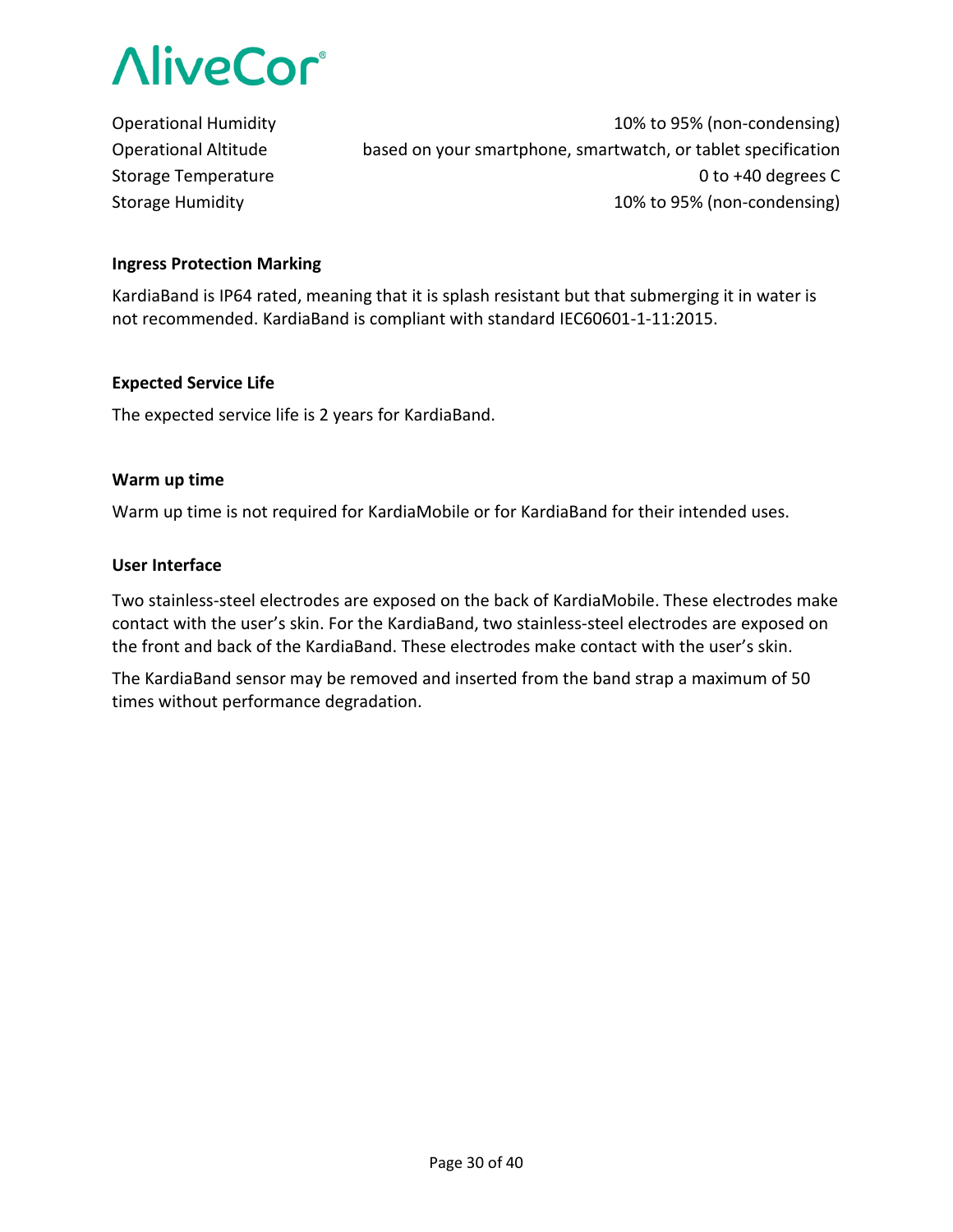### **EUROPEAN AUTHORIZED REPRESENTATIVE**

Obelis SA BD General Wahis 53 1030, Brussels Belgium Tel: [+\(32\) 2. 732.59.54](about:blank) Fax: [+\(32\) 2.732.60.03](about:blank) E-Mail: [mail@obelis.net](mailto:mail@obelis.net)

### **ALIVECOR (MANUFACTURER) CONTACT INFORMATION**

AliveCor, Inc. 444 Castro Street, Suite 600 Mountain View, CA 94041 United States [www.alivecor.com](http://www.alivecor.com/)

AliveCor, Ltd. Herschel House 58 Herschel Street Slough SL1 1PG United Kingdom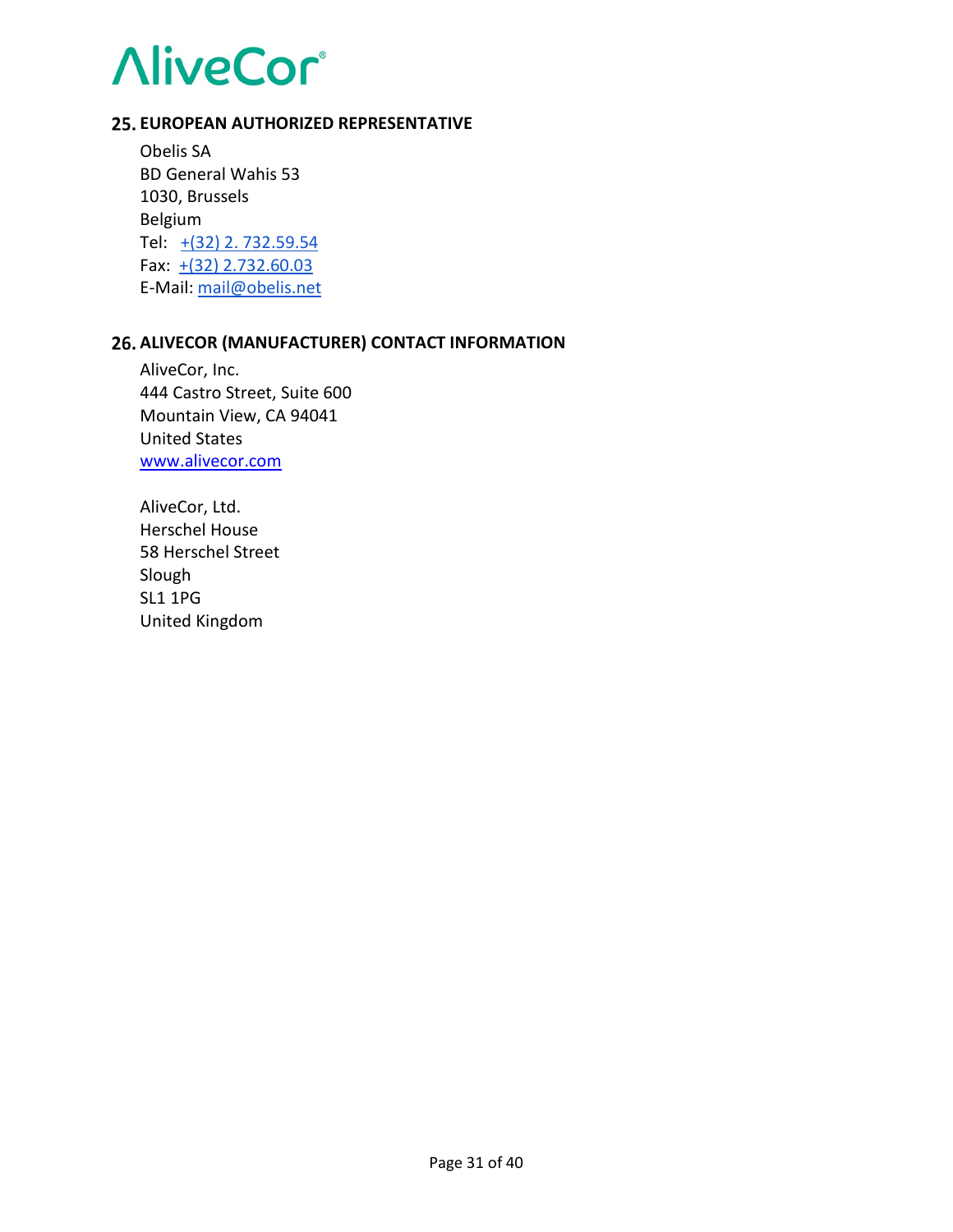### **ELECTRICAL SAFETY**

### **27.1. KARDIAMOBILE ELECTRICAL SAFETY**

| Guidance and manufacturer's declaration - electromagnetic emissions |            |                                                                                                                  |  |  |
|---------------------------------------------------------------------|------------|------------------------------------------------------------------------------------------------------------------|--|--|
|                                                                     |            | KardiaMobile is intended for use in the electromagnetic environment specified below. The customer or the user of |  |  |
| KardiaMobile should assure that it is used in such an environment.  |            |                                                                                                                  |  |  |
| <b>Emissions test</b>                                               | Compliance | Electromagnetic environment - guidance                                                                           |  |  |
| <b>RF</b> emissions                                                 |            | KardiaMobile uses RF energy only for its internal function.                                                      |  |  |
| CISPR <sub>11</sub>                                                 | Group 1    | Therefore, RF emissions are very low and are not likely to cause                                                 |  |  |
|                                                                     |            | any interference in nearby electronic equipment.                                                                 |  |  |
| <b>RF</b> emissions                                                 | Class B    |                                                                                                                  |  |  |
| CISPR 11                                                            |            |                                                                                                                  |  |  |
| Harmonic emissions                                                  |            | KardiaMobile is suitable for use in all establishments including                                                 |  |  |
| IEC 61000-3-2                                                       | N/A        | domestic and those directly connected to the public low-voltage                                                  |  |  |
| Voltage fluctuations /                                              |            | power supply network that supplies buildings used for domestic                                                   |  |  |
| flicker emissions                                                   | N/A        | purposes.                                                                                                        |  |  |
| IEC 61000-3-3                                                       |            |                                                                                                                  |  |  |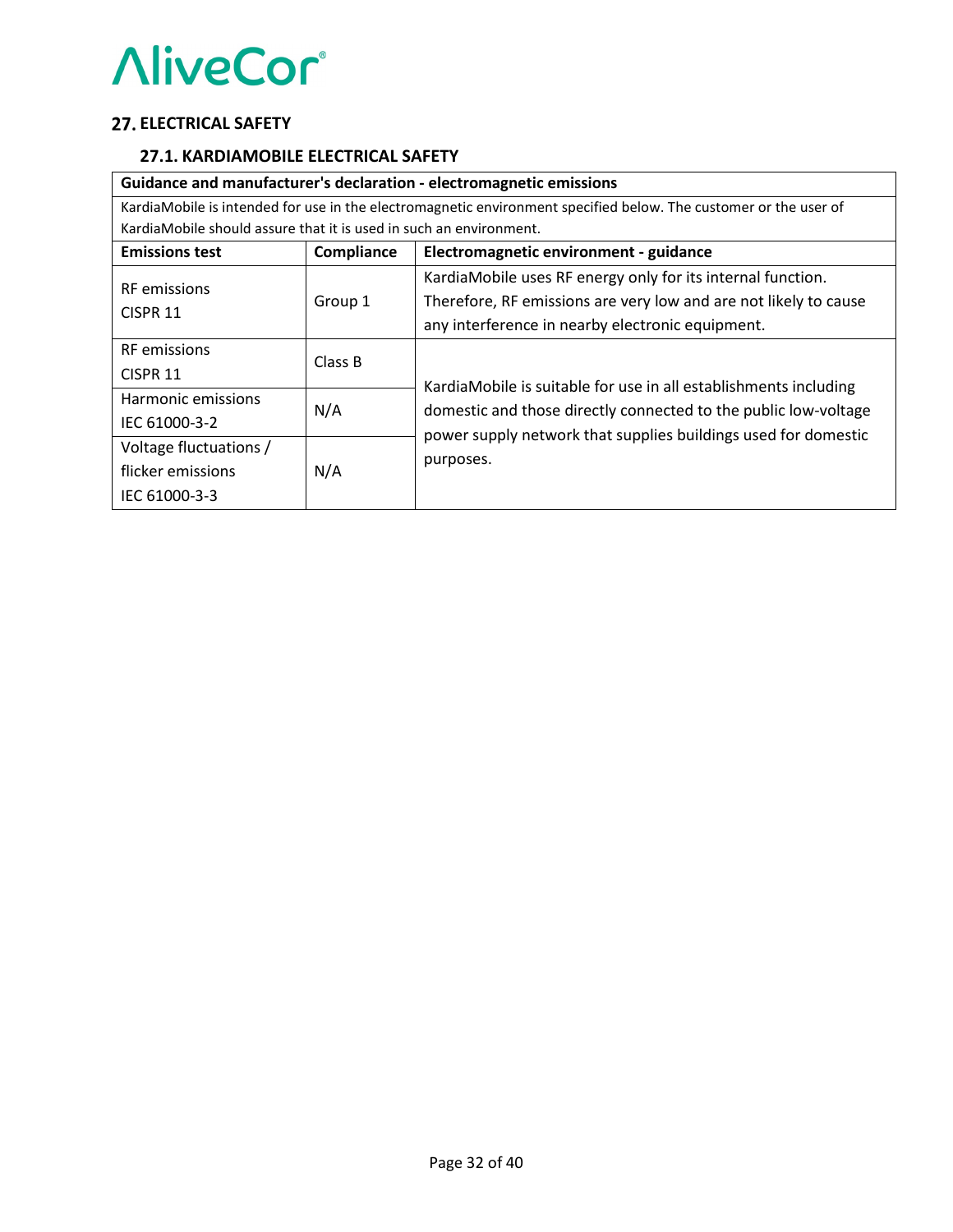#### **Guidance and manufacturer's declaration—electromagnetic immunity**

KardiaMobile is intended for use in the electromagnetic environment specified below. The customer or the user of KardiaMobile should assure that it is used in such an environment.

| <b>Immunity test</b>                                                                                                | IEC 60601 test level                                                                                                                                                                                                                                            | <b>Compliance level</b>                                                                                                                                                                                                                                                    | <b>Electromagnetic environment -</b><br>guidance                                                                                                                                                                                                                                                                |
|---------------------------------------------------------------------------------------------------------------------|-----------------------------------------------------------------------------------------------------------------------------------------------------------------------------------------------------------------------------------------------------------------|----------------------------------------------------------------------------------------------------------------------------------------------------------------------------------------------------------------------------------------------------------------------------|-----------------------------------------------------------------------------------------------------------------------------------------------------------------------------------------------------------------------------------------------------------------------------------------------------------------|
| Electrostatic Discharge<br>(ESD)<br>IEC 61000-4-2                                                                   | ±6 kV contact<br>$±8$ kV air                                                                                                                                                                                                                                    | ±6 kV contact<br>$±8$ kV air                                                                                                                                                                                                                                               | Floors should be wood, concrete,<br>or ceramic tile. If floors are<br>covered with synthetic material,<br>the relative humidity should be at<br>least 30%.                                                                                                                                                      |
| <b>Electrical fast</b><br>transient/burst<br>IEC 61000-4-4                                                          | ±2 kV for power<br>supply lines<br>±1 kV for input/output<br>lines<br>±1 kV differential                                                                                                                                                                        | ±2 kV for power<br>supply lines<br>±1 kV for<br>input/output lines<br>±1 kV differential                                                                                                                                                                                   | Mains power quality should be<br>that of a typical commercial or<br>hospital environment.<br>Mains power quality should be                                                                                                                                                                                      |
| Surge<br>IEC 61000-4-5                                                                                              | mode<br>±2 kV common mode                                                                                                                                                                                                                                       | mode<br>±2 kV common mode                                                                                                                                                                                                                                                  | that of a typical commercial or<br>hospital environment.                                                                                                                                                                                                                                                        |
| Voltage dips, short<br>interruptions, and<br>voltage variations on<br>power supply input<br>lines<br>IEC 61000-4-11 | $<$ 5 % U <sub>T</sub><br>(>95 % dip in $U_T$ )<br>for 0.5 cycle<br>40 % U <sub>T</sub><br>(60 % dip in $U_T$ )<br>for 5 cycles<br>70 % U <sub>T</sub><br>(30 % dip in $U_T$ )<br>for 25 cycles<br>$<$ 5 % U <sub>T</sub><br>(>95 % dip in $U_T$ )<br>for 5 sec | $<$ 5 % U <sub>T</sub><br>(>95 % dip in $U_T$ )<br>for 0.5 cycle<br>40 % U <sub>T</sub><br>(60 % dip in $U_T$ )<br>for 5 cycles<br>70 % U <sub>T</sub><br>$(30 %$ dip in U <sub>T</sub> )<br>for 25 cycles<br>$<$ 5 % U <sub>T</sub><br>(>95 % dip in $U_T$ )<br>for 5 sec | Mains power quality should be<br>that of a typical commercial or<br>hospital environment. If the user<br>of KardiaMobile requires<br>continued operation during<br>power mains interruptions, it is<br>recommended that the<br>KardiaMobile be powered from<br>an uninterruptible power supply<br>or a battery. |
| Power frequency<br>(50/60 Hz)<br>magnetic field<br>IEC 61000-4-8                                                    | 3 A/m<br>NOTE $-U_T$ is the a.c. mains voltage prior to application of the test level.                                                                                                                                                                          | 3 A/m                                                                                                                                                                                                                                                                      | Power frequency magnetic fields<br>should be at levels characteristic<br>of a typical location in a typical<br>commercial or hospital<br>environment.                                                                                                                                                           |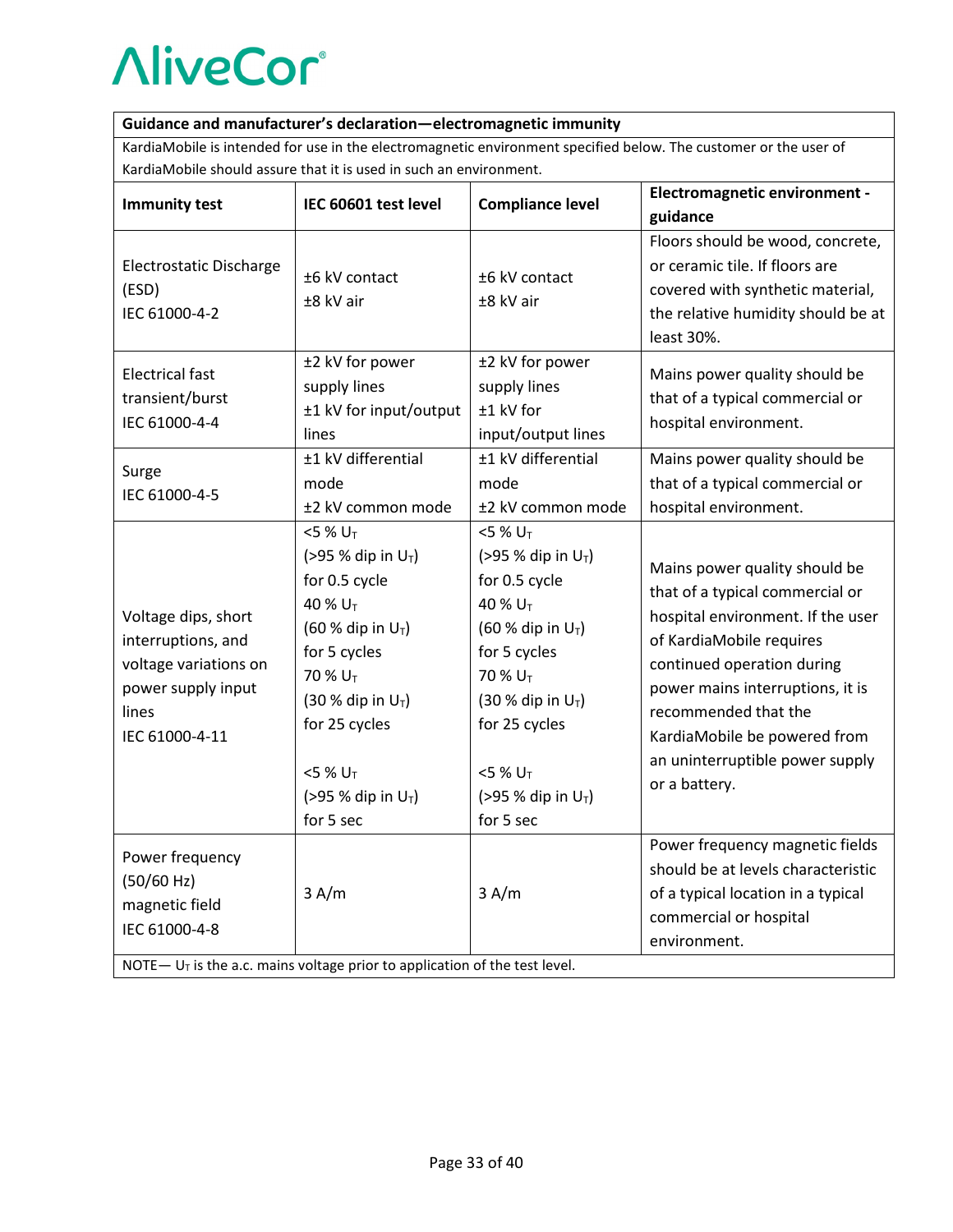| Guidance and manufacturer's declaration-electromagnetic immunity                                                 |                                                                        |                     |                                                                                                                                                                                                                                                                                                                                                                                                                                                                                                                                                                                                                                                                                                                                                                                                                                                                                                                                                                                  |  |  |
|------------------------------------------------------------------------------------------------------------------|------------------------------------------------------------------------|---------------------|----------------------------------------------------------------------------------------------------------------------------------------------------------------------------------------------------------------------------------------------------------------------------------------------------------------------------------------------------------------------------------------------------------------------------------------------------------------------------------------------------------------------------------------------------------------------------------------------------------------------------------------------------------------------------------------------------------------------------------------------------------------------------------------------------------------------------------------------------------------------------------------------------------------------------------------------------------------------------------|--|--|
| KardiaMobile is intended for use in the electromagnetic environment specified below. The customer or the user of |                                                                        |                     |                                                                                                                                                                                                                                                                                                                                                                                                                                                                                                                                                                                                                                                                                                                                                                                                                                                                                                                                                                                  |  |  |
| KardiaMobile should assure that it is used in such an environment.                                               |                                                                        |                     |                                                                                                                                                                                                                                                                                                                                                                                                                                                                                                                                                                                                                                                                                                                                                                                                                                                                                                                                                                                  |  |  |
| <b>Immunity test</b>                                                                                             | <b>IEC 60601 test</b><br>level                                         | Compliance<br>level | Electromagnetic environment - guidance                                                                                                                                                                                                                                                                                                                                                                                                                                                                                                                                                                                                                                                                                                                                                                                                                                                                                                                                           |  |  |
| <b>Conducted RF</b><br>IEC 61000-4-6<br><b>Radiated RF</b><br>IEC 61000-4-3                                      | 3 Vrms<br>150 kHz to 80<br><b>MHz</b><br>3 V/m<br>80 MHz to 2.5<br>GHz | 3V<br>3 V/m         | Portable and mobile RF communications equipment<br>should be used no closer to any part of KardiaMobile,<br>including cables, than the recommended separation<br>distance calculated from the equation applicable to the<br>frequency of the transmitter.<br><b>Recommended separation distance</b><br>$d = \left[\frac{3.5}{V_1}\right] \sqrt{P}$<br>$d = \left[\frac{3.5}{E_1}\right] \sqrt{P}$<br>$d = \left[\frac{7}{E_1}\right] \sqrt{P}$<br>80 MHz to 800 MHz<br>800 MHz to 2.5 GHz<br>where $P$ is the maximum output power rating of the<br>transmitter in watts (W) according to the transmitter<br>manufacturer and $d$ is the recommended separation<br>distance in meters (m).<br>Field strengths from fixed RF transmitters, as<br>determined by an electromagnetic site survey, a should<br>be less than the compliance level in each frequency<br>range. <sup>b</sup><br>Interference may occur in the vicinity of equipment<br>marked with the following symbol: |  |  |

NOTE 1**—**At 80 MHz and 800 MHz, the higher frequency range applies.

NOTE 2**—**These guidelines may not apply in all situations. Electromagnetic propagation is affected by absorption and reflection from structures, objects, and people

a Field strengths from fixed transmitters, such as base stations for radio (cellular/cordless) telephones and land mobile radios, amateur radio, AM and FM radio broadcast, and TV broadcast cannot be predicted theoretically with accuracy. To assess the electromagnetic environment due to fixed RF transmitters, an electromagnetic site survey should be considered. If the measured field strength in the location in which KardiaMobile is used exceeds the applicable RF compliance level above, KardiaMobile should be observed to verify normal operation. If abnormal performance is observed, additional measures may be necessary, such as re-orienting or relocating KardiaMobile.

b Over the frequency range 150 kHz to 80 MHz, field strengths should be less than 3 V/m.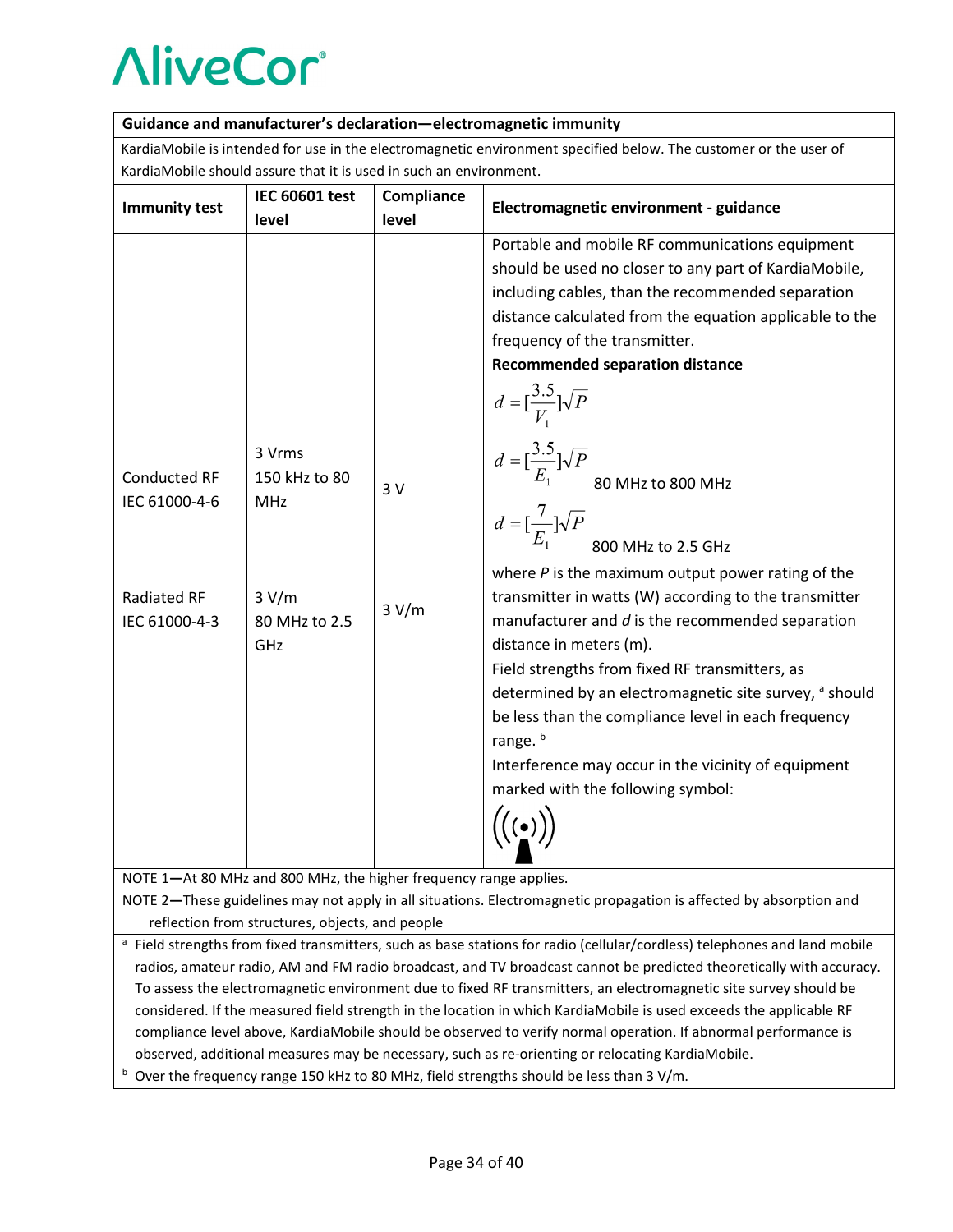#### **Recommended separation distances between**

#### **portable and mobile RF communications equipment and KardiaMobile**

KardiaMobile is intended for use in an electromagnetic environment in which radiated RF disturbances are controlled. The customer or the user of KardiaMobile can help prevent electromagnetic interference by maintaining a minimum distance between portable and mobile RF communications equipment (transmitters) and KardiaMobile as recommended below, according to the maximum output power of the communications equipment.

|                      | Separation distance according to frequency of transmitter |                                           |                                         |  |  |
|----------------------|-----------------------------------------------------------|-------------------------------------------|-----------------------------------------|--|--|
| Rated maximum output | m                                                         |                                           |                                         |  |  |
| power of transmitter | 150 kHz to 80 MHz                                         | 80 MHz to 800 MHz                         | 800 MHz to 2.5 GHz                      |  |  |
| W                    | $d = \left[\frac{3.5}{V}\right] \sqrt{P}$                 | $d = \left[\frac{3.5}{E}\right] \sqrt{P}$ | $d = \left[\frac{7}{E}\right] \sqrt{P}$ |  |  |
| 0.01                 | 0.12                                                      | 0.12                                      | 0.23                                    |  |  |
| 0.1                  | 0.38                                                      | 0.38                                      | 0.73                                    |  |  |
| 1                    | 1.2                                                       | 1.2                                       | 2.3                                     |  |  |
| 10                   | 3.8                                                       | 3.8                                       | 7.3                                     |  |  |
| 100                  | 12                                                        | 12                                        | 23                                      |  |  |

For transmitters rated at a maximum output power not listed above, the recommended separation distance *d* in meters (m) can be determined using the equation applicable to the frequency of the transmitter, where *P* is the maximum

output power rating of the transmitter in watts (W) according to the transmitter manufacturer.

NOTE 1—At 80 MHz and 800 MHz, the separation distance for the higher frequency range applies.

NOTE 2—These guidelines may not apply in all situations. Electromagnetic propagation is affected by absorption and reflection from structures, objects, and people.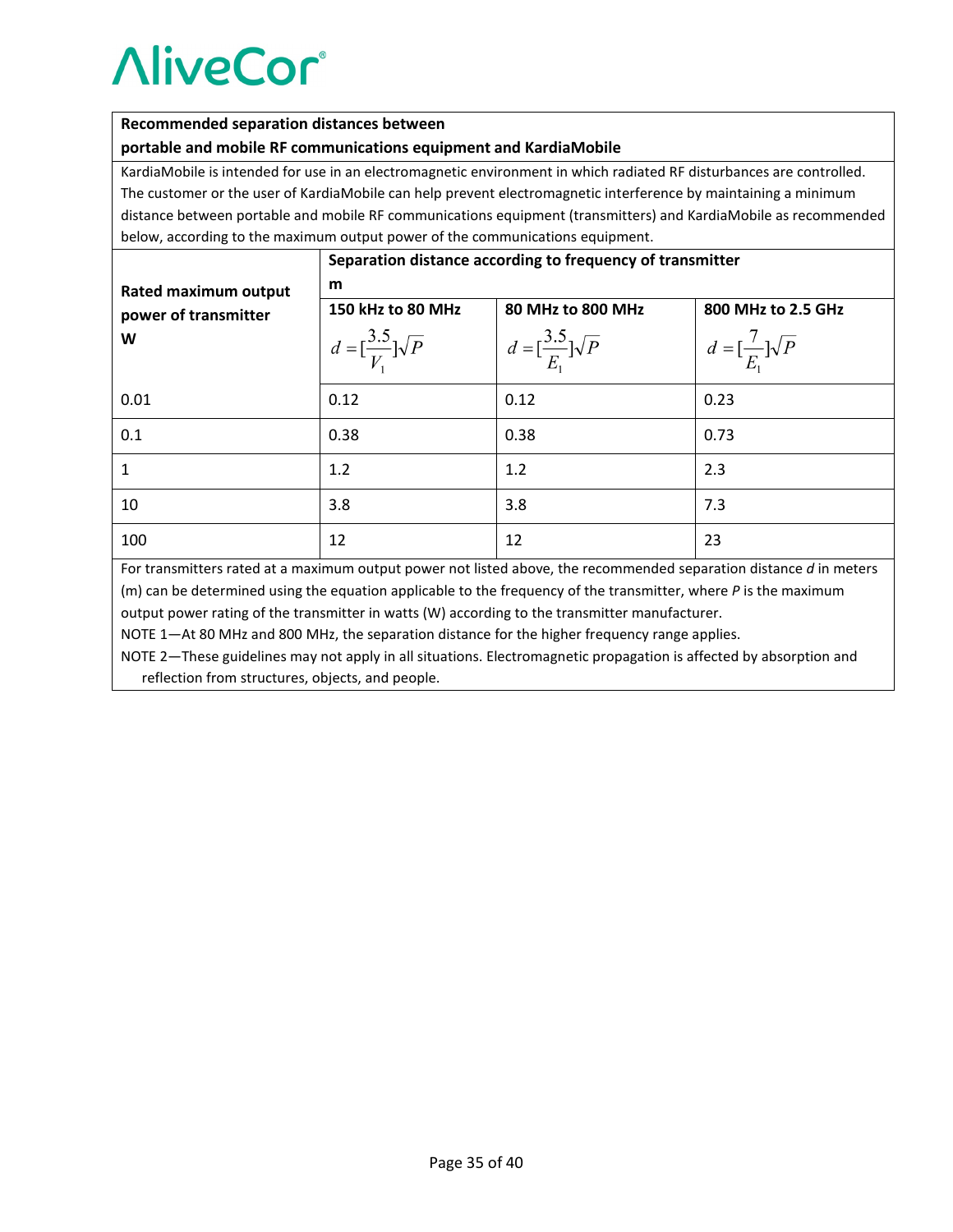

### **27.2. KARDIABAND ELECTRICAL SAFETY**

The KardiaBand has been tested and deemed in conformance with the relevant requirements in IEC60601-1-2:2014 Class B for Electromagnetic Compatibility (EMC).

| Guidance and manufacturer's declaration - electromagnetic emissions                                            |            |                                                                      |  |  |
|----------------------------------------------------------------------------------------------------------------|------------|----------------------------------------------------------------------|--|--|
| KardiaBand is intended for use in the electromagnetic environment specified below. The customer or the user of |            |                                                                      |  |  |
| KardiaBand should assure that it is used in such an environment.                                               |            |                                                                      |  |  |
| <b>Emissions test</b>                                                                                          | Compliance | Electromagnetic environment - guidance                               |  |  |
| <b>RF</b> emissions                                                                                            |            | KardiaBand uses RF energy only for its internal function.            |  |  |
|                                                                                                                | Group 1    | Therefore, its RF emissions are very low and are not likely to cause |  |  |
| CISPR <sub>11</sub>                                                                                            |            | any interference in nearby electronic equipment.                     |  |  |
| <b>RF</b> emissions                                                                                            | Class B    |                                                                      |  |  |
| CISPR <sub>11</sub>                                                                                            |            |                                                                      |  |  |
| Harmonic emissions                                                                                             |            | KardiaBand is suitable for use in all establishments, including      |  |  |
| IEC 61000-3-2                                                                                                  | N/A        | domestic establishments and those directly connected to the          |  |  |
| Voltage fluctuations /                                                                                         |            | public low-voltage network that supplies buildings used for          |  |  |
| flicker emissions                                                                                              | N/A        | domestic purposes.                                                   |  |  |
| IEC 61000-3-3                                                                                                  |            |                                                                      |  |  |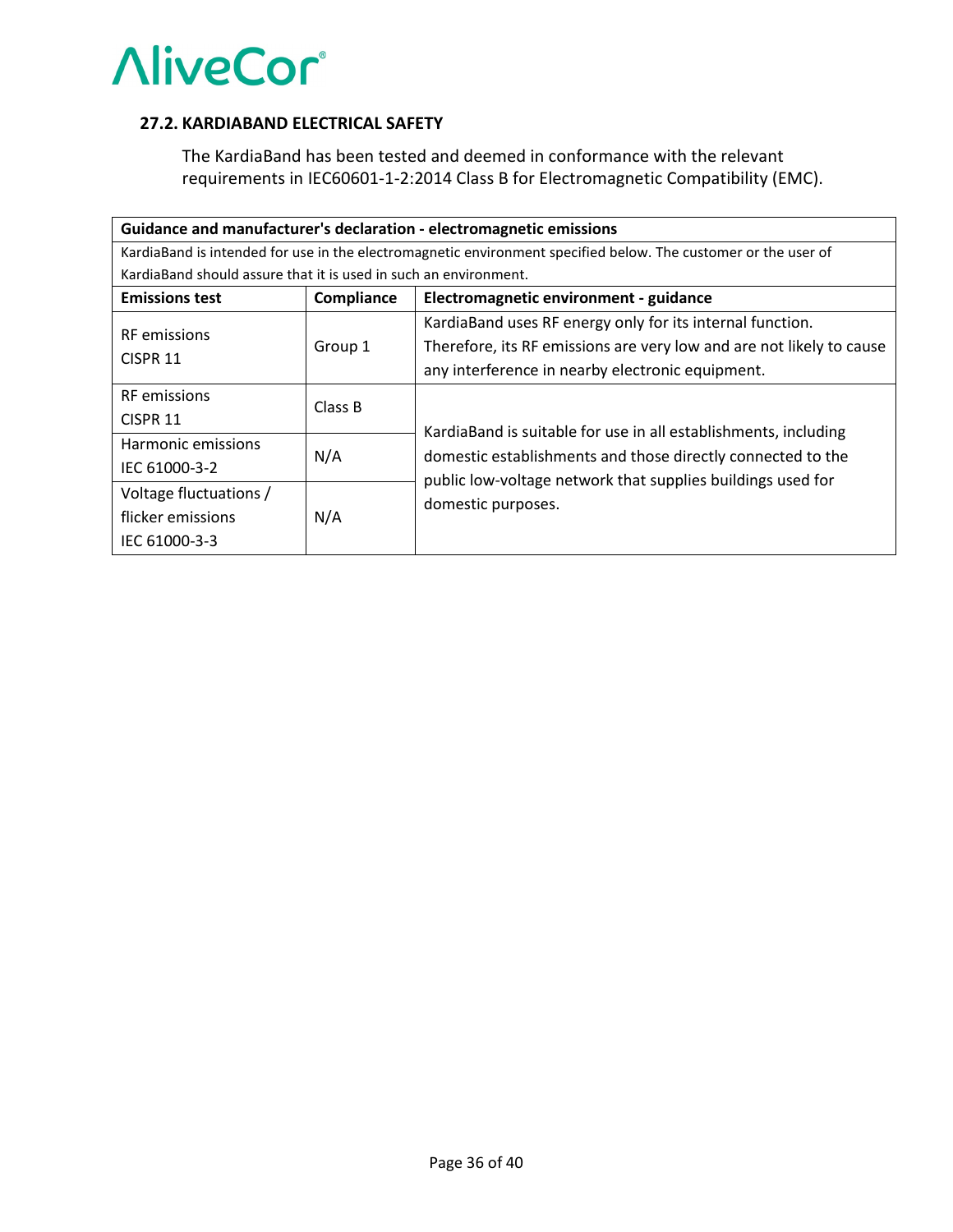#### **Guidance and manufacturer's declaration—electromagnetic immunity**

KardiaBand is intended for use in the electromagnetic environment specified below. The customer or the user of KardiaBand should assure that it is used in such an environment.

| <b>Immunity test</b>                                             | IEC 60601 test level           | <b>Compliance level</b>       | <b>Electromagnetic environment -</b><br>guidance                                                                                                           |
|------------------------------------------------------------------|--------------------------------|-------------------------------|------------------------------------------------------------------------------------------------------------------------------------------------------------|
| Electrostatic Discharge<br>(ESD)<br>IEC 61000-4-2                | $±6$ kV contact<br>$±8$ kV air | ±8 kV contact<br>$±15$ kV air | Floors should be wood, concrete,<br>or ceramic tile. If floors are<br>covered with synthetic material,<br>the relative humidity should be at<br>least 30%. |
| Power frequency<br>(50/60 Hz)<br>magnetic field<br>IEC 61000-4-8 | 3 A/m                          | 30 A/m                        | Power frequency magnetic fields<br>should be at levels characteristic<br>of a typical location in a typical<br>commercial or hospital<br>environment.      |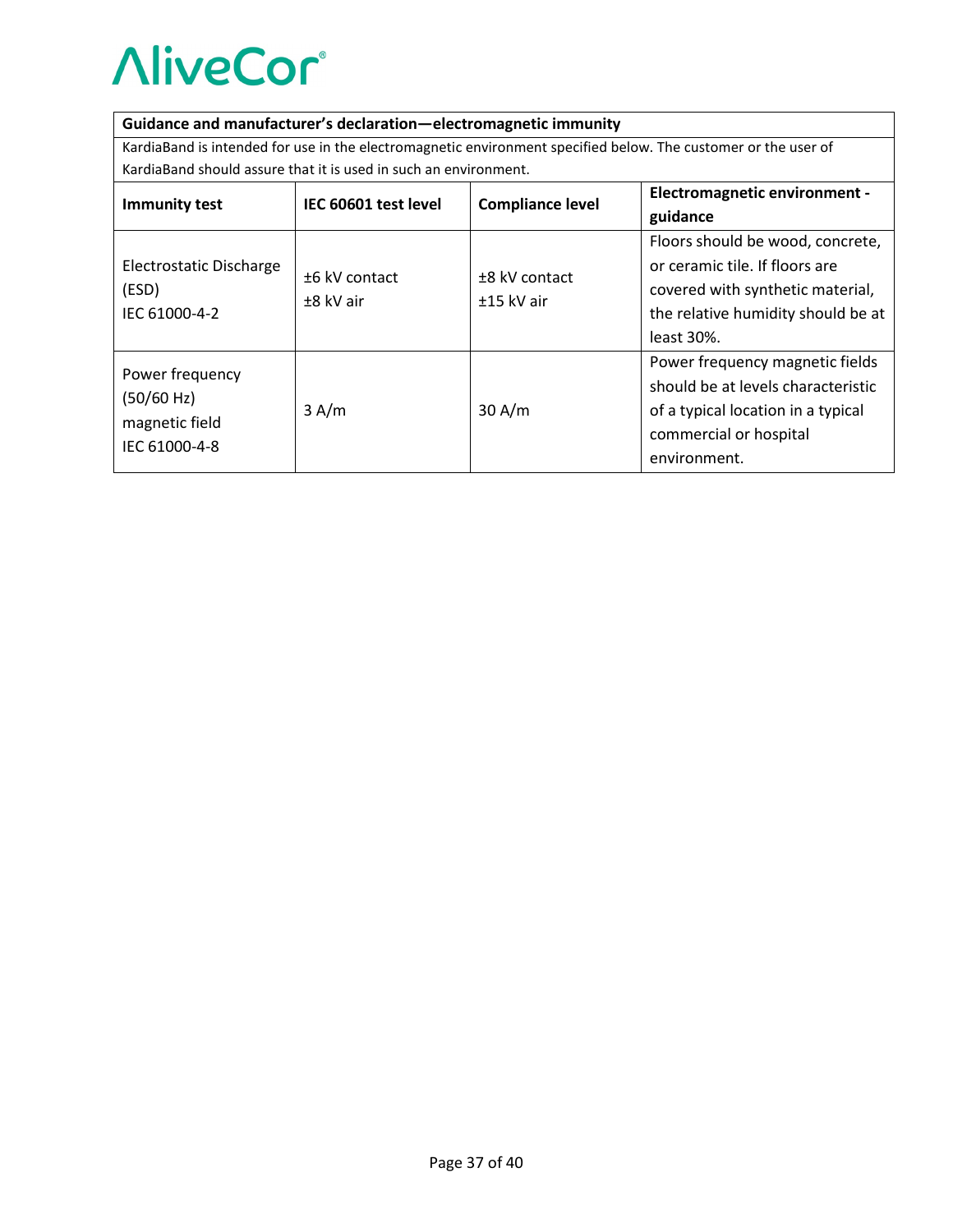| Guidance and manufacturer's declaration-electromagnetic immunity                                               |                                      |                     |                                                                                                                                                                                                                                                                                                                                                                                                                                                                                                                                                                                                                                                                                                                                                                                                                                                                                                                  |  |  |  |
|----------------------------------------------------------------------------------------------------------------|--------------------------------------|---------------------|------------------------------------------------------------------------------------------------------------------------------------------------------------------------------------------------------------------------------------------------------------------------------------------------------------------------------------------------------------------------------------------------------------------------------------------------------------------------------------------------------------------------------------------------------------------------------------------------------------------------------------------------------------------------------------------------------------------------------------------------------------------------------------------------------------------------------------------------------------------------------------------------------------------|--|--|--|
| KardiaBand is intended for use in the electromagnetic environment specified below. The customer or the user of |                                      |                     |                                                                                                                                                                                                                                                                                                                                                                                                                                                                                                                                                                                                                                                                                                                                                                                                                                                                                                                  |  |  |  |
| KardiaBand should assure that it is used in such an environment.                                               |                                      |                     |                                                                                                                                                                                                                                                                                                                                                                                                                                                                                                                                                                                                                                                                                                                                                                                                                                                                                                                  |  |  |  |
| <b>Immunity test</b>                                                                                           | <b>IEC 60601 test</b><br>level       | Compliance<br>level | Electromagnetic environment - guidance                                                                                                                                                                                                                                                                                                                                                                                                                                                                                                                                                                                                                                                                                                                                                                                                                                                                           |  |  |  |
| <b>Conducted RF</b><br>IEC 61000-4-6<br><b>Radiated RF</b><br>IEC 61000-4-3                                    | N/A<br>3 V/m<br>80 MHz to 2.7<br>GHz | N/A<br>10 V/m       | Portable and mobile RF communications equipment<br>should be used no closer to any part of KardiaBand,<br>including cables, than the recommended separation<br>distance calculated from the equation applicable to the<br>frequency of the transmitter.<br><b>Recommended separation distance</b><br>$d = [\frac{3.5}{E_1}]\sqrt{P}$ 80 MHz to 800 MHz<br>$d = \left[\frac{7}{E_1}\right] \sqrt{P}$<br>800 MHz to 2.7 GHz<br>where $P$ is the maximum output power rating of the<br>transmitter in watts (W) according to the transmitter<br>manufacturer and $d$ is the recommended separation<br>distance in meters (m).<br>Field strengths from fixed RF transmitters, as<br>determined by an electromagnetic site survey, a should<br>be less than the compliance level in each frequency<br>range. <sup>b</sup><br>Interference may occur in the vicinity of equipment<br>marked with the following symbol: |  |  |  |

NOTE 1**—**At 80 MHz and 800 MHz, the higher frequency range applies.

NOTE 2**—**These guidelines may not apply in all situations. Electromagnetic propagation is affected by absorption and reflection from structures, objects, and people

<sup>a</sup> Field strengths from fixed transmitters, such as base stations for radio (cellular/cordless) telephones and land mobile radios, amateur radio, AM and FM radio broadcast, and TV broadcast cannot be predicted theoretically with accuracy. To assess the electromagnetic environment due to fixed RF transmitters, an electromagnetic site survey should be considered. If the measured field strength in the location in which KardiaBand is used exceeds the applicable RF compliance level above, KardiaBand should be observed to verify normal operation. If abnormal performance is observed, additional measures may be necessary, such as re-orienting or relocating KardiaBand.

 $b$  Over the frequency range 150 kHz to 80 MHz, field strengths should be less than 10 V/m.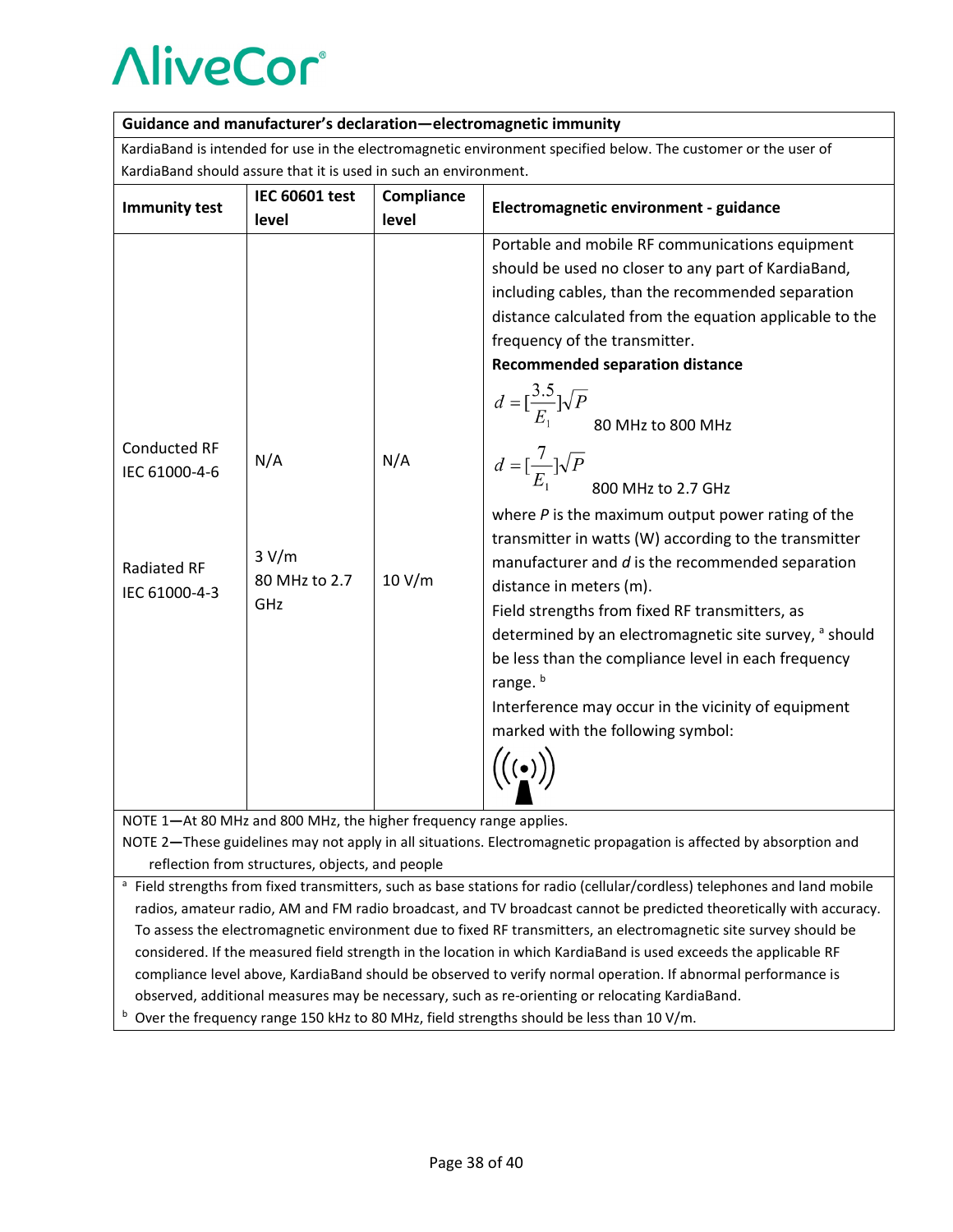#### **Recommended separation distances between**

#### **portable and mobile RF communications equipment and KardiaBand**

KardiaBand is intended for use in an electromagnetic environment in which radiated RF disturbances are controlled. The customer or the user of KardiaBand can help prevent electromagnetic interference by maintaining a minimum distance between portable and mobile RF communications equipment (transmitters) and KardiaBand as recommended below, according to the maximum output power of the communications equipment.

|                      | Separation distance according to frequency of transmitter |                                           |                                         |  |
|----------------------|-----------------------------------------------------------|-------------------------------------------|-----------------------------------------|--|
| Rated maximum output | m                                                         |                                           |                                         |  |
| power of transmitter | 150 kHz to 80 MHz                                         | 80 MHz to 800 MHz                         | 800 MHz to 2.7 GHz                      |  |
| W                    | $d = \left[\frac{3.5}{V}\right] \sqrt{P}$                 | $d = \left[\frac{3.5}{E}\right] \sqrt{P}$ | $d = \left[\frac{7}{E}\right] \sqrt{P}$ |  |
| 0.01                 | 0.035                                                     | 0.035                                     | 0.070                                   |  |
| 0.1                  | 0.11                                                      | 0.11                                      | 0.22                                    |  |
| 1                    | 0.35                                                      | 0.35                                      | 0.70                                    |  |
| 10                   | 1.1                                                       | 1.1                                       | 2.2                                     |  |
| 100                  | 3.5                                                       | 3.5                                       | 7.0                                     |  |

For transmitters rated at a maximum output power not listed above, the recommended separation distance *d* in meters (m) can be determined using the equation applicable to the frequency of the transmitter, where *P* is the maximum

output power rating of the transmitter in watts (W) according to the transmitter manufacturer.

NOTE 1—At 80 MHz and 800 MHz, the separation distance for the higher frequency range applies.

NOTE 2—These guidelines may not apply in all situations. Electromagnetic propagation is affected by absorption and reflection from structures, objects, and people.